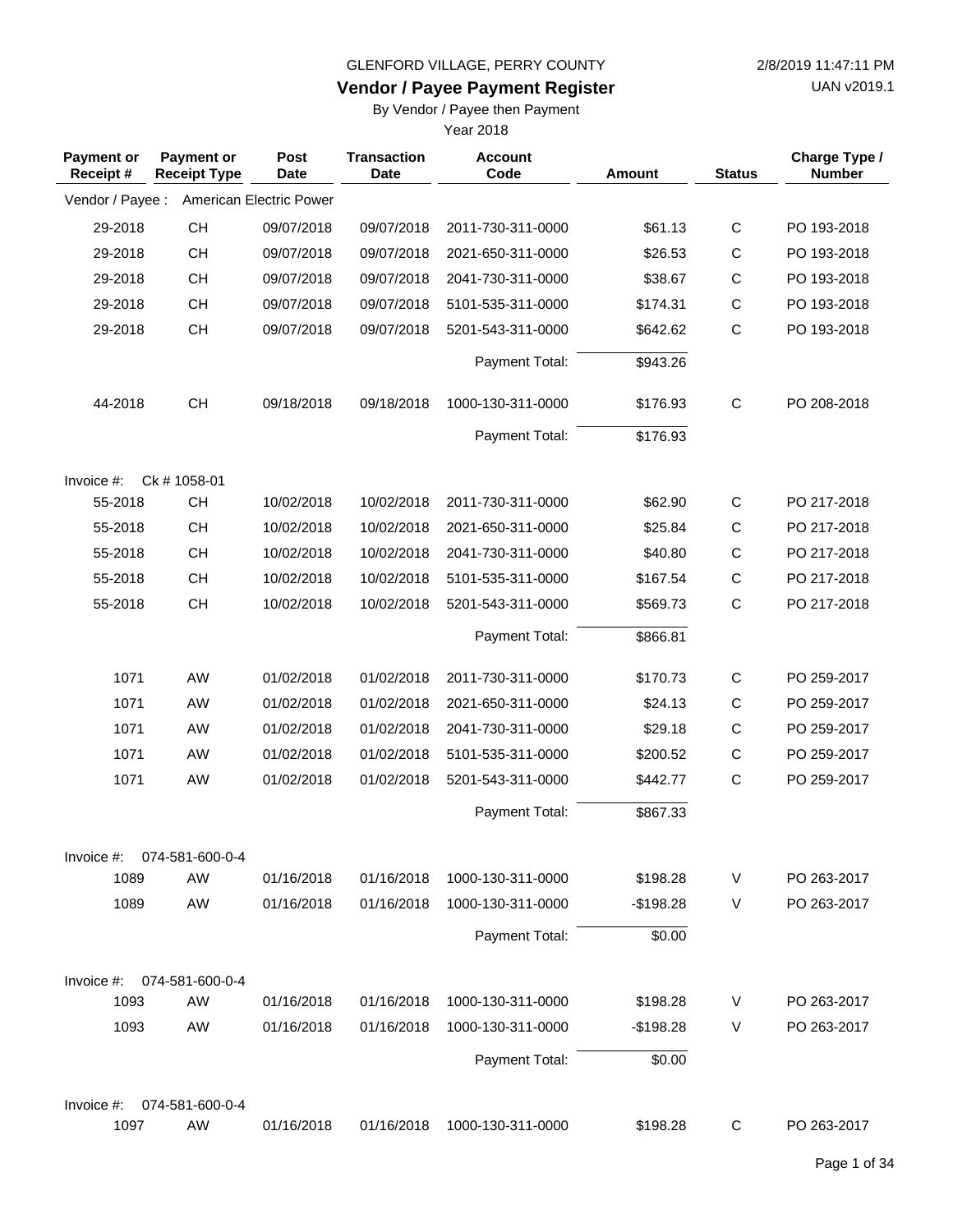**Vendor / Payee Payment Register**

UAN v2019.1

### By Vendor / Payee then Payment

| <b>Payment or</b><br>Receipt# | <b>Payment or</b><br><b>Receipt Type</b> | Post<br><b>Date</b> | <b>Transaction</b><br><b>Date</b> | <b>Account</b><br>Code | <b>Amount</b> | <b>Status</b> | Charge Type /<br><b>Number</b> |
|-------------------------------|------------------------------------------|---------------------|-----------------------------------|------------------------|---------------|---------------|--------------------------------|
|                               |                                          |                     |                                   | Payment Total:         | \$198.28      |               |                                |
| 1103                          | AW                                       | 02/06/2018          | 02/06/2018                        | 2011-730-311-0000      | \$222.14      | $\mathsf C$   | PO 13-2018                     |
| 1103                          | AW                                       | 02/06/2018          | 02/06/2018                        | 2021-650-311-0000      | \$24.23       | C             | PO 13-2018                     |
| 1103                          | AW                                       | 02/06/2018          | 02/06/2018                        | 2041-730-311-0000      | \$26.71       | $\mathsf C$   | PO 13-2018                     |
| 1103                          | AW                                       | 02/06/2018          | 02/06/2018                        | 5101-535-311-0000      | \$451.45      | $\mathsf{C}$  | PO 13-2018                     |
| 1103                          | AW                                       | 02/06/2018          | 02/06/2018                        | 5201-543-311-0000      | \$597.70      | $\mathsf{C}$  | PO 13-2018                     |
|                               |                                          |                     |                                   | Payment Total:         | \$1,322.23    |               |                                |
| 1118                          | AW                                       | 02/20/2018          | 02/20/2018                        | 1000-130-311-0000      | \$231.79      | $\mathsf C$   | PO 26-2018                     |
|                               |                                          |                     |                                   | Payment Total:         | \$231.79      |               |                                |
| 1125                          | AW                                       | 03/06/2018          | 03/06/2018                        | 2011-730-311-0000      | \$104.77      | C             | PO 40-2018                     |
| 1125                          | AW                                       | 03/06/2018          | 03/06/2018                        | 2021-650-311-0000      | \$24.23       | C             | PO 40-2018                     |
| 1125                          | AW                                       | 03/06/2018          | 03/06/2018                        | 2041-730-311-0000      | \$26.99       | $\mathsf{C}$  | PO 40-2018                     |
| 1125                          | AW                                       | 03/06/2018          | 03/06/2018                        | 5101-535-311-0000      | \$399.09      | $\mathsf C$   | PO 40-2018                     |
| 1125                          | AW                                       | 03/06/2018          | 03/06/2018                        | 5201-543-311-0000      | \$519.09      | $\mathsf{C}$  | PO 40-2018                     |
|                               |                                          |                     |                                   | Payment Total:         | \$1,074.17    |               |                                |
| 1138                          | AW                                       | 03/16/2018          | 03/16/2018                        | 1000-130-311-0000      | \$186.32      | $\mathbf C$   | PO 50-2018                     |
|                               |                                          |                     |                                   | Payment Total:         | \$186.32      |               |                                |
| 1143                          | AW                                       | 04/03/2018          | 04/03/2018                        | 2011-730-311-0000      | \$141.56      | $\mathsf C$   | PO 63-2018                     |
| 1143                          | AW                                       | 04/03/2018          | 04/03/2018                        | 2021-650-311-0000      | \$23.91       | C             | PO 63-2018                     |
| 1143                          | AW                                       | 04/03/2018          | 04/03/2018                        | 2041-730-311-0000      | \$27.09       | $\mathsf C$   | PO 63-2018                     |
| 1143                          | AW                                       | 04/03/2018          | 04/03/2018                        | 5101-535-311-0000      | \$354.64      | $\mathsf{C}$  | PO 63-2018                     |
| 1143                          | AW                                       | 04/03/2018          | 04/03/2018                        | 5201-543-311-0000      | \$459.68      | C             | PO 63-2018                     |
|                               |                                          |                     |                                   | Payment Total:         | \$1,006.88    |               |                                |
| 1164                          | AW                                       | 04/11/2018          | 04/11/2018                        | 1000-130-311-0000      | \$189.87      | C             | PO 78-2018                     |
|                               |                                          |                     |                                   | Payment Total:         | \$189.87      |               |                                |
| 1174                          | AW                                       | 05/01/2018          | 05/01/2018                        | 2011-730-311-0000      | \$153.97      | C             | PO 90-2018                     |
| 1174                          | AW                                       | 05/01/2018          | 05/01/2018                        | 2021-650-311-0000      | \$24.16       | C             | PO 90-2018                     |
| 1174                          | AW                                       | 05/01/2018          | 05/01/2018                        | 2041-730-311-0000      | \$33.25       | C             | PO 90-2018                     |
| 1174                          | AW                                       | 05/01/2018          | 05/01/2018                        | 5101-535-311-0000      | \$285.91      | C             | PO 90-2018                     |
| 1174                          | AW                                       | 05/01/2018          | 05/01/2018                        | 5201-543-311-0000      | \$489.40      | C             | PO 90-2018                     |
|                               |                                          |                     |                                   | Payment Total:         | \$986.69      |               |                                |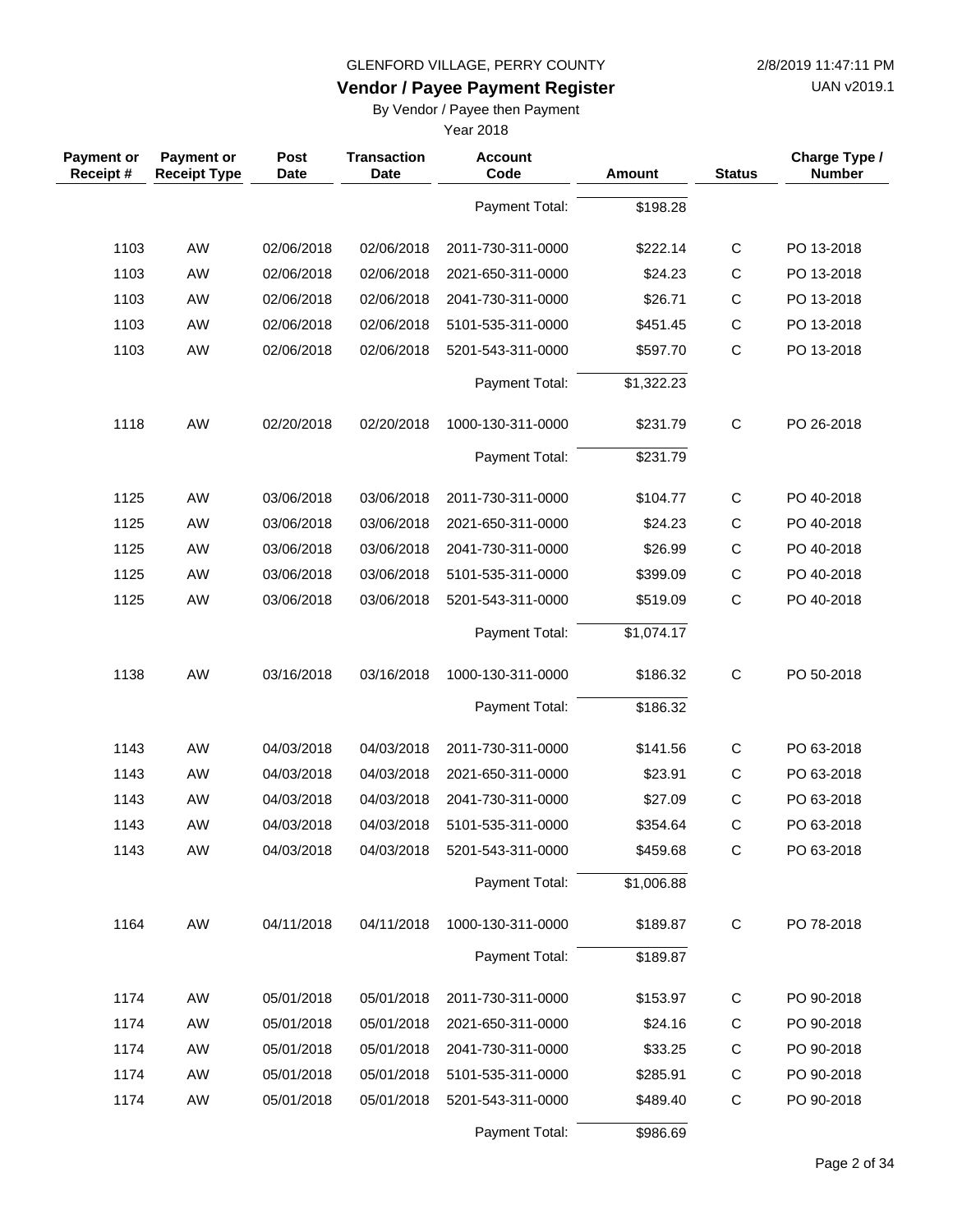**Vendor / Payee Payment Register**

UAN v2019.1

### By Vendor / Payee then Payment

| <b>Payment or</b><br>Receipt# | <b>Payment or</b><br><b>Receipt Type</b> | Post<br>Date | <b>Transaction</b><br><b>Date</b> | <b>Account</b><br>Code | Amount     | <b>Status</b> | Charge Type /<br><b>Number</b> |
|-------------------------------|------------------------------------------|--------------|-----------------------------------|------------------------|------------|---------------|--------------------------------|
| 1182                          | AW                                       | 05/18/2018   | 05/18/2018                        | 1000-130-311-0000      | \$182.88   | $\mathsf C$   | PO 97-2018                     |
|                               |                                          |              |                                   | Payment Total:         | \$182.88   |               |                                |
| 1187                          | AW                                       | 06/05/2018   | 06/05/2018                        | 2011-730-311-0000      | \$97.46    | $\mathsf{C}$  | PO 118-2018                    |
| 1187                          | AW                                       | 06/05/2018   | 06/05/2018                        | 2021-650-311-0000      | \$24.06    | C             | PO 118-2018                    |
| 1187                          | AW                                       | 06/05/2018   | 06/05/2018                        | 2041-730-311-0000      | \$35.86    | C             | PO 118-2018                    |
| 1187                          | AW                                       | 06/05/2018   | 06/05/2018                        | 5101-535-311-0000      | \$174.39   | $\mathsf C$   | PO 118-2018                    |
| 1187                          | AW                                       | 06/05/2018   | 06/05/2018                        | 5201-543-311-0000      | \$407.61   | C             | PO 118-2018                    |
|                               |                                          |              |                                   | Payment Total:         | \$739.38   |               |                                |
| 1198                          | AW                                       | 06/19/2018   | 06/19/2018                        | 1000-130-311-0000      | \$176.98   | $\mathsf{C}$  | PO 127-2018                    |
|                               |                                          |              |                                   | Payment Total:         | \$176.98   |               |                                |
| 1206                          | AW                                       | 07/10/2018   | 07/10/2018                        | 2011-730-311-0000      | \$54.43    | $\mathsf{C}$  | PO 142-2018                    |
| 1206                          | AW                                       | 07/10/2018   | 07/10/2018                        | 2021-650-311-0000      | \$19.04    | C             | PO 142-2018                    |
| 1206                          | AW                                       | 07/10/2018   | 07/10/2018                        | 2041-730-311-0000      | \$32.61    | $\mathsf C$   | PO 142-2018                    |
| 1206                          | AW                                       | 07/10/2018   | 07/10/2018                        | 5101-535-311-0000      | \$150.06   | C             | PO 142-2018                    |
| 1206                          | AW                                       | 07/10/2018   | 07/10/2018                        | 5201-543-311-0000      | \$628.87   | C             | PO 142-2018                    |
|                               |                                          |              |                                   | Payment Total:         | \$885.01   |               |                                |
| 1227                          | AW                                       | 07/24/2018   | 07/24/2018                        | 1000-130-311-0000      | \$166.92   | $\mathsf C$   | PO 155-2018                    |
|                               |                                          |              |                                   | Payment Total:         | \$166.92   |               |                                |
| 1233                          | AW                                       | 08/07/2018   | 08/07/2018                        | 1000-130-311-0000      | \$171.09   | $\mathsf{C}$  | PO 177-2018                    |
| 1233                          | AW                                       | 08/07/2018   | 08/07/2018                        | 2011-730-311-0000      | \$67.44    | С             | PO 164-2018                    |
| 1233                          | AW                                       | 08/07/2018   | 08/07/2018                        | 2021-650-311-0000      | \$27.46    | $\mathsf C$   | PO 164-2018                    |
| 1233                          | AW                                       | 08/07/2018   | 08/07/2018                        | 2041-730-311-0000      | \$50.86    | C             | PO 164-2018                    |
| 1233                          | AW                                       | 08/07/2018   | 08/07/2018                        | 5101-535-311-0000      | \$214.25   | C             | PO 164-2018                    |
| 1233                          | AW                                       | 08/07/2018   | 08/07/2018                        | 5201-543-311-0000      | \$706.46   | $\mathsf C$   | PO 164-2018                    |
|                               |                                          |              |                                   | Payment Total:         | \$1,237.56 |               |                                |
| 1260                          | AW                                       | 10/19/2018   | 10/19/2018                        | 1000-130-311-0000      | \$182.84   | $\mathbf C$   | PO 232-2018                    |
|                               |                                          |              |                                   | Payment Total:         | \$182.84   |               |                                |
| 1266                          | AW                                       | 11/09/2018   | 11/09/2018                        | 1000-130-311-0000      | \$194.54   | C             | PO 253-2018                    |
| 1266                          | AW                                       | 11/09/2018   | 11/09/2018                        | 2011-730-311-0000      | \$67.06    | С             | PO 241-2018                    |
| 1266                          | AW                                       | 11/09/2018   | 11/09/2018                        | 2021-650-311-0000      | \$25.67    | $\mathsf C$   | PO 241-2018                    |
| 1266                          | AW                                       | 11/09/2018   | 11/09/2018                        | 2041-730-311-0000      | \$38.69    | $\mathbf C$   | PO 241-2018                    |
|                               |                                          |              |                                   |                        |            |               | Page 3 of 34                   |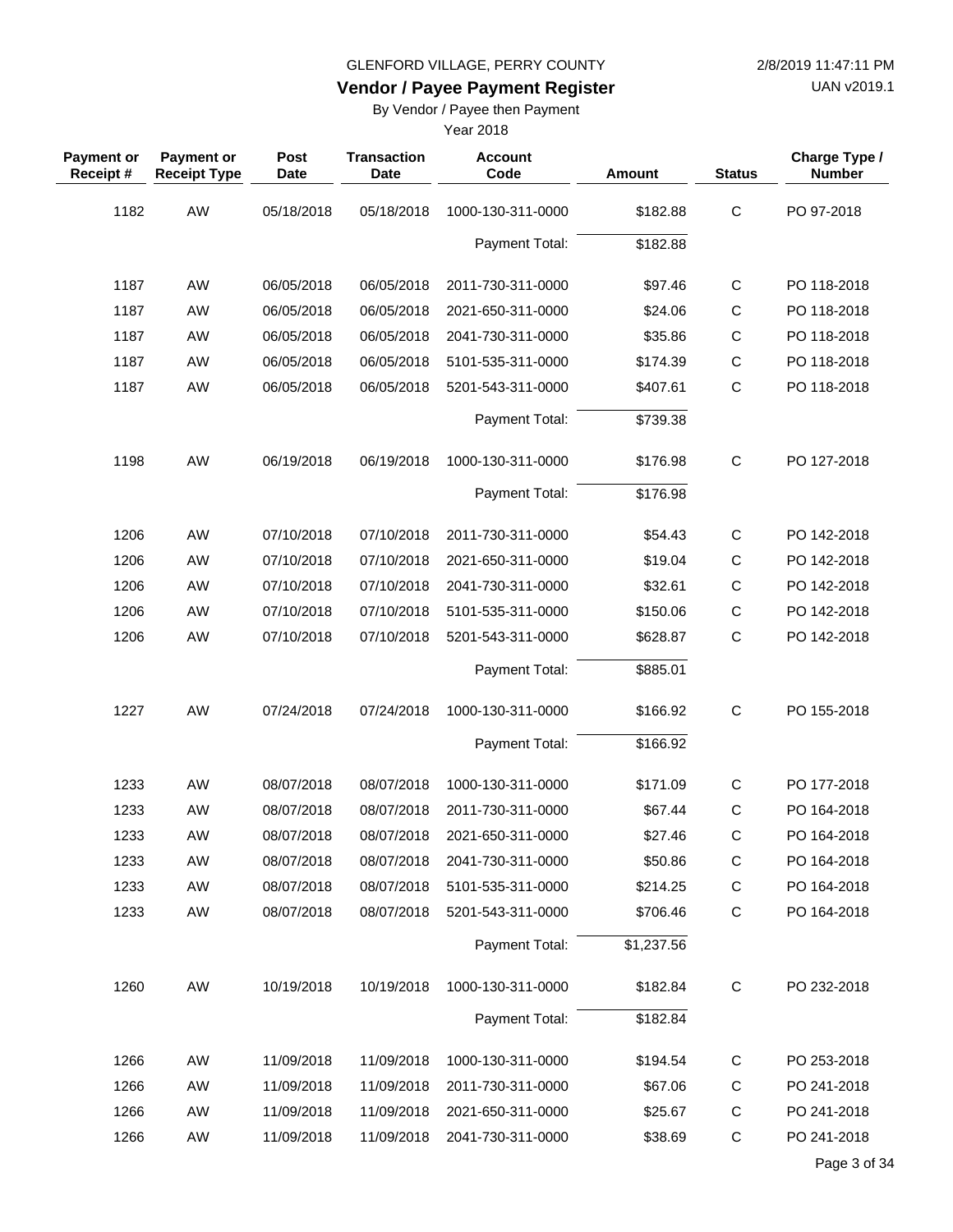**Vendor / Payee Payment Register**

UAN v2019.1

### By Vendor / Payee then Payment

| <b>Payment or</b><br>Receipt # | <b>Payment or</b><br><b>Receipt Type</b> | Post<br><b>Date</b>     | <b>Transaction</b><br><b>Date</b> | <b>Account</b><br>Code | Amount      | <b>Status</b> | Charge Type /<br><b>Number</b> |
|--------------------------------|------------------------------------------|-------------------------|-----------------------------------|------------------------|-------------|---------------|--------------------------------|
| Vendor / Payee :               |                                          | American Electric Power |                                   |                        |             |               |                                |
| 1266                           | AW                                       | 11/09/2018              | 11/09/2018                        | 5101-535-311-0000      | \$182.35    | $\mathsf{C}$  | PO 241-2018                    |
| 1266                           | AW                                       | 11/09/2018              | 11/09/2018                        | 5201-543-311-0000      | \$490.87    | $\mathsf{C}$  | PO 241-2018                    |
|                                |                                          |                         |                                   | Payment Total:         | \$999.18    |               |                                |
| 1281                           | AW                                       | 12/04/2018              | 12/04/2018                        | 2011-730-311-0000      | \$92.69     | $\mathsf{C}$  | PO 260-2018                    |
| 1281                           | AW                                       | 12/04/2018              | 12/04/2018                        | 2021-650-311-0000      | \$25.74     | C             | PO 260-2018                    |
| 1281                           | AW                                       | 12/04/2018              | 12/04/2018                        | 2041-730-311-0000      | \$31.47     | $\mathsf C$   | PO 260-2018                    |
| 1281                           | AW                                       | 12/04/2018              | 12/04/2018                        | 5101-535-311-0000      | \$194.66    | C             | PO 260-2018                    |
| 1281                           | AW                                       | 12/04/2018              | 12/04/2018                        | 5201-543-311-0000      | \$747.14    | $\mathsf C$   | PO 260-2018                    |
|                                |                                          |                         |                                   | Payment Total:         | \$1,091.70  |               |                                |
| 1298                           | AW                                       | 12/18/2018              | 12/18/2018                        | 1000-130-311-0000      | \$202.82    | $\mathsf{C}$  | PO 275-2018                    |
|                                |                                          |                         |                                   | Payment Total:         | \$202.82    |               |                                |
|                                |                                          |                         |                                   | Vendor Total:          | \$13,915.83 |               |                                |
|                                | Vendor / Payee: APG Media of Ohio LLC    |                         |                                   |                        |             |               |                                |
| Invoice #:                     | 800263                                   |                         |                                   |                        |             |               |                                |
| 1126                           | AW                                       | 03/06/2018              | 03/06/2018                        | 1000-745-341-0000      | \$28.00     | $\mathsf{C}$  | PO 45-2018                     |
|                                |                                          |                         |                                   | Payment Total:         | \$28.00     |               |                                |
| 1282                           | AW                                       | 12/04/2018              | 12/04/2018                        | 1000-745-341-0000      | \$217.00    | $\mathsf{C}$  | PO 252-2018                    |
|                                |                                          |                         |                                   | Payment Total:         | \$217.00    |               |                                |
|                                |                                          |                         |                                   | Vendor Total:          | \$245.00    |               |                                |
| Vendor / Payee: AT&T           |                                          |                         |                                   |                        |             |               |                                |
| 30-2018                        | CH                                       | 09/07/2018              | 09/07/2018                        | 5101-532-321-0000      | \$117.83    | $\mathsf{C}$  | PO 190-2018                    |
|                                |                                          |                         |                                   | Payment Total:         | \$117.83    |               |                                |
| 31-2018                        | CH                                       | 09/07/2018              | 09/07/2018                        | 5201-542-321-0000      | \$36.06     | $\mathsf{C}$  | PO 194-2018                    |
|                                |                                          |                         |                                   | Payment Total:         | \$36.06     |               |                                |
| 45-2018                        | CH                                       | 09/18/2018              | 09/18/2018                        | 5201-543-300-0000      | \$52.91     | C             | PO 212-2018                    |
|                                |                                          |                         |                                   | Payment Total:         | \$52.91     |               |                                |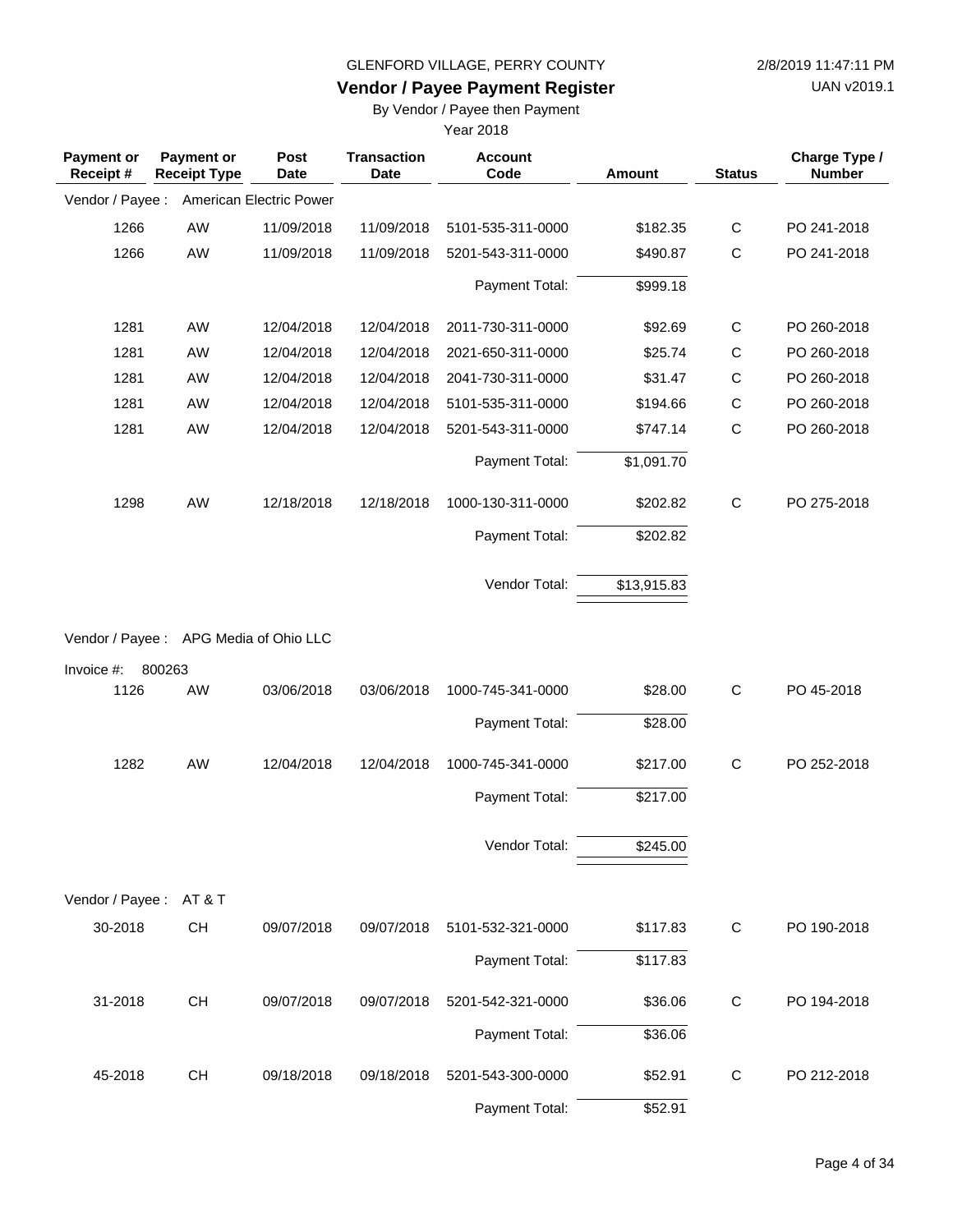UAN v2019.1

## **Vendor / Payee Payment Register**

By Vendor / Payee then Payment

| <b>Payment or</b><br>Receipt # | <b>Payment or</b><br><b>Receipt Type</b>       | <b>Post</b><br>Date | <b>Transaction</b><br><b>Date</b> | <b>Account</b><br>Code                      | Amount     | <b>Status</b> | Charge Type /<br><b>Number</b> |
|--------------------------------|------------------------------------------------|---------------------|-----------------------------------|---------------------------------------------|------------|---------------|--------------------------------|
| Vendor / Payee :               | AT&T                                           |                     |                                   |                                             |            |               |                                |
| 46-2018                        | <b>CH</b>                                      | 09/18/2018          | 09/18/2018                        | 5201-542-321-0000                           | \$222.32   | $\mathsf{C}$  | PO 213-2018                    |
|                                |                                                |                     |                                   | Payment Total:                              | \$222.32   |               |                                |
| Invoice #:                     | Ck # 1056-1                                    |                     |                                   |                                             |            |               |                                |
| 53-2018                        | <b>CH</b>                                      | 10/02/2018          | 10/02/2018                        | 5101-532-321-0000                           | \$143.65   | C             | PO 219-2018                    |
|                                |                                                |                     |                                   | Payment Total:                              | \$143.65   |               |                                |
| Invoice #:                     | Ck # 1057-1                                    |                     |                                   |                                             |            |               |                                |
| 54-2018                        | <b>CH</b>                                      | 10/02/2018          | 10/02/2018                        | 5201-542-321-0000                           | \$36.06    | $\mathsf C$   | PO 218-2018                    |
|                                |                                                |                     |                                   | Payment Total:                              | \$36.06    |               |                                |
| 1070                           | AW                                             | 01/02/2018          | 01/02/2018                        | 5201-542-321-0000                           | \$34.74    | $\mathsf{C}$  | PO 258-2017                    |
|                                |                                                |                     |                                   | Payment Total:                              | \$34.74    |               |                                |
| Invoice #:                     | 74065915776275, 74065915769361, 74065911589060 |                     |                                   |                                             |            |               |                                |
| 1087                           | AW                                             | 01/16/2018          | 01/16/2018                        | 5201-542-321-0000                           | \$169.07   | V             | PO 7-2018                      |
| 1087                           | AW                                             | 01/16/2018          | 01/16/2018                        | 5201-542-321-0000                           | $-$169.07$ | V             | PO 7-2018                      |
|                                |                                                |                     |                                   | Payment Total:                              | \$0.00     |               |                                |
| Invoice $#$ :                  | 74065915776275, 74065915769361, 74065911589060 |                     |                                   |                                             |            |               |                                |
| 1091                           | <b>AW</b>                                      | 01/16/2018          | 01/16/2018                        | 5201-542-321-0000                           | \$169.07   | V             | PO 7-2018                      |
| 1091                           | AW                                             | 01/16/2018          | 01/16/2018                        | 5201-542-321-0000                           | $-$169.07$ | $\vee$        | PO 7-2018                      |
|                                |                                                |                     |                                   | Payment Total:                              | \$0.00     |               |                                |
| Invoice $#$ :                  | 74065915776275, 74065915769361, 74065911589060 |                     |                                   |                                             |            |               |                                |
| 1095                           | AW                                             |                     |                                   | 01/16/2018   01/16/2018   5201-542-321-0000 | \$169.07   | С             | PO 7-2018                      |
|                                |                                                |                     |                                   | Payment Total:                              | \$169.07   |               |                                |
| 1099                           | AW                                             | 01/19/2018          | 01/19/2018                        | 5201-542-321-0000                           | \$43.00    | $\mathbf C$   | PO 8-2018                      |
|                                |                                                |                     |                                   | Payment Total:                              | \$43.00    |               |                                |
| 1100                           | AW                                             | 02/02/2018          | 02/02/2018                        | 5201-542-321-0000                           | \$37.74    | $\mathbf C$   | PO 14-2018                     |
|                                |                                                |                     |                                   | Payment Total:                              | \$37.74    |               |                                |
| 1102                           | AW                                             | 02/02/2018          | 02/02/2018                        | 5101-532-321-0000                           | \$114.85   | C             | PO 15-2018                     |
|                                |                                                |                     |                                   | Payment Total:                              | \$114.85   |               |                                |
| 1116                           | AW                                             | 02/20/2018          | 02/20/2018                        | 5201-542-321-0000                           | \$52.66    | $\mathbf C$   | PO 27-2018<br>Page 5 of 34     |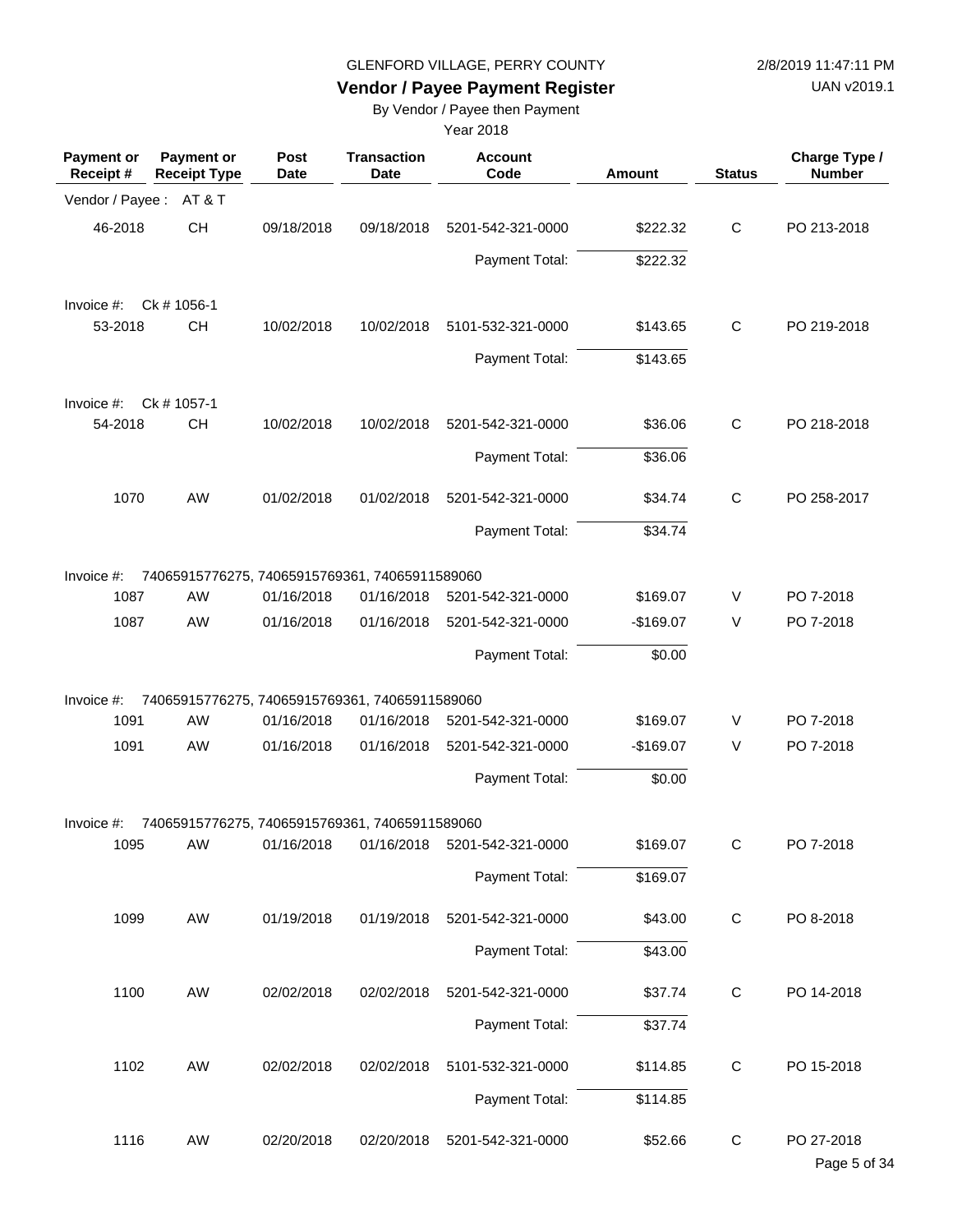UAN v2019.1

# **Vendor / Payee Payment Register**

By Vendor / Payee then Payment

| Payment or<br>Receipt# | <b>Payment or</b><br><b>Receipt Type</b> | Post<br><b>Date</b> | <b>Transaction</b><br>Date | <b>Account</b><br>Code | <b>Amount</b> | <b>Status</b> | Charge Type /<br><b>Number</b> |
|------------------------|------------------------------------------|---------------------|----------------------------|------------------------|---------------|---------------|--------------------------------|
| Vendor / Payee: AT & T |                                          |                     |                            |                        |               |               |                                |
|                        |                                          |                     |                            | Payment Total:         | \$52.66       |               |                                |
| Invoice #:             | 740659115802, 740659157702, 740659157602 |                     |                            |                        |               |               |                                |
| 1117                   | AW                                       | 02/20/2018          | 02/20/2018                 | 5201-542-321-0000      | \$169.09      | $\mathbf C$   | PO 31-2018                     |
|                        |                                          |                     |                            | Payment Total:         | \$169.09      |               |                                |
| Invoice #:             | 125322522                                |                     |                            |                        |               |               |                                |
| 1123                   | AW                                       | 03/06/2018          | 03/06/2018                 | 5101-532-321-0000      | \$124.18      | $\mathbf C$   | PO 36-2018                     |
|                        |                                          |                     |                            | Payment Total:         | \$124.18      |               |                                |
| Invoice #:             | 287270932982                             |                     |                            |                        |               |               |                                |
| 1124                   | AW                                       | 03/06/2018          | 03/06/2018                 | 5201-542-321-0000      | \$34.74       | $\mathbf C$   | PO 37-2018                     |
|                        |                                          |                     |                            | Payment Total:         | \$34.74       |               |                                |
| 1136                   | AW                                       | 03/16/2018          | 03/16/2018                 | 5201-542-321-0000      | \$43.00       | $\mathsf{C}$  | PO 56-2018                     |
|                        |                                          |                     |                            | Payment Total:         | \$43.00       |               |                                |
| Invoice #:             | 740659157703, 740659157603, 740659115803 |                     |                            |                        |               |               |                                |
| 1137                   | AW                                       | 03/16/2018          | 03/16/2018                 | 5201-542-321-0000      | \$169.09      | $\mathbf C$   | PO 51-2018                     |
|                        |                                          |                     |                            | Payment Total:         | \$169.09      |               |                                |
| 1141                   | AW                                       | 04/03/2018          | 04/03/2018                 | 5201-542-321-0000      | \$31.74       | $\mathbf C$   | PO 65-2018                     |
|                        |                                          |                     |                            | Payment Total:         | \$31.74       |               |                                |
| 1142                   | AW                                       | 04/03/2018          | 04/03/2018                 | 5101-532-321-0000      | \$124.13      | C             | PO 61-2018                     |
|                        |                                          |                     |                            | Payment Total:         | \$124.13      |               |                                |
| 1169                   | AW                                       | 04/27/2018          | 04/27/2018                 | 5201-542-321-0000      | \$168.76      | $\mathbf C$   | PO 79-2018                     |
|                        |                                          |                     |                            | Payment Total:         | \$168.76      |               |                                |
| 1173                   | AW                                       | 04/27/2018          | 04/27/2018                 | 5101-532-321-0000      | \$114.42      | C             | PO 87-2018                     |
| 1173                   | AW                                       | 04/27/2018          | 04/27/2018                 | 5201-542-321-0000      | \$43.00       | $\mathbf C$   | PO 87-2018                     |
|                        |                                          |                     |                            | Payment Total:         | \$157.42      |               |                                |
| 1175                   | AW                                       | 05/01/2018          | 05/01/2018                 | 5201-542-321-0000      | \$35.28       | C             | PO 86-2018                     |
|                        |                                          |                     |                            | Payment Total:         | \$35.28       |               |                                |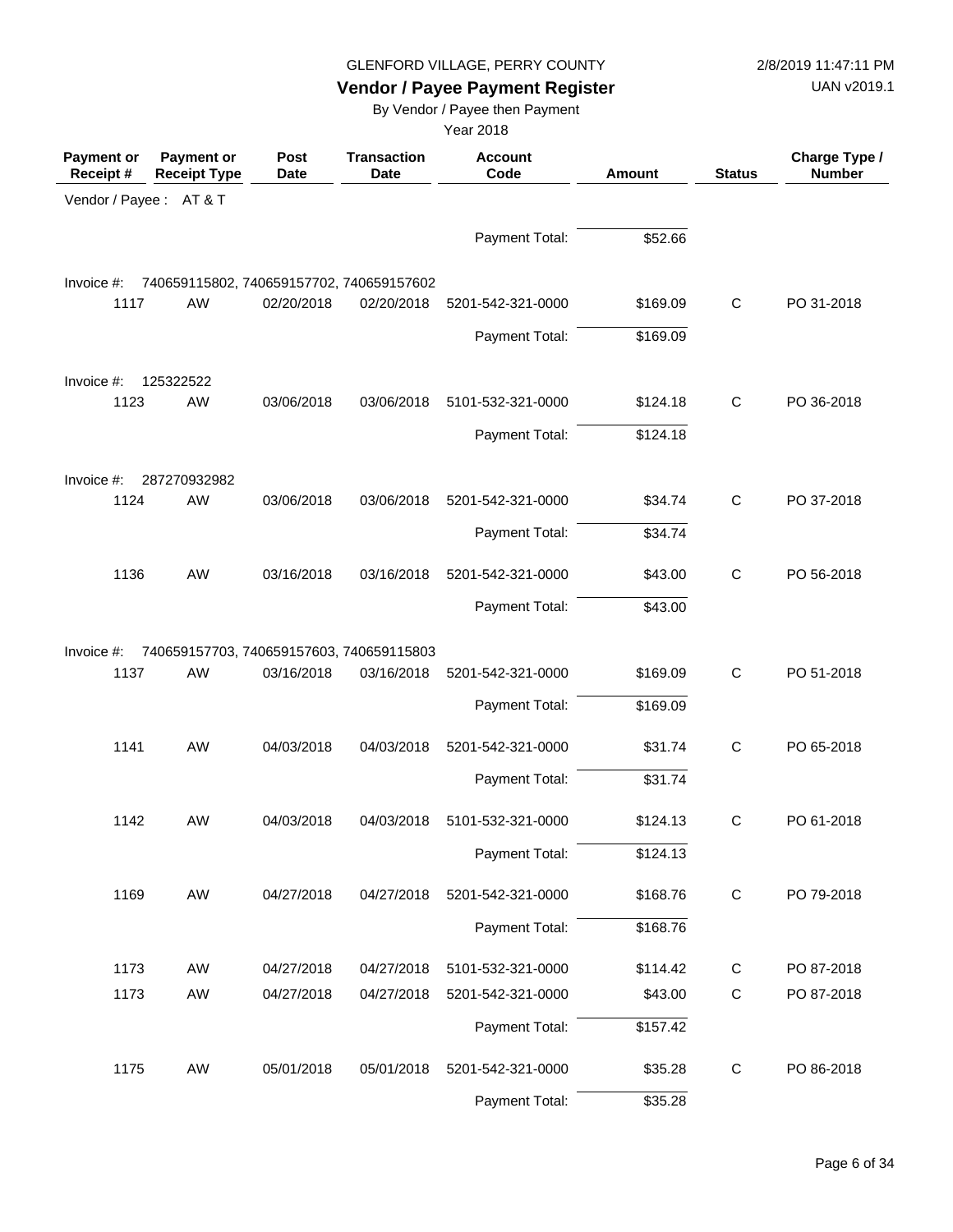UAN v2019.1

## **Vendor / Payee Payment Register**

By Vendor / Payee then Payment

| <b>Payment or</b><br>Receipt# | <b>Payment or</b><br><b>Receipt Type</b> | Post<br><b>Date</b> | <b>Transaction</b><br><b>Date</b> | <b>Account</b><br>Code | <b>Amount</b> | <b>Status</b> | Charge Type /<br><b>Number</b> |
|-------------------------------|------------------------------------------|---------------------|-----------------------------------|------------------------|---------------|---------------|--------------------------------|
| Vendor / Payee: AT&T          |                                          |                     |                                   |                        |               |               |                                |
| Invoice #:                    | 117097782                                |                     |                                   |                        |               |               |                                |
| 1183                          | AW                                       | 05/18/2018          | 05/18/2018                        | 5201-542-321-0000      | \$52.92       | $\mathsf{C}$  | PO 101-2018                    |
|                               |                                          |                     |                                   | Payment Total:         | \$52.92       |               |                                |
| Invoice #:                    | 740659115805, 740659157605, 740659157705 |                     |                                   |                        |               |               |                                |
| 1184                          | AW                                       | 05/18/2018          | 05/18/2018                        | 5201-542-321-0000      | \$204.48      | $\mathsf{C}$  | PO 102-2018                    |
|                               |                                          |                     |                                   | Payment Total:         | \$204.48      |               |                                |
|                               |                                          |                     |                                   |                        |               |               |                                |
| 1186                          | AW                                       | 06/01/2018          | 06/01/2018                        | 5101-532-321-0000      | \$118.01      | $\mathsf{C}$  | PO 110-2018                    |
|                               |                                          |                     |                                   | Payment Total:         | \$118.01      |               |                                |
| 1188                          | AW                                       | 06/05/2018          | 06/05/2018                        | 5101-532-321-0000      | \$35.28       | $\mathsf{C}$  | PO 111-2018                    |
|                               |                                          |                     |                                   | Payment Total:         | \$35.28       |               |                                |
|                               |                                          |                     |                                   |                        |               |               |                                |
| 1199                          | AW                                       | 06/19/2018          | 06/19/2018                        | 5201-542-321-0000      | \$43.00       | $\mathsf{C}$  | PO 133-2018                    |
|                               |                                          |                     |                                   | Payment Total:         | \$43.00       |               |                                |
| 1200                          | <b>AW</b>                                | 06/19/2018          | 06/19/2018                        | 5101-532-321-0000      | \$76.97       | C             | PO 130-2018                    |
| 1200                          | <b>AW</b>                                | 06/19/2018          | 06/19/2018                        | 5201-542-321-0000      | \$124.30      | $\mathsf{C}$  | PO 129-2018                    |
|                               |                                          |                     |                                   | Payment Total:         | \$201.27      |               |                                |
| 1204                          | AW                                       | 06/29/2018          | 06/29/2018                        | 5101-532-321-0000      | \$118.01      | $\mathsf{C}$  | PO 140-2018                    |
|                               |                                          |                     |                                   | Payment Total:         | \$118.01      |               |                                |
| 1205                          | AW                                       | 06/29/2018          | 06/29/2018                        | 5101-532-321-0000      | \$36.06       | C             | PO 141-2018                    |
|                               |                                          |                     |                                   | Payment Total:         | \$36.06       |               |                                |
| 1228                          | AW                                       | 07/24/2018          | 07/24/2018                        | 5201-542-321-0000      | \$196.41      | $\mathbf C$   | PO 156-2018                    |
|                               |                                          |                     |                                   |                        |               |               |                                |
|                               |                                          |                     |                                   | Payment Total:         | \$196.41      |               |                                |
| 1229                          | AW                                       | 07/24/2018          | 07/24/2018                        | 5201-543-320-0000      | \$43.00       | $\mathsf{C}$  | PO 157-2018                    |
|                               |                                          |                     |                                   | Payment Total:         | \$43.00       |               |                                |
| 1231                          | AW                                       | 07/31/2018          | 07/31/2018                        | 5101-532-321-0000      | \$117.83      | C             | PO 165-2018                    |
|                               |                                          |                     |                                   | Payment Total:         | \$117.83      |               |                                |
|                               |                                          |                     |                                   |                        |               |               |                                |
| Invoice #:<br>1234            | 287270932982x07252018<br>AW              | 08/07/2018          | 08/07/2018                        | 5201-542-321-0000      | \$36.06       | C             | PO 163-2018                    |
|                               |                                          |                     |                                   |                        |               |               | Page 7 of 34                   |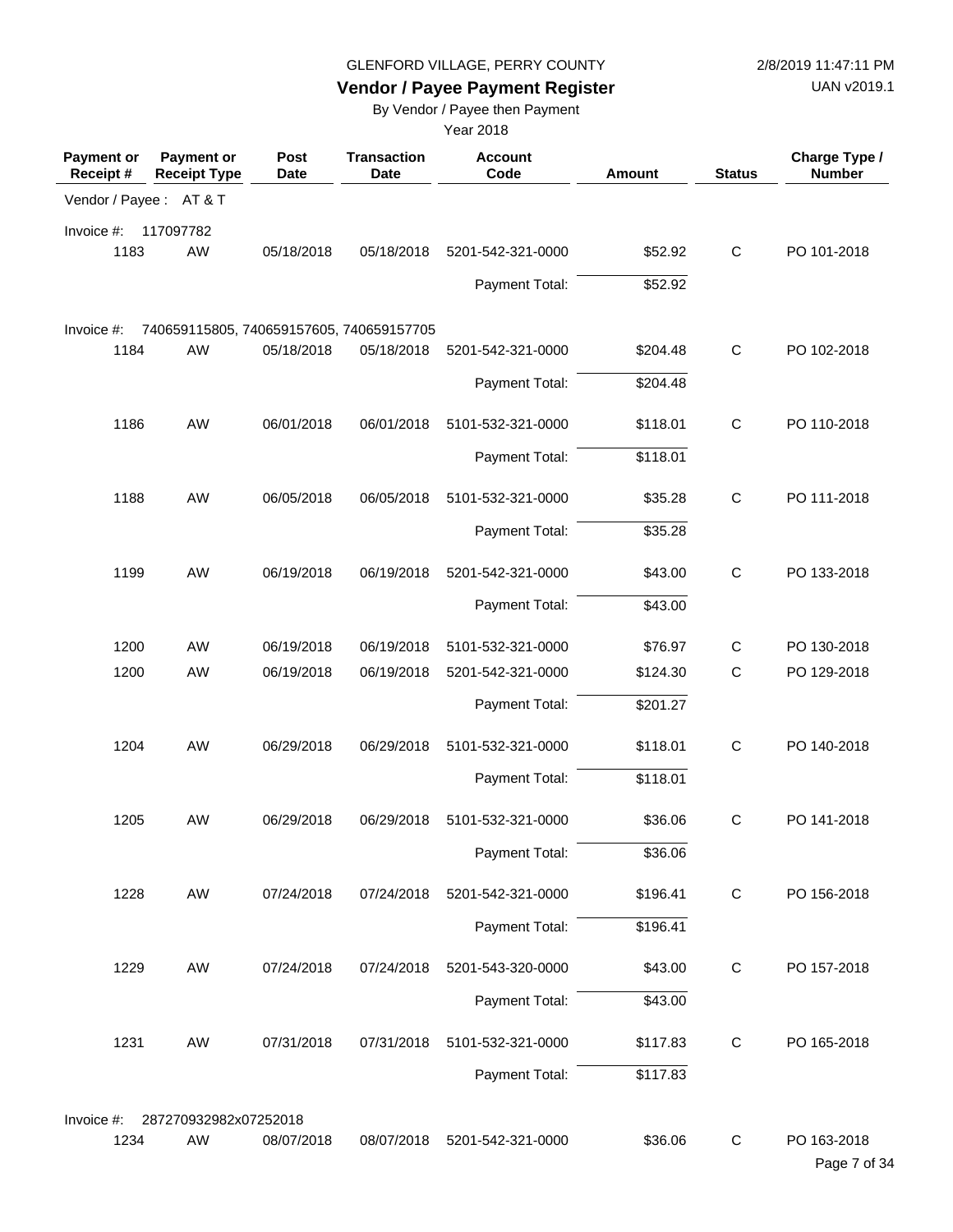UAN v2019.1

## **Vendor / Payee Payment Register**

By Vendor / Payee then Payment

| <b>Payment or</b><br>Receipt # | <b>Payment or</b><br><b>Receipt Type</b> | Post<br><b>Date</b> | <b>Transaction</b><br><b>Date</b> | <b>Account</b><br>Code | <b>Amount</b> | <b>Status</b> | Charge Type /<br><b>Number</b> |
|--------------------------------|------------------------------------------|---------------------|-----------------------------------|------------------------|---------------|---------------|--------------------------------|
| Vendor / Payee: AT&T           |                                          |                     |                                   |                        |               |               |                                |
|                                |                                          |                     |                                   | Payment Total:         | \$36.06       |               |                                |
| 1248                           | AW                                       | 08/21/2018          | 08/21/2018                        | 5201-542-321-0000      | \$181.74      | $\mathbf C$   | PO 185-2018                    |
|                                |                                          |                     |                                   | Payment Total:         | \$181.74      |               |                                |
| 1249                           | AW                                       | 08/21/2018          | 08/21/2018                        | 5201-543-300-0000      | \$52.92       | $\mathbf C$   | PO 186-2018                    |
|                                |                                          |                     |                                   | Payment Total:         | \$52.92       |               |                                |
| 1261                           | AW                                       | 10/19/2018          | 10/19/2018                        | 5201-543-320-0000      | \$43.00       | $\mathsf C$   | PO 235-2018                    |
|                                |                                          |                     |                                   | Payment Total:         | \$43.00       |               |                                |
| 1262                           | AW                                       | 10/19/2018          | 10/19/2018                        | 5201-542-321-0000      | \$196.80      | $\mathsf{C}$  | PO 236-2018                    |
|                                |                                          |                     |                                   | Payment Total:         | \$196.80      |               |                                |
| 1267                           | AW                                       | 11/09/2018          | 11/09/2018                        | 5201-543-320-0000      | \$36.06       | $\mathbf C$   | PO 243-2018                    |
|                                |                                          |                     |                                   | Payment Total:         | \$36.06       |               |                                |
| 1268                           | AW                                       | 11/09/2018          | 11/09/2018                        | 5101-532-321-0000      | \$129.42      | $\mathbf C$   | PO 244-2018                    |
|                                |                                          |                     |                                   | Payment Total:         | \$129.42      |               |                                |
| 1279                           | AW                                       | 11/16/2018          | 11/16/2018                        | 5201-543-320-0000      | \$196.94      | $\mathsf C$   | PO 254-2018                    |
|                                |                                          |                     |                                   | Payment Total:         | \$196.94      |               |                                |
| 1280                           | AW                                       | 11/16/2018          | 11/16/2018                        | 5201-543-300-0000      | \$43.00       | $\mathsf C$   | PO 255-2018                    |
|                                |                                          |                     |                                   | Payment Total:         | \$43.00       |               |                                |
| 1283                           | AW                                       | 12/04/2018          | 12/04/2018                        | 5101-532-321-0000      | \$139.01      | $\mathbf C$   | PO 263-2018                    |
|                                |                                          |                     |                                   | Payment Total:         | \$139.01      |               |                                |
| 1284                           | AW                                       | 12/04/2018          | 12/04/2018                        | 5201-543-320-0000      | \$41.06       | $\mathsf C$   | PO 267-2018                    |
|                                |                                          |                     |                                   | Payment Total:         | \$41.06       |               |                                |
| 1299                           | AW                                       | 12/18/2018          | 12/18/2018                        | 5201-543-300-0000      | \$43.00       | $\mathbf C$   | PO 278-2018                    |
|                                |                                          |                     |                                   | Payment Total:         | \$43.00       |               |                                |
| 1300                           | AW                                       | 12/18/2018          | 12/18/2018                        | 5201-542-321-0000      | \$196.94      | C             | PO 279-2018                    |
|                                |                                          |                     |                                   | Payment Total:         | \$196.94      |               |                                |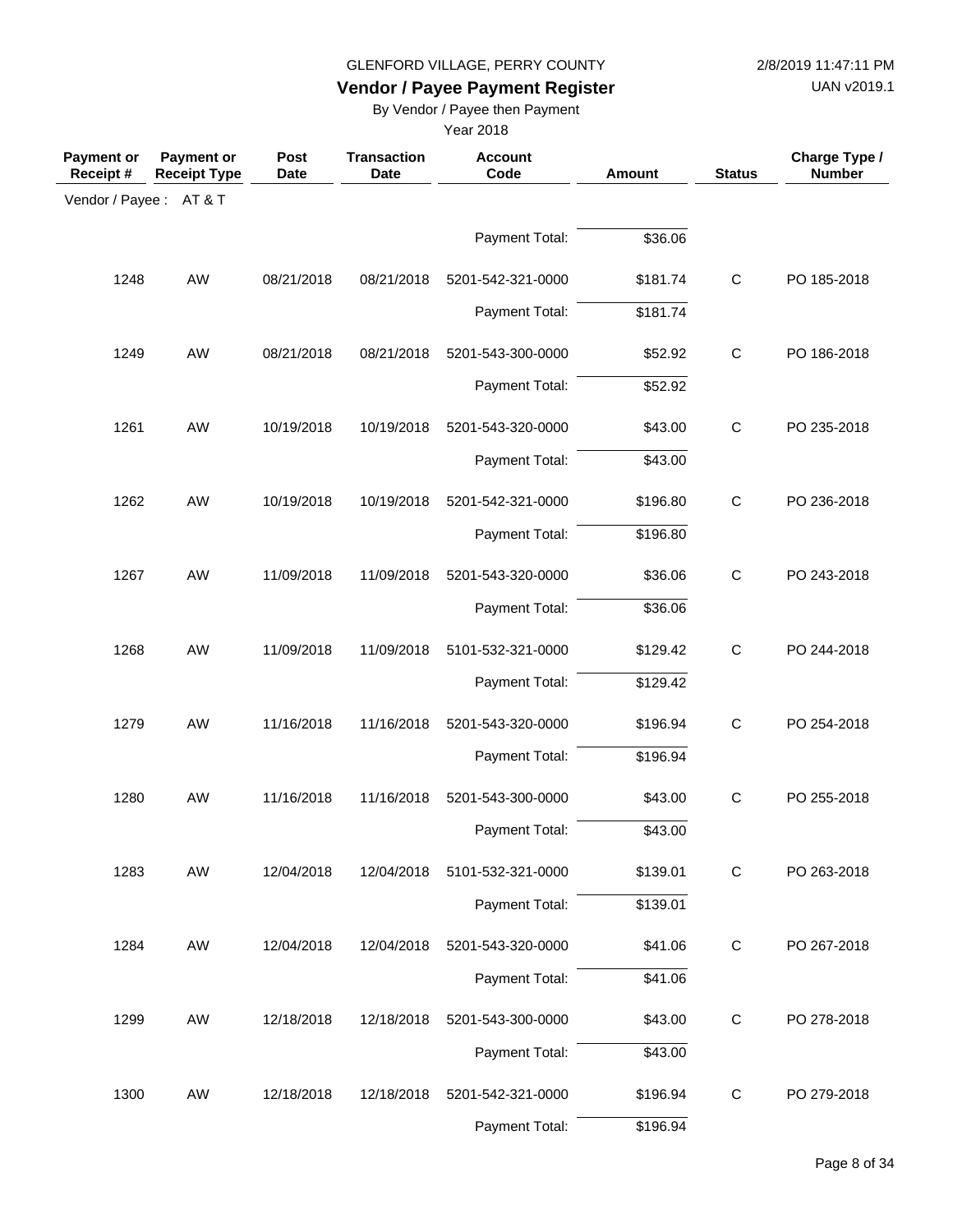UAN v2019.1

## **Vendor / Payee Payment Register**

By Vendor / Payee then Payment

| Payment or<br>Receipt# | <b>Payment or</b><br><b>Receipt Type</b> | Post<br><b>Date</b> | <b>Transaction</b><br><b>Date</b> | <b>Account</b><br>Code | <b>Amount</b> | <b>Status</b> | Charge Type /<br><b>Number</b> |
|------------------------|------------------------------------------|---------------------|-----------------------------------|------------------------|---------------|---------------|--------------------------------|
|                        |                                          |                     |                                   | Vendor Total:          | \$4,620.54    |               |                                |
| Vendor / Payee :       | <b>B &amp; B Plumbing</b>                |                     |                                   |                        |               |               |                                |
| 1189                   | AW                                       | 06/05/2018          | 06/05/2018                        | 5201-549-300-0000      | \$1,200.00    | $\mathbf C$   | PO 117-2018                    |
|                        |                                          |                     |                                   | Payment Total:         | \$1,200.00    |               |                                |
|                        |                                          |                     |                                   | Vendor Total:          | \$1,200.00    |               |                                |
| Vendor / Payee :       | <b>Brandon Fox</b>                       |                     |                                   |                        |               |               |                                |
| 34-2018                | <b>CH</b>                                | 09/07/2018          | 09/07/2018                        | 5101-531-300-0000      | \$612.00      | C             | PO 201-2018                    |
| 34-2018                | <b>CH</b>                                | 09/07/2018          | 09/07/2018                        | 5101-535-300-0000      | \$210.00      | $\mathsf{C}$  | PO 206-2018                    |
|                        |                                          |                     |                                   | Payment Total:         | \$822.00      |               |                                |
| Invoice #:             | Ck # 1053-1                              |                     |                                   |                        |               |               |                                |
| 50-2018                | CH                                       | 10/02/2018          | 10/02/2018                        | 5101-531-300-0000      | \$612.00      | $\mathbf C$   | PO 223-2018                    |
|                        |                                          |                     |                                   | Payment Total:         | \$612.00      |               |                                |
| 1072                   | <b>AW</b>                                | 01/02/2018          | 01/02/2018                        | 5101-531-300-0000      | \$612.00      | $\mathbf C$   | PO 5-2018                      |
|                        |                                          |                     |                                   | Payment Total:         | \$612.00      |               |                                |
| 1104                   | AW                                       | 02/06/2018          | 02/06/2018                        | 5101-531-300-0000      | \$612.00      | $\mathsf{C}$  | PO 23-2018                     |
|                        |                                          |                     |                                   | Payment Total:         | \$612.00      |               |                                |
| 1129                   | <b>AW</b>                                | 03/06/2018          | 03/06/2018                        | 5101-531-300-0000      | \$612.00      | $\mathsf{C}$  | PO 47-2018                     |
|                        |                                          |                     |                                   | Payment Total:         | \$612.00      |               |                                |
| 1146                   | AW                                       | 04/03/2018          | 04/03/2018                        | 5101-531-300-0000      | \$612.00      | $\mathsf{C}$  | PO 69-2018                     |
|                        |                                          |                     |                                   | Payment Total:         | \$612.00      |               |                                |
| 1177                   | AW                                       | 05/01/2018          | 05/01/2018                        | 5101-531-300-0000      | \$612.00      | $\mathbf C$   | PO 94-2018                     |
|                        |                                          |                     |                                   | Payment Total:         | \$612.00      |               |                                |
| 1193                   | AW                                       | 06/05/2018          | 06/05/2018                        | 5101-531-300-0000      | \$612.00      | $\mathbf C$   | PO 123-2018                    |
|                        |                                          |                     |                                   | Payment Total:         | \$612.00      |               |                                |
| 1210                   | AW                                       | 07/10/2018          | 07/10/2018                        | 5101-531-300-0000      | \$612.00      | C             | PO 149-2018                    |
|                        |                                          |                     |                                   | Payment Total:         | \$612.00      |               |                                |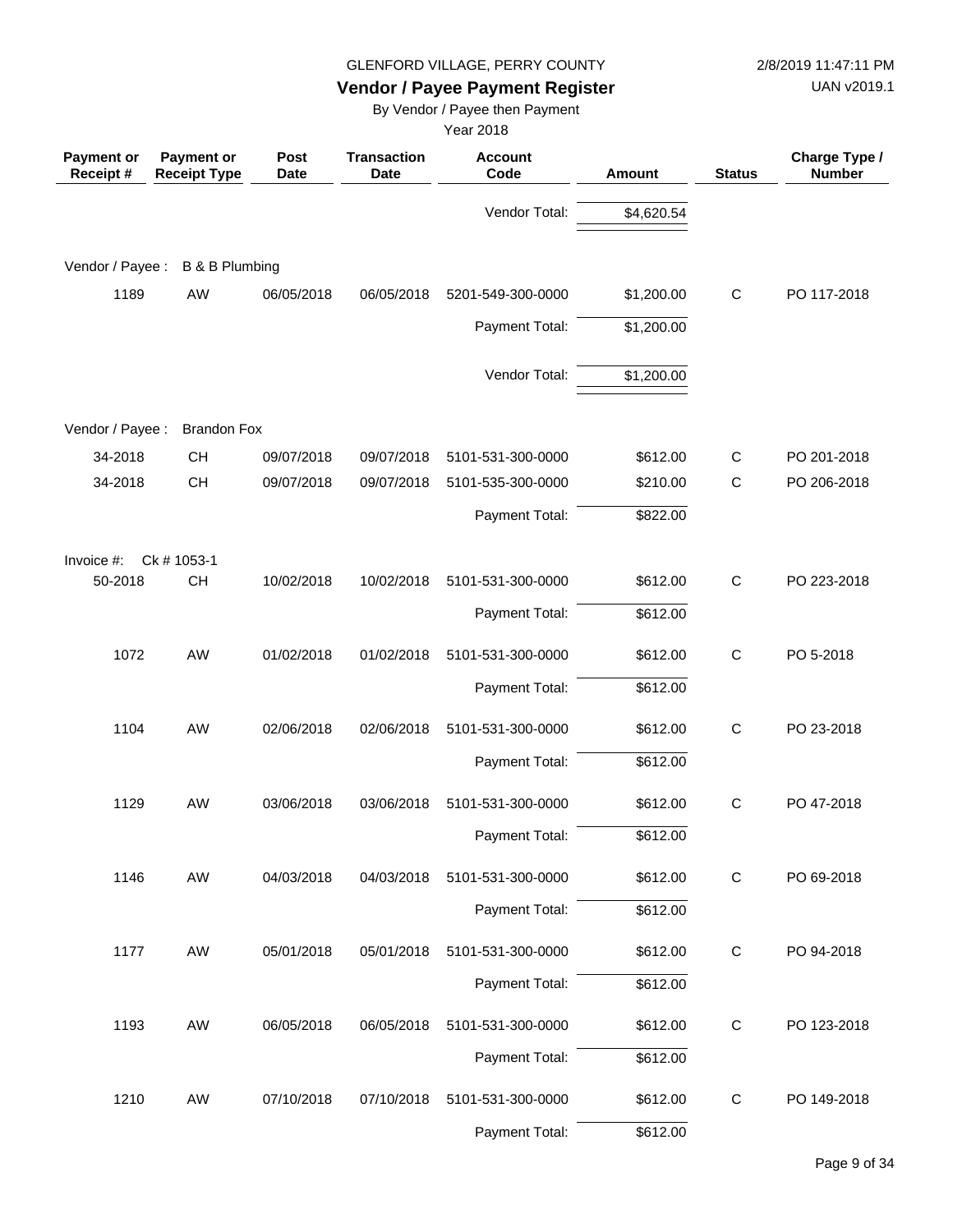UAN v2019.1

## **Vendor / Payee Payment Register**

By Vendor / Payee then Payment

| Payment or<br>Receipt# | Payment or<br><b>Receipt Type</b> | Post<br><b>Date</b>     | <b>Transaction</b><br><b>Date</b> | <b>Account</b><br>Code | <b>Amount</b> | <b>Status</b> | Charge Type /<br><b>Number</b> |
|------------------------|-----------------------------------|-------------------------|-----------------------------------|------------------------|---------------|---------------|--------------------------------|
| 1238                   | <b>AW</b>                         | 08/07/2018              | 08/07/2018                        | 5101-531-300-0000      | \$612.00      | $\mathsf C$   | PO 181-2018                    |
| 1238                   | AW                                | 08/07/2018              | 08/07/2018                        | 5101-535-400-0000      | \$80.31       | $\mathsf{C}$  | PO 175-2018                    |
|                        |                                   |                         |                                   | Payment Total:         | \$692.31      |               |                                |
| 1271                   | AW                                | 11/09/2018              | 11/09/2018                        | 5101-531-300-0000      | \$612.00      | $\mathbf C$   | PO 248-2018                    |
|                        |                                   |                         |                                   | Payment Total:         | \$612.00      |               |                                |
| 1288                   | <b>AW</b>                         | 12/04/2018              | 12/04/2018                        | 5101-531-300-0000      | \$612.00      | $\mathbf C$   | PO 265-2018                    |
|                        |                                   |                         |                                   | Payment Total:         | \$612.00      |               |                                |
|                        |                                   |                         |                                   | Vendor Total:          | \$7,634.31    |               |                                |
| Vendor / Payee :       | Caleb Garza                       |                         |                                   |                        |               |               |                                |
| 1130                   | AW                                | 03/06/2018              | 03/06/2018                        | 1000-790-400-0000      | \$6.70        | $\mathbf C$   | PO 38-2018                     |
|                        |                                   |                         |                                   | Payment Total:         | \$6.70        |               |                                |
|                        |                                   |                         |                                   | Vendor Total:          | \$6.70        |               |                                |
| Vendor / Payee :       | Commodore Bank                    |                         |                                   |                        |               |               |                                |
| 62-2018                | CH                                | 10/13/2018              | 10/13/2018                        | 1000-725-391-0000      | \$8.00        | $\mathbf C$   | PO 238-2018                    |
|                        |                                   |                         |                                   | Payment Total:         | \$8.00        |               |                                |
| 70-2018                | CH                                | 12/31/2018              | 01/05/2019                        | 1000-745-341-0000      | \$7.55        | $\mathbf C$   | PO 292-2018                    |
|                        |                                   |                         |                                   | Payment Total:         | \$7.55        |               |                                |
|                        |                                   |                         |                                   | Vendor Total:          | \$15.55       |               |                                |
| Vendor / Payee :       |                                   | Commodore Bank - Credit |                                   |                        |               |               |                                |
| 32-2018                | <b>CH</b>                         | 09/07/2018              | 09/07/2018                        | 2011-620-400-0000      | \$40.00       | C             | PO 179-2018                    |
| 32-2018                | <b>CH</b>                         | 09/07/2018              | 09/07/2018                        | 2011-620-400-0000      | \$50.00       | $\mathsf{C}$  | PO 171-2018                    |
| 32-2018                | <b>CH</b>                         | 09/07/2018              | 09/07/2018                        | 2011-620-400-0000      | \$50.00       | C             | PO 183-2018                    |
| 32-2018                | <b>CH</b>                         | 09/07/2018              | 09/07/2018                        | 2011-620-400-0000      | \$55.00       | C             | PO 192-2018                    |
| 32-2018                | <b>CH</b>                         | 09/07/2018              | 09/07/2018                        | 2011-620-400-0000      | \$65.60       | $\mathsf{C}$  | PO 191-2018                    |
| 32-2018                | <b>CH</b>                         | 09/07/2018              | 09/07/2018                        | 5101-535-400-0000      | \$50.03       | $\mathbf C$   | PO 196-2018                    |
|                        |                                   |                         |                                   | Payment Total:         | \$310.63      |               |                                |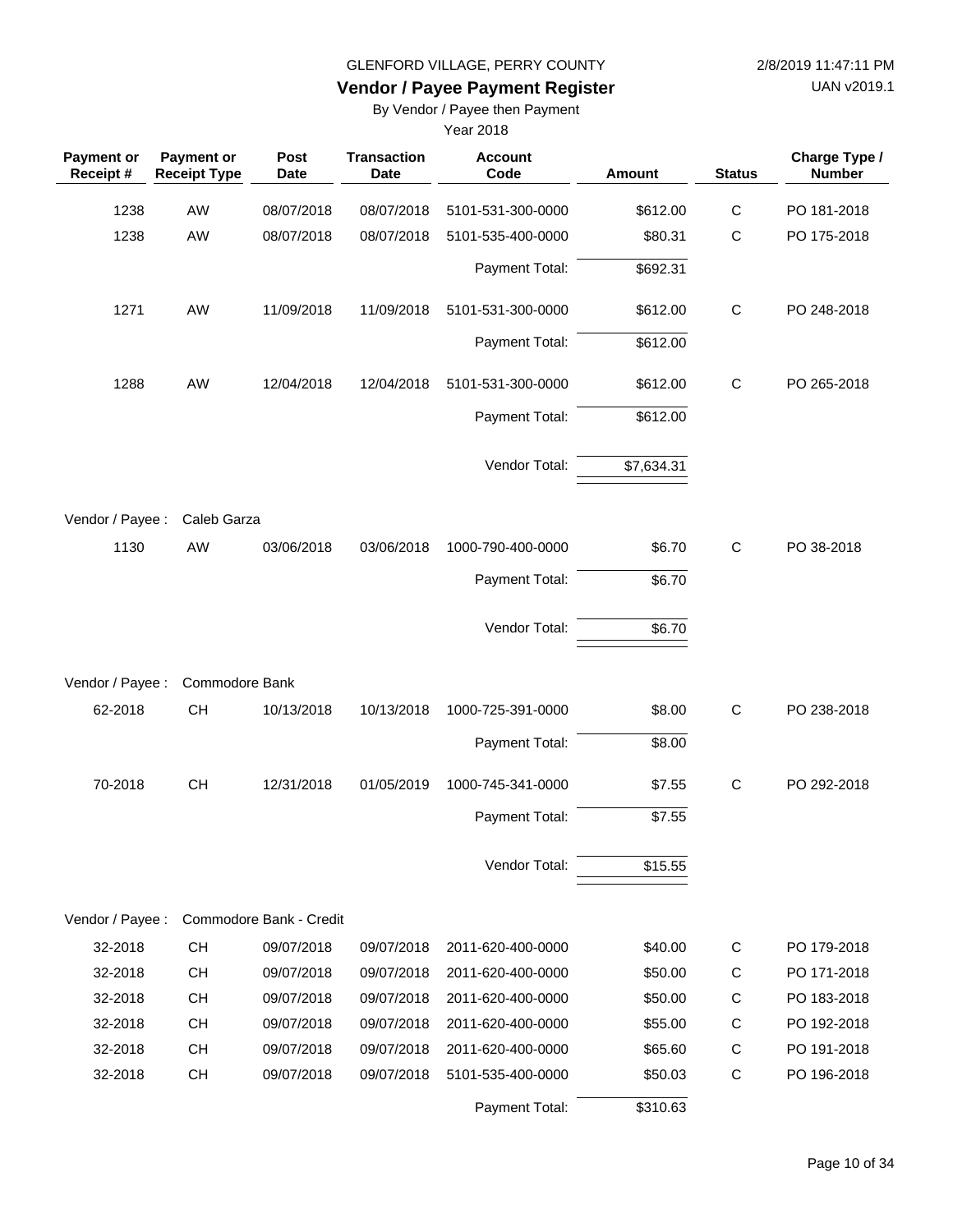**Vendor / Payee Payment Register**

UAN v2019.1

### By Vendor / Payee then Payment

| <b>Payment or</b><br>Receipt# | <b>Payment or</b><br><b>Receipt Type</b> | Post<br><b>Date</b>     | <b>Transaction</b><br><b>Date</b> | <b>Account</b><br>Code | Amount   | <b>Status</b> | Charge Type /<br><b>Number</b> |
|-------------------------------|------------------------------------------|-------------------------|-----------------------------------|------------------------|----------|---------------|--------------------------------|
| Vendor / Payee :              |                                          | Commodore Bank - Credit |                                   |                        |          |               |                                |
| 1088                          | AW                                       | 01/16/2018              | 01/16/2018                        | 2011-620-400-0000      | \$5.70   | $\vee$        | PO 253-2017                    |
| 1088                          | AW                                       | 01/16/2018              | 01/16/2018                        | 2011-620-400-0000      | $-$5.70$ | V             | PO 253-2017                    |
|                               |                                          |                         |                                   | Payment Total:         | \$0.00   |               |                                |
| 1092                          | AW                                       | 01/16/2018              | 01/16/2018                        | 2011-620-400-0000      | \$5.70   | V             | PO 253-2017                    |
| 1092                          | AW                                       | 01/16/2018              | 01/16/2018                        | 2011-620-400-0000      | $-$5.70$ | $\vee$        | PO 253-2017                    |
|                               |                                          |                         |                                   | Payment Total:         | \$0.00   |               |                                |
| 1096                          | AW                                       | 01/16/2018              | 01/16/2018                        | 2011-620-400-0000      | \$5.70   | $\mathsf{C}$  | PO 253-2017                    |
|                               |                                          |                         |                                   | Payment Total:         | \$5.70   |               |                                |
| 1120                          | AW                                       | 02/20/2018              | 02/20/2018                        | 5101-532-322-0000      | \$361.00 | C             | PO 33-2018                     |
| 1120                          | AW                                       | 02/20/2018              | 02/20/2018                        | 5101-535-400-0000      | \$191.68 | C             | PO 10-2018                     |
| 1120                          | AW                                       | 02/20/2018              | 02/20/2018                        | 5201-542-322-0000      | \$300.00 | $\mathsf{C}$  | PO 33-2018                     |
|                               |                                          |                         |                                   | Payment Total:         | \$852.68 |               |                                |
| 1139                          | AW                                       | 03/16/2018              | 03/16/2018                        | 1000-790-400-0000      | \$17.21  | $\mathsf{C}$  | PO 35-2018                     |
|                               |                                          |                         |                                   | Payment Total:         | \$17.21  |               |                                |
| 1165                          | AW                                       | 04/11/2018              | 04/11/2018                        | 1000-725-348-0000      | \$200.00 | C             | PO 55-2018                     |
| 1165                          | AW                                       | 04/11/2018              | 04/11/2018                        | 2011-620-400-0000      | \$50.00  | C             | PO 49-2018                     |
| 1165                          | AW                                       | 04/11/2018              | 04/11/2018                        | 2011-620-400-0000      | \$50.00  | $\mathsf C$   | PO 54-2018                     |
| 1165                          | AW                                       | 04/11/2018              | 04/11/2018                        | 5101-532-400-0000      | \$107.24 | $\mathsf C$   | PO 77-2018                     |
| 1165                          | <b>AW</b>                                | 04/11/2018              | 04/11/2018                        | 5201-543-400-0000      | \$57.92  | $\mathsf C$   | PO 58-2018                     |
| 1165                          | <b>AW</b>                                | 04/11/2018              | 04/11/2018                        | 5201-543-400-0000      | \$385.84 | $\mathsf{C}$  | PO 59-2018                     |
|                               |                                          |                         |                                   | Payment Total:         | \$851.00 |               |                                |
| 1185                          | AW                                       | 05/18/2018              | 05/18/2018                        | 2011-620-400-0000      | \$50.00  | $\mathsf C$   | PO 91-2018                     |
| 1185                          | AW                                       | 05/18/2018              | 05/18/2018                        | 2011-620-400-0000      | \$50.50  | C             | PO 82-2018                     |
| 1185                          | AW                                       | 05/18/2018              | 05/18/2018                        | 5101-532-400-0000      | \$45.50  | C             | PO 72-2018                     |
| 1185                          | AW                                       | 05/18/2018              | 05/18/2018                        | 5101-535-400-0000      | \$17.00  | C             | PO 105-2018                    |
|                               |                                          |                         |                                   | Payment Total:         | \$163.00 |               |                                |
| 1201                          | AW                                       | 06/19/2018              | 06/19/2018                        | 2011-620-400-0000      | \$50.00  | C             | PO 126-2018                    |
| 1201                          | AW                                       | 06/19/2018              | 06/19/2018                        | 2011-620-400-0000      | \$55.50  | C             | PO 99-2018                     |
| 1201                          | AW                                       | 06/19/2018              | 06/19/2018                        | 2011-620-400-0000      | \$61.50  | C             | PO 119-2018                    |
| 1201                          | AW                                       | 06/19/2018              | 06/19/2018                        | 5101-532-322-0000      | \$50.00  | C             | PO 107-2018                    |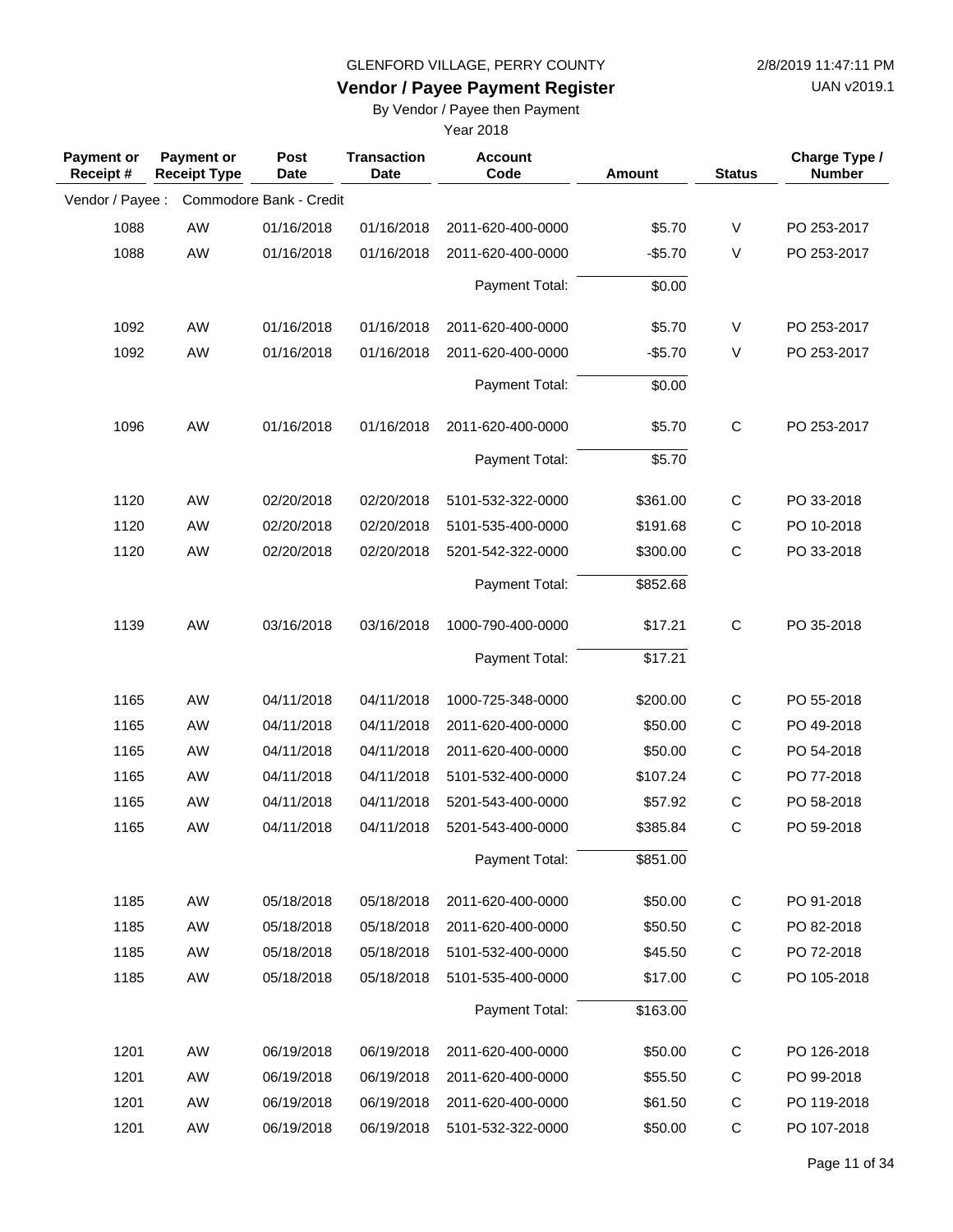**Vendor / Payee Payment Register**

UAN v2019.1

### By Vendor / Payee then Payment

| <b>Payment or</b><br>Receipt# | <b>Payment or</b><br><b>Receipt Type</b> | Post<br><b>Date</b>     | <b>Transaction</b><br><b>Date</b> | <b>Account</b><br>Code | <b>Amount</b> | <b>Status</b> | Charge Type /<br><b>Number</b> |
|-------------------------------|------------------------------------------|-------------------------|-----------------------------------|------------------------|---------------|---------------|--------------------------------|
| Vendor / Payee :              |                                          | Commodore Bank - Credit |                                   |                        |               |               |                                |
| 1201                          | AW                                       | 06/19/2018              | 06/19/2018                        | 5101-532-400-0000      | \$50.00       | $\mathsf C$   | PO 115-2018                    |
| 1201                          | AW                                       | 06/19/2018              | 06/19/2018                        | 5101-535-400-0000      | \$36.00       | $\mathsf{C}$  | PO 95-2018                     |
| 1201                          | AW                                       | 06/19/2018              | 06/19/2018                        | 5201-543-400-0000      | \$525.50      | $\mathsf C$   | PO 106-2018                    |
|                               |                                          |                         |                                   | Payment Total:         | \$828.50      |               |                                |
| 1207                          | AW                                       | 07/10/2018              | 07/10/2018                        | 1000-790-400-0000      | \$16.07       | $\mathsf{C}$  | PO 122-2018                    |
| 1207                          | AW                                       | 07/10/2018              | 07/10/2018                        | 2011-620-400-0000      | \$50.00       | $\mathsf C$   | PO 154-2018                    |
| 1207                          | AW                                       | 07/10/2018              | 07/10/2018                        | 2011-620-400-0000      | \$50.20       | $\mathsf C$   | PO 128-2018                    |
| 1207                          | AW                                       | 07/10/2018              | 07/10/2018                        | 2011-620-400-0000      | \$60.00       | $\mathsf C$   | PO 136-2018                    |
| 1207                          | AW                                       | 07/10/2018              | 07/10/2018                        | 2021-620-400-0000      | \$9.92        | $\mathsf C$   | PO 139-2018                    |
| 1207                          | AW                                       | 07/10/2018              | 07/10/2018                        | 2041-730-400-0000      | \$36.90       | $\mathsf{C}$  | PO 153-2018                    |
|                               |                                          |                         |                                   | Payment Total:         | \$223.09      |               |                                |
| 1236                          | AW                                       | 08/07/2018              | 08/07/2018                        | 2011-620-400-0000      | \$50.00       | $\mathsf{C}$  | PO 158-2018                    |
| 1236                          | AW                                       | 08/07/2018              | 08/07/2018                        | 2011-620-400-0000      | \$50.00       | C             | PO 161-2018                    |
| 1236                          | AW                                       | 08/07/2018              | 08/07/2018                        | 2011-620-400-0000      | \$60.50       | $\mathsf C$   | PO 148-2018                    |
| 1236                          | AW                                       | 08/07/2018              | 08/07/2018                        | 2041-730-400-0000      | \$25.98       | $\mathsf C$   | PO 167-2018                    |
|                               |                                          |                         |                                   | Payment Total:         | \$186.48      |               |                                |
| 1263                          | AW                                       | 10/19/2018              | 10/19/2018                        | 1000-790-300-0000      | \$132.00      | C             | PO 237-2018                    |
| 1263                          | AW                                       | 10/19/2018              | 10/19/2018                        | 2011-620-400-0000      | \$47.85       | $\mathsf C$   | PO 210-2018                    |
| 1263                          | AW                                       | 10/19/2018              | 10/19/2018                        | 2011-620-400-0000      | \$50.00       | $\mathsf{C}$  | PO 209-2018                    |
| 1263                          | AW                                       | 10/19/2018              | 10/19/2018                        | 2011-730-420-0000      | \$17.50       | $\mathsf C$   | PO 215-2018                    |
| 1263                          | AW                                       | 10/19/2018              | 10/19/2018                        | 2011-730-420-0000      | \$49.99       | $\mathsf C$   | PO 207-2018                    |
| 1263                          | AW                                       | 10/19/2018              | 10/19/2018                        | 2011-730-420-0000      | \$50.00       | $\mathsf C$   | PO 209-2018                    |
| 1263                          | AW                                       | 10/19/2018              | 10/19/2018                        | 2011-730-420-0000      | \$50.00       | C             | PO 214-2018                    |
| 1263                          | AW                                       | 10/19/2018              | 10/19/2018                        | 2011-730-420-0000      | \$74.95       | C             | PO 205-2018                    |
| 1263                          | AW                                       | 10/19/2018              | 10/19/2018                        | 5101-532-400-0000      | \$50.50       | $\mathsf C$   | PO 215-2018                    |
|                               |                                          |                         |                                   | Payment Total:         | \$522.79      |               |                                |
| 1270                          | AW                                       | 11/09/2018              | 11/09/2018                        | 1000-790-400-0000      | \$27.58       | C             | PO 231-2018                    |
| 1270                          | AW                                       | 11/09/2018              | 11/09/2018                        | 2011-730-420-0000      | \$50.00       | C             | PO 226-2018                    |
| 1270                          | AW                                       | 11/09/2018              | 11/09/2018                        | 5101-532-322-0000      | \$50.00       | C             | PO 230-2018                    |
| 1270                          | AW                                       | 11/09/2018              | 11/09/2018                        | 5101-535-400-0000      | \$49.99       | $\mathsf C$   | PO 233-2018                    |
|                               |                                          |                         |                                   | Payment Total:         | \$177.57      |               |                                |
| 1301                          | AW                                       | 12/18/2018              | 12/18/2018                        | 2011-630-400-0000      | \$50.00       | $\mathsf{C}$  | PO 264-2018                    |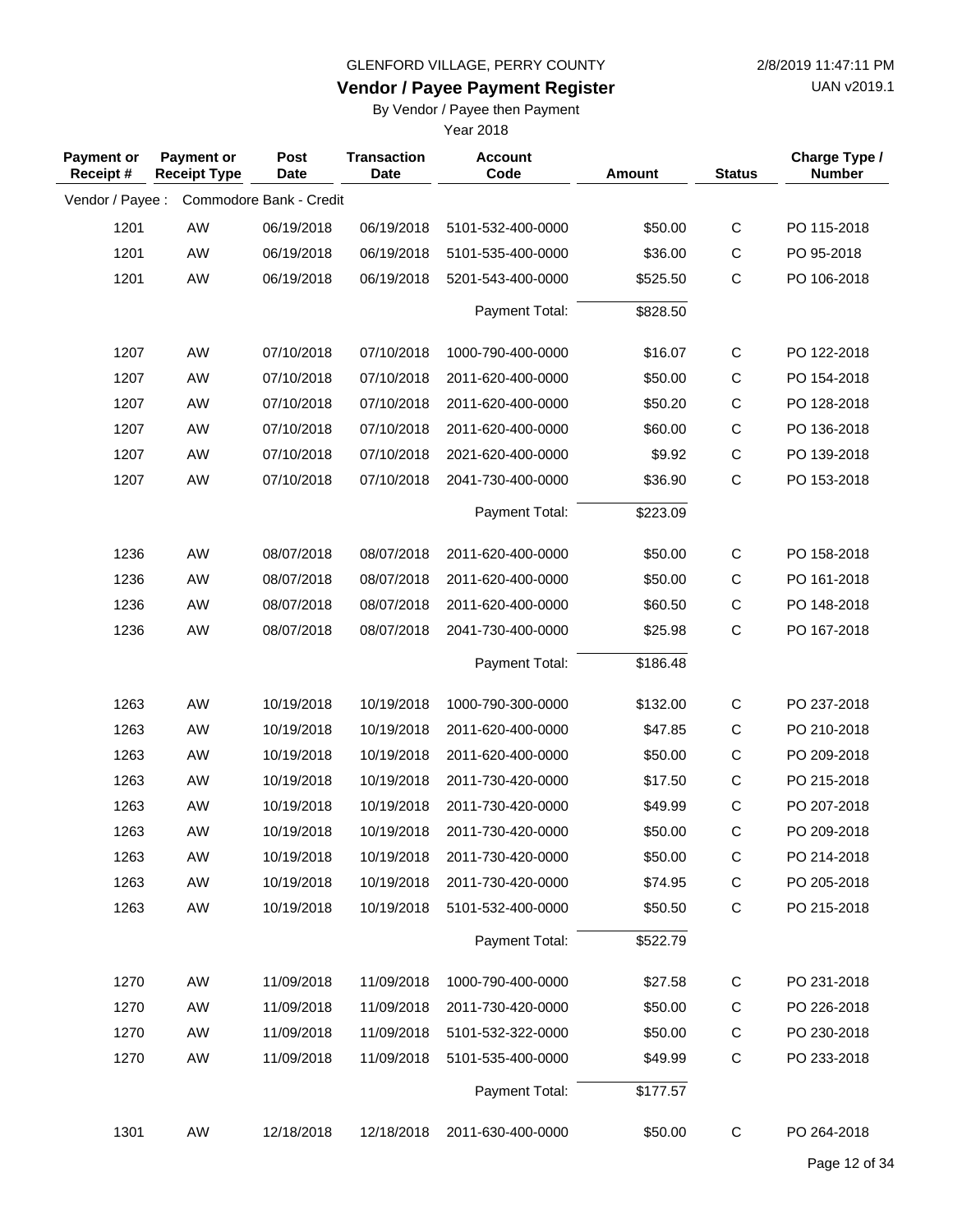UAN v2019.1

### **Vendor / Payee Payment Register**

By Vendor / Payee then Payment

| <b>Payment or</b><br>Receipt# | Payment or<br><b>Receipt Type</b>            | Post<br><b>Date</b>     | <b>Transaction</b><br><b>Date</b> | <b>Account</b><br>Code | <b>Amount</b> | <b>Status</b> | Charge Type /<br><b>Number</b> |
|-------------------------------|----------------------------------------------|-------------------------|-----------------------------------|------------------------|---------------|---------------|--------------------------------|
| Vendor / Payee :              |                                              | Commodore Bank - Credit |                                   |                        |               |               |                                |
| 1301                          | AW                                           | 12/18/2018              | 12/18/2018                        | 2011-630-400-0000      | \$51.50       | $\mathsf{C}$  | PO 257-2018                    |
|                               |                                              |                         |                                   | Payment Total:         | \$101.50      |               |                                |
|                               |                                              |                         |                                   | Vendor Total:          | \$4,240.15    |               |                                |
| Vendor / Payee :              |                                              | CompManagement, Inc     |                                   |                        |               |               |                                |
| 1140                          | AW                                           | 03/16/2018              | 03/16/2018                        | 1000-790-300-0000      | \$115.00      | $\mathsf C$   | PO 52-2018                     |
|                               |                                              |                         |                                   | Payment Total:         | \$115.00      |               |                                |
| Invoice #:                    | 1200956                                      |                         |                                   |                        |               |               |                                |
| 1286                          | AW                                           | 12/04/2018              | 12/04/2018                        | 1000-790-300-0000      | \$115.00      | $\mathsf{C}$  | PO 262-2018                    |
|                               |                                              |                         |                                   | Payment Total:         | \$115.00      |               |                                |
|                               |                                              |                         |                                   | Vendor Total:          | \$230.00      |               |                                |
|                               | Vendor / Payee : Earthtek Environmental, LLC |                         |                                   |                        |               |               |                                |
| 1191                          | AW                                           | 06/05/2018              | 06/05/2018                        | 5201-543-400-0000      | \$600.00      | $\mathsf C$   | PO 113-2018                    |
|                               |                                              |                         |                                   | Payment Total:         | \$600.00      |               |                                |
| 1272                          | AW                                           | 11/09/2018              | 11/09/2018                        | 5201-543-400-0000      | \$290.00      | $\mathsf C$   | PO 242-2018                    |
|                               |                                              |                         |                                   | Payment Total:         | \$290.00      |               |                                |
|                               |                                              |                         |                                   | Vendor Total:          | \$890.00      |               |                                |
| Vendor / Payee :              | <b>Energy Cooperative</b>                    |                         |                                   |                        |               |               |                                |
| 33-2018                       | CH                                           | 09/07/2018              | 09/07/2018                        | 1000-730-313-0000      | \$32.00       | $\mathsf C$   | PO 199-2018                    |
|                               |                                              |                         |                                   | Payment Total:         | \$32.00       |               |                                |
| Invoice #:                    | Ck # 1054-1                                  |                         |                                   |                        |               |               |                                |
| 51-2018                       | CH                                           | 10/02/2018              | 10/02/2018                        | 1000-730-313-0000      | \$36.00       | $\mathsf{C}$  | PO 220-2018                    |
|                               |                                              |                         |                                   | Payment Total:         | \$36.00       |               |                                |
| 1074                          | AW                                           | 01/02/2018              | 01/02/2018                        | 1000-730-313-0000      | \$231.00      | $\mathsf{C}$  | PO 261-2017                    |
|                               |                                              |                         |                                   | Payment Total:         | \$231.00      |               |                                |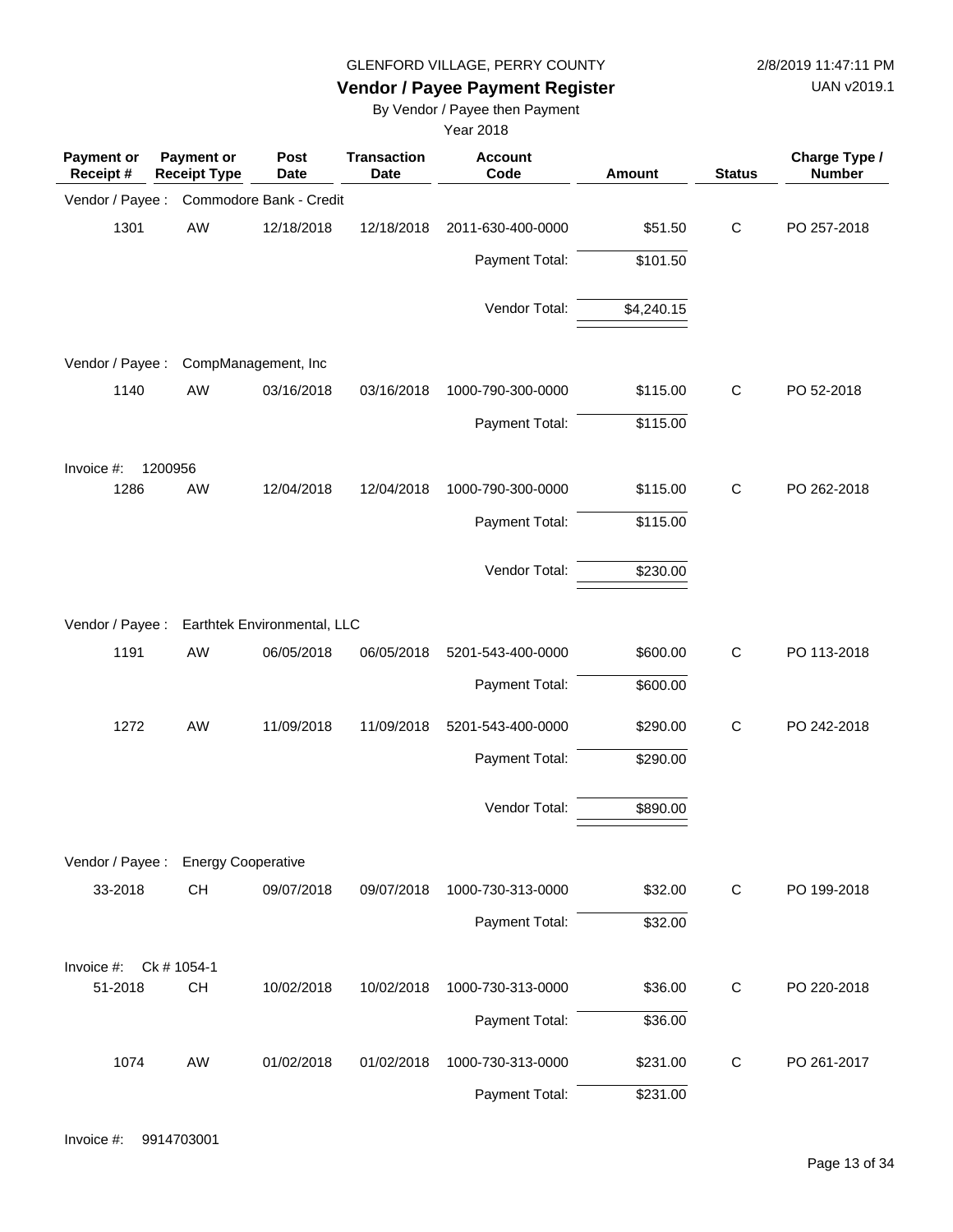UAN v2019.1

## **Vendor / Payee Payment Register**

By Vendor / Payee then Payment

| <b>Payment or</b><br>Receipt # | <b>Payment or</b><br><b>Receipt Type</b> | Post<br><b>Date</b> | <b>Transaction</b><br><b>Date</b> | <b>Account</b><br>Code | <b>Amount</b> | <b>Status</b> | Charge Type /<br><b>Number</b> |
|--------------------------------|------------------------------------------|---------------------|-----------------------------------|------------------------|---------------|---------------|--------------------------------|
| Vendor / Payee :               | <b>Energy Cooperative</b>                |                     |                                   |                        |               |               |                                |
| 1105                           | AW                                       | 02/06/2018          | 02/06/2018                        | 1000-730-313-0000      | \$309.00      | $\mathbf C$   | PO 17-2018                     |
|                                |                                          |                     |                                   | Payment Total:         | \$309.00      |               |                                |
| Invoice #:                     | 9914703001                               |                     |                                   |                        |               |               |                                |
| 1128                           | AW                                       | 03/06/2018          | 03/06/2018                        | 1000-730-313-0000      | \$255.00      | $\mathsf{C}$  | PO 42-2018                     |
|                                |                                          |                     |                                   | Payment Total:         | \$255.00      |               |                                |
| 1145                           | AW                                       | 04/03/2018          | 04/03/2018                        | 1000-730-313-0000      | \$174.29      | $\mathsf{C}$  | PO 67-2018                     |
|                                |                                          |                     |                                   | Payment Total:         | \$174.29      |               |                                |
| 1181                           | AW                                       | 05/01/2018          | 05/01/2018                        | 1000-730-313-0000      | \$150.71      | $\mathsf{C}$  | PO 92-2018                     |
|                                |                                          |                     |                                   | Payment Total:         | \$150.71      |               |                                |
| 1192                           | AW                                       | 06/05/2018          | 06/05/2018                        | 1000-730-313-0000      | \$72.00       | $\mathsf C$   | PO 121-2018                    |
|                                |                                          |                     |                                   | Payment Total:         | \$72.00       |               |                                |
| 1209                           | AW                                       | 07/10/2018          | 07/10/2018                        | 1000-730-313-0000      | \$42.00       | $\mathsf C$   | PO 145-2018                    |
|                                |                                          |                     |                                   | Payment Total:         | \$42.00       |               |                                |
| 1237                           | AW                                       | 08/07/2018          | 08/07/2018                        | 1000-730-313-0000      | \$35.00       | $\mathsf{C}$  | PO 169-2018                    |
|                                |                                          |                     |                                   | Payment Total:         | \$35.00       |               |                                |
| 1273                           | AW                                       | 11/09/2018          | 11/09/2018                        | 1000-730-313-0000      | \$76.00       | $\mathsf{C}$  | PO 245-2018                    |
|                                |                                          |                     |                                   | Payment Total:         | \$76.00       |               |                                |
| 1287                           | AW                                       | 12/04/2018          | 12/04/2018                        | 1000-730-313-0000      | \$268.00      | C             | PO 270-2018                    |
|                                |                                          |                     |                                   | Payment Total:         | \$268.00      |               |                                |
|                                |                                          |                     |                                   | Vendor Total:          | \$1,681.00    |               |                                |
| Vendor / Payee :               | <b>Gibson Electric</b>                   |                     |                                   |                        |               |               |                                |
| Invoice #: Ck # 1052-01        |                                          |                     |                                   |                        |               |               |                                |
| 49-2018                        | CH                                       | 10/02/2018          | 10/02/2018                        | 5101-535-430-0000      | \$93.98       | C             | PO 216-2018                    |
|                                |                                          |                     |                                   | Payment Total:         | \$93.98       |               |                                |
| Invoice #:                     | 3433                                     |                     |                                   |                        |               |               |                                |
| 1172                           | AW                                       | 04/27/2018          | 04/27/2018                        | 2041-730-300-0000      | \$195.00      | C             | PO 84-2018                     |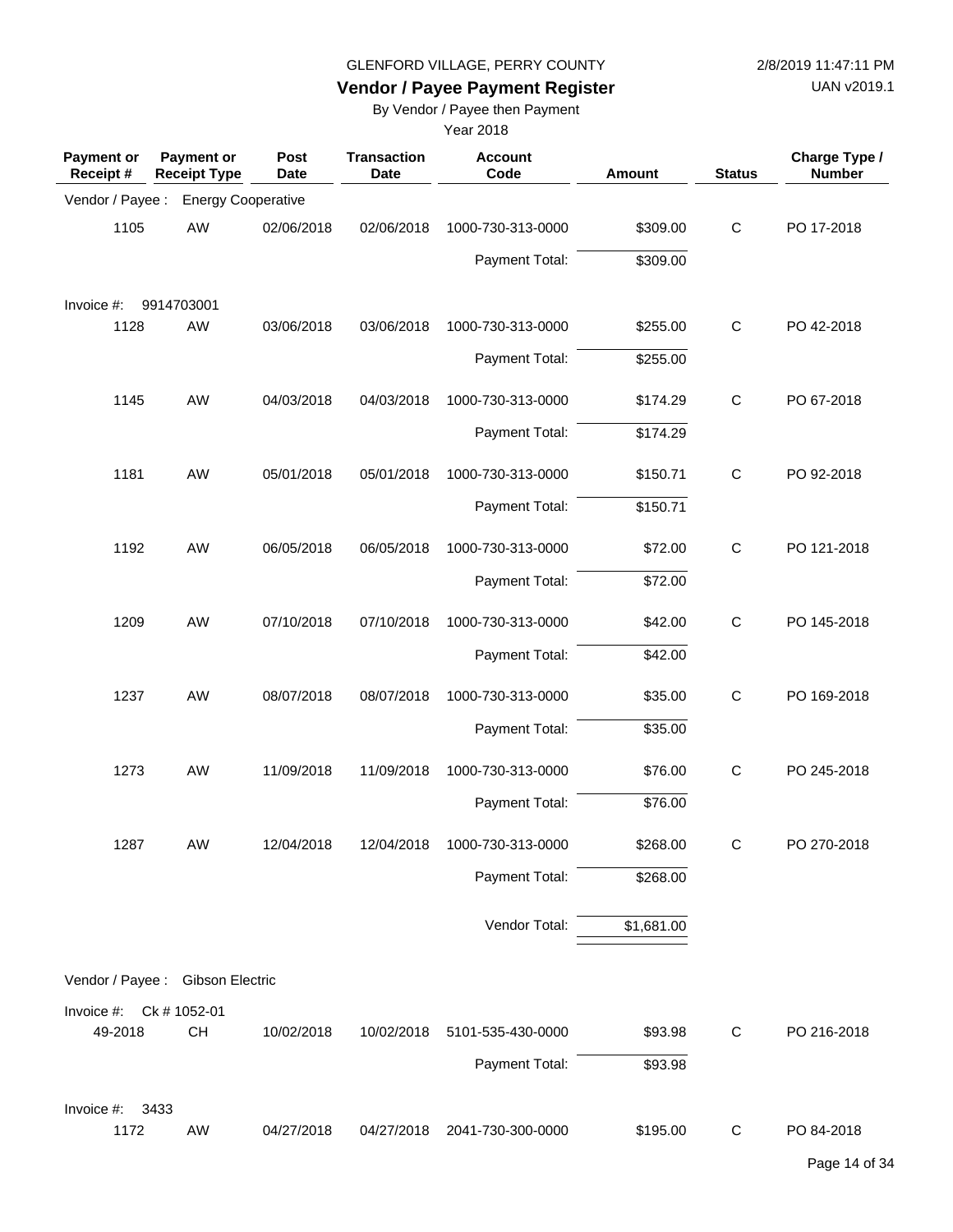UAN v2019.1

## **Vendor / Payee Payment Register**

By Vendor / Payee then Payment

| <b>Payment or</b><br>Receipt# | <b>Payment or</b><br><b>Receipt Type</b>         | Post<br><b>Date</b>             | <b>Transaction</b><br><b>Date</b> | <b>Account</b><br>Code              | <b>Amount</b>      | <b>Status</b> | Charge Type /<br><b>Number</b> |
|-------------------------------|--------------------------------------------------|---------------------------------|-----------------------------------|-------------------------------------|--------------------|---------------|--------------------------------|
|                               |                                                  |                                 |                                   | Payment Total:                      | \$195.00           |               |                                |
|                               |                                                  |                                 |                                   | Vendor Total:                       | \$288.98           |               |                                |
| Vendor / Payee :              |                                                  | <b>Governmental Systems</b>     |                                   |                                     |                    |               |                                |
|                               |                                                  |                                 |                                   |                                     |                    |               |                                |
| 1106                          | AW                                               | 02/06/2018                      | 02/06/2018                        | 5101-532-300-0000                   | \$450.00           | C             | PO 18-2018                     |
| 1106                          | AW                                               | 02/06/2018                      | 02/06/2018                        | 5201-542-300-0000                   | \$450.00           | C             | PO 18-2018                     |
|                               |                                                  |                                 |                                   | Payment Total:                      | \$900.00           |               |                                |
|                               |                                                  |                                 |                                   | Vendor Total:                       | \$900.00           |               |                                |
|                               | Vendor / Payee : Industriial Sales Company, Inc. |                                 |                                   |                                     |                    |               |                                |
| Invoice $#$ :                 | P-58879-C                                        |                                 |                                   |                                     |                    |               |                                |
| 1107                          | AW                                               | 02/06/2018                      | 02/06/2018                        | 5101-535-400-0000                   | \$1,500.00         | V             | PO 6-2018                      |
| 1107                          | AW                                               | 02/06/2018                      | 02/06/2018                        | 5101-535-400-0000                   | $-$1,500.00$       | V             | PO 6-2018                      |
|                               |                                                  |                                 |                                   | Payment Total:                      | \$0.00             |               |                                |
| 1115                          | AW                                               | 02/06/2018                      | 02/06/2018                        | 5101-535-400-0000                   | \$1,279.35         | $\mathsf C$   | PO 6-2018                      |
|                               |                                                  |                                 |                                   | Payment Total:                      | \$1,279.35         |               |                                |
|                               |                                                  |                                 |                                   | Vendor Total:                       | \$1,279.35         |               |                                |
| Vendor / Payee :              |                                                  | <b>Internal Revenue Service</b> |                                   |                                     |                    |               |                                |
|                               |                                                  |                                 |                                   |                                     |                    |               |                                |
| 3-2018                        | EW                                               | 01/17/2018                      | 02/02/2018                        | 1000-710-161-0000                   | \$6.12             | С             | <b>Direct</b>                  |
| 3-2018                        | EW                                               | 01/17/2018                      | 02/02/2018                        | 1000-710-212-0000                   | \$4.96             | C             | Direct                         |
| 3-2018                        | EW                                               | 01/17/2018                      | 02/02/2018                        | 1000-710-213-0000                   | \$1.16             | $\mathsf C$   | Direct                         |
| 3-2018                        | EW                                               | 01/17/2018                      | 02/02/2018                        | 1000-715-111-0000                   | \$23.28            | C             | Direct                         |
| 3-2018                        | EW                                               | 01/17/2018                      | 02/02/2018                        | 1000-715-212-0000                   | \$18.86            | C             | Direct                         |
| 3-2018                        | EW                                               | 01/17/2018                      | 02/02/2018                        | 1000-715-213-0000                   | \$4.42             | C             | Direct                         |
| 3-2018                        | EW                                               | 01/17/2018                      | 02/02/2018                        | 1000-725-121-0000                   | \$25.42            | C             | Direct                         |
| 3-2018                        | EW                                               | 01/17/2018                      | 02/02/2018                        | 1000-725-213-0000                   | \$5.44             | C             | Direct                         |
| 3-2018                        | EW                                               | 01/17/2018                      | 02/02/2018                        | 5101-532-100-0000                   | \$29.66            | C             | Direct                         |
| 3-2018                        | EW                                               | 01/17/2018                      | 02/02/2018                        | 5101-532-213-0000                   | \$4.53             | C             | Direct                         |
| 3-2018                        | EW                                               | 01/17/2018                      | 02/02/2018                        | 5201-542-100-0000                   | \$29.66            | C             | Direct                         |
| 3-2018                        | EW                                               | 01/17/2018                      | 02/02/2018                        | 5201-542-213-0000<br>Payment Total: | \$4.53<br>\$158.04 | C             | Direct                         |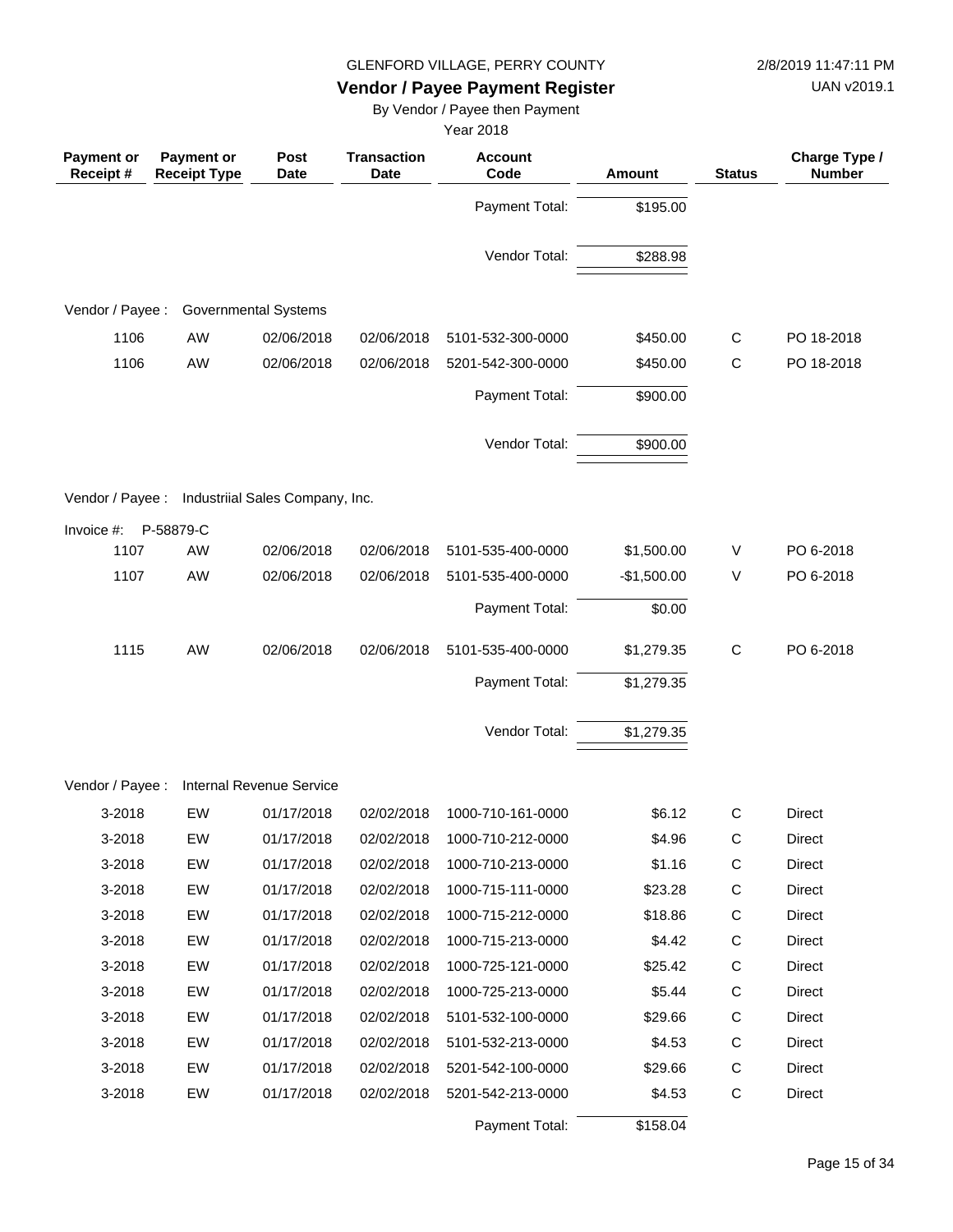**Vendor / Payee Payment Register**

UAN v2019.1

### By Vendor / Payee then Payment

| <b>Payment or</b><br>Receipt# | <b>Payment or</b><br><b>Receipt Type</b> | Post<br><b>Date</b> | <b>Transaction</b><br>Date | <b>Account</b><br>Code | <b>Amount</b> | <b>Status</b> | Charge Type /<br><b>Number</b> |
|-------------------------------|------------------------------------------|---------------------|----------------------------|------------------------|---------------|---------------|--------------------------------|
| 8-2018                        | EW                                       | 03/01/2018          | 03/16/2018                 | 1000-725-121-0000      | \$21.79       | $\mathsf C$   | <b>Direct</b>                  |
| 8-2018                        | EW                                       | 03/01/2018          | 03/16/2018                 | 1000-725-213-0000      | \$5.44        | $\mathsf C$   | <b>Direct</b>                  |
| 8-2018                        | EW                                       | 03/01/2018          | 03/16/2018                 | 5101-532-100-0000      | \$25.42       | $\mathsf{C}$  | <b>Direct</b>                  |
| 8-2018                        | EW                                       | 03/01/2018          | 03/16/2018                 | 5101-532-213-0000      | \$4.53        | $\mathsf C$   | <b>Direct</b>                  |
| 8-2018                        | EW                                       | 03/01/2018          | 03/16/2018                 | 5201-542-100-0000      | \$25.41       | $\mathsf{C}$  | <b>Direct</b>                  |
| 8-2018                        | EW                                       | 03/01/2018          | 03/16/2018                 | 5201-542-213-0000      | \$4.53        | $\mathsf{C}$  | <b>Direct</b>                  |
|                               |                                          |                     |                            | Payment Total:         | \$87.12       |               |                                |
| 12-2018                       | EW                                       | 04/09/2018          | 04/06/2018                 | 1000-725-121-0000      | \$21.79       | $\mathsf{C}$  | Direct                         |
| 12-2018                       | EW                                       | 04/09/2018          | 04/06/2018                 | 1000-725-213-0000      | \$5.44        | $\mathsf{C}$  | <b>Direct</b>                  |
| 12-2018                       | EW                                       | 04/09/2018          | 04/06/2018                 | 5101-532-100-0000      | \$25.42       | $\mathsf C$   | <b>Direct</b>                  |
| 12-2018                       | EW                                       | 04/09/2018          | 04/06/2018                 | 5101-532-213-0000      | \$4.53        | $\mathsf C$   | <b>Direct</b>                  |
| 12-2018                       | EW                                       | 04/09/2018          | 04/06/2018                 | 5201-542-100-0000      | \$25.41       | $\mathsf{C}$  | <b>Direct</b>                  |
| 12-2018                       | EW                                       | 04/09/2018          | 04/06/2018                 | 5201-542-213-0000      | \$4.53        | $\mathsf{C}$  | <b>Direct</b>                  |
|                               |                                          |                     |                            | Payment Total:         | \$87.12       |               |                                |
| 17-2018                       | EW                                       | 05/04/2018          | 05/18/2018                 | 1000-725-121-0000      | \$21.79       | $\mathsf{C}$  | <b>Direct</b>                  |
| 17-2018                       | EW                                       | 05/04/2018          | 05/18/2018                 | 1000-725-213-0000      | \$5.44        | $\mathsf C$   | <b>Direct</b>                  |
| 17-2018                       | EW                                       | 05/04/2018          | 05/18/2018                 | 5101-532-100-0000      | \$25.42       | $\mathsf{C}$  | Direct                         |
| 17-2018                       | EW                                       | 05/04/2018          | 05/18/2018                 | 5101-532-213-0000      | \$4.53        | $\mathsf C$   | <b>Direct</b>                  |
| 17-2018                       | EW                                       | 05/04/2018          | 05/18/2018                 | 5201-542-100-0000      | \$25.41       | $\mathsf C$   | <b>Direct</b>                  |
| 17-2018                       | EW                                       | 05/04/2018          | 05/18/2018                 | 5201-542-213-0000      | \$4.53        | $\mathsf{C}$  | <b>Direct</b>                  |
|                               |                                          |                     |                            | Payment Total:         | \$87.12       |               |                                |
| 19-2018                       | EW                                       | 06/06/2018          | 06/05/2018                 | 1000-725-121-0000      | \$21.79       | $\mathsf{C}$  | <b>Direct</b>                  |
| 19-2018                       | EW                                       | 06/06/2018          | 06/05/2018                 | 1000-725-213-0000      | \$5.44        | С             | <b>Direct</b>                  |
| 19-2018                       | EW                                       | 06/06/2018          | 06/05/2018                 | 5101-532-100-0000      | \$25.42       | $\mathsf C$   | Direct                         |
| 19-2018                       | EW                                       | 06/06/2018          | 06/05/2018                 | 5101-532-213-0000      | \$4.53        | $\mathsf C$   | <b>Direct</b>                  |
| 19-2018                       | EW                                       | 06/06/2018          | 06/05/2018                 | 5201-542-100-0000      | \$25.41       | $\mathsf C$   | <b>Direct</b>                  |
| 19-2018                       | EW                                       | 06/06/2018          | 06/05/2018                 | 5201-542-213-0000      | \$4.53        | $\mathsf{C}$  | <b>Direct</b>                  |
|                               |                                          |                     |                            | Payment Total:         | \$87.12       |               |                                |
| 22-2018                       | EW                                       | 07/12/2018          | 07/10/2018                 | 1000-710-161-0000      | \$6.12        | C             | <b>Direct</b>                  |
| 22-2018                       | EW                                       | 07/12/2018          | 07/10/2018                 | 1000-710-212-0000      | \$4.96        | C             | <b>Direct</b>                  |
| 22-2018                       | EW                                       | 07/12/2018          | 07/10/2018                 | 1000-710-213-0000      | \$1.16        | C             | Direct                         |
| 22-2018                       | EW                                       | 07/12/2018          | 07/10/2018                 | 1000-715-111-0000      | \$36.72       | C             | Direct                         |
| 22-2018                       | EW                                       | 07/12/2018          | 07/10/2018                 | 1000-715-212-0000      | \$29.76       | C             | Direct                         |
| 22-2018                       | EW                                       | 07/12/2018          | 07/10/2018                 | 1000-715-213-0000      | \$6.96        | $\mathbf C$   | <b>Direct</b>                  |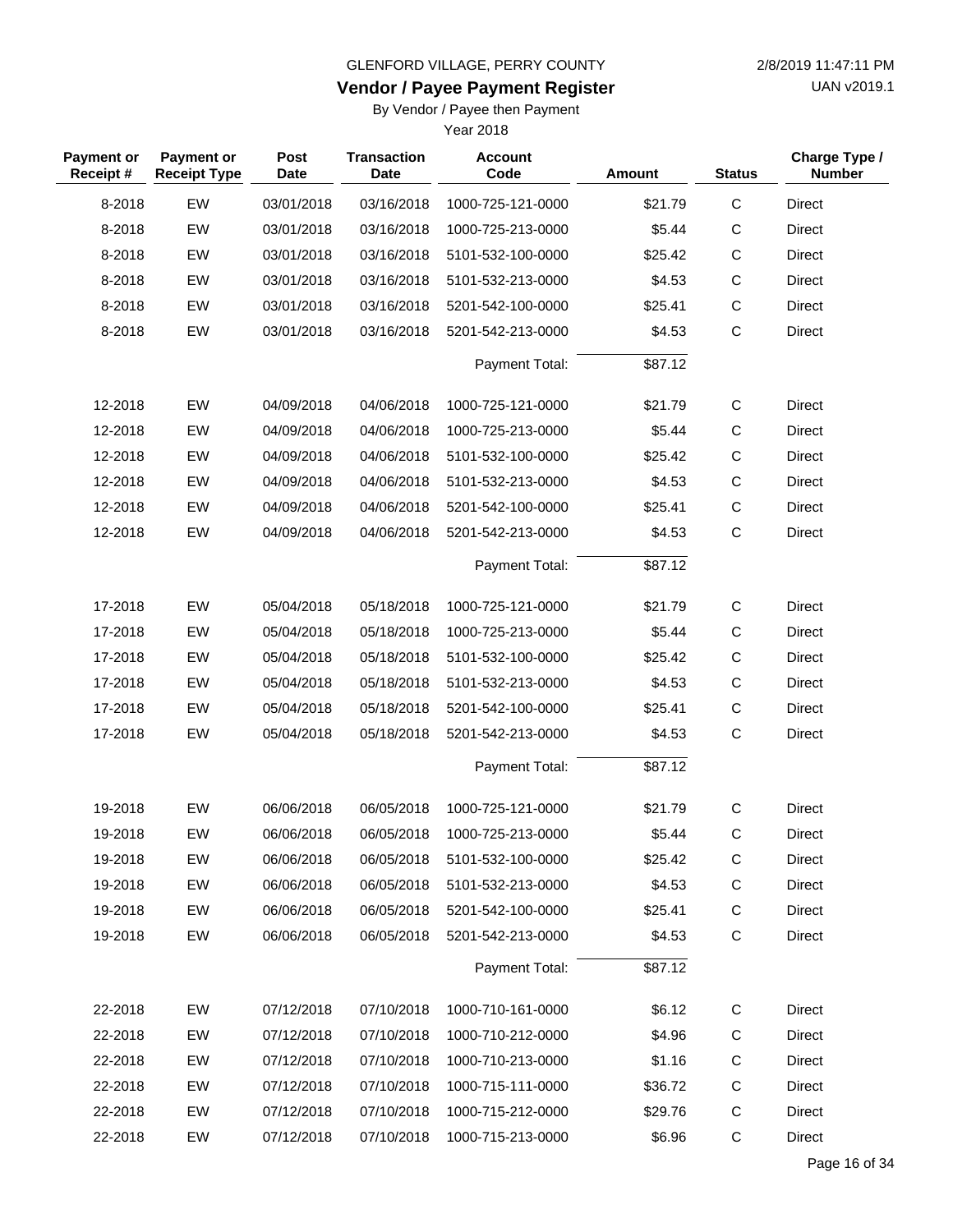**Vendor / Payee Payment Register**

UAN v2019.1

#### By Vendor / Payee then Payment

Year 2018

| Payment or<br>Receipt# | Payment or<br><b>Receipt Type</b> | Post<br><b>Date</b>             | <b>Transaction</b><br><b>Date</b> | <b>Account</b><br>Code | <b>Amount</b> | <b>Status</b> | Charge Type /<br><b>Number</b> |
|------------------------|-----------------------------------|---------------------------------|-----------------------------------|------------------------|---------------|---------------|--------------------------------|
| Vendor / Payee :       |                                   | <b>Internal Revenue Service</b> |                                   |                        |               |               |                                |
| 22-2018                | EW                                | 07/12/2018                      | 07/10/2018                        | 1000-725-121-0000      | \$21.79       | $\mathsf C$   | Direct                         |
| 22-2018                | EW                                | 07/12/2018                      | 07/10/2018                        | 1000-725-213-0000      | \$5.44        | С             | Direct                         |
| 22-2018                | EW                                | 07/12/2018                      | 07/10/2018                        | 5101-532-100-0000      | \$25.42       | $\mathsf C$   | Direct                         |
| 22-2018                | EW                                | 07/12/2018                      | 07/10/2018                        | 5101-532-213-0000      | \$4.53        | $\mathsf C$   | <b>Direct</b>                  |
| 22-2018                | EW                                | 07/12/2018                      | 07/10/2018                        | 5201-542-100-0000      | \$25.41       | $\mathsf C$   | Direct                         |
| 22-2018                | EW                                | 07/12/2018                      | 07/10/2018                        | 5201-542-213-0000      | \$4.53        | $\mathsf C$   | <b>Direct</b>                  |
|                        |                                   |                                 |                                   | Payment Total:         | \$172.80      |               |                                |
| 28-2018                | EW                                | 08/09/2018                      | 08/21/2018                        | 1000-725-121-0000      | \$21.79       | $\mathsf{C}$  | Direct                         |
| 28-2018                | EW                                | 08/09/2018                      | 08/21/2018                        | 1000-725-213-0000      | \$5.44        | $\mathsf{C}$  | Direct                         |
| 28-2018                | EW                                | 08/09/2018                      | 08/21/2018                        | 5101-532-100-0000      | \$25.42       | $\mathsf C$   | Direct                         |
| 28-2018                | EW                                | 08/09/2018                      | 08/21/2018                        | 5101-532-213-0000      | \$4.53        | $\mathsf C$   | Direct                         |
| 28-2018                | EW                                | 08/09/2018                      | 08/21/2018                        | 5201-542-100-0000      | \$25.41       | $\mathsf{C}$  | Direct                         |
| 28-2018                | EW                                | 08/09/2018                      | 08/21/2018                        | 5201-542-213-0000      | \$4.53        | $\mathsf C$   | <b>Direct</b>                  |
|                        |                                   |                                 |                                   | Payment Total:         | \$87.12       |               |                                |
| 42-2018                | EW                                | 09/21/2018                      | 09/14/2018                        | 1000-725-121-0000      | \$21.79       | $\mathsf{C}$  | Direct                         |
| 42-2018                | EW                                | 09/21/2018                      | 09/14/2018                        | 1000-725-213-0000      | \$5.44        | $\mathsf{C}$  | Direct                         |
| 42-2018                | EW                                | 09/21/2018                      | 09/14/2018                        | 5101-532-100-0000      | \$25.42       | $\mathsf{C}$  | Direct                         |
| 42-2018                | EW                                | 09/21/2018                      | 09/14/2018                        | 5101-532-213-0000      | \$4.53        | $\mathsf C$   | Direct                         |
| 42-2018                | EW                                | 09/21/2018                      | 09/14/2018                        | 5201-542-100-0000      | \$25.41       | $\mathsf C$   | Direct                         |
| 42-2018                | EW                                | 09/21/2018                      | 09/14/2018                        | 5201-542-213-0000      | \$4.53        | $\mathsf{C}$  | Direct                         |
|                        |                                   |                                 |                                   | Payment Total:         | \$87.12       |               |                                |
| 59-2018                | EW                                | 10/13/2018                      | 10/13/2018                        | 1000-710-161-0000      | \$9.18        | C             | <b>Direct</b>                  |
| 59-2018                | EW                                | 10/13/2018                      | 10/13/2018                        | 1000-710-212-0000      | \$7.44        | $\mathsf{C}$  | Direct                         |
| 59-2018                | EW                                | 10/13/2018                      | 10/13/2018                        | 1000-710-213-0000      | \$1.74        | C             | Direct                         |
| 59-2018                | EW                                | 10/13/2018                      | 10/13/2018                        | 1000-715-111-0000      | \$35.50       | $\mathsf C$   | Direct                         |
| 59-2018                | EW                                | 10/13/2018                      | 10/13/2018                        | 1000-715-212-0000      | \$28.77       | $\mathsf C$   | Direct                         |
| 59-2018                | EW                                | 10/13/2018                      | 10/13/2018                        | 1000-715-213-0000      | \$6.73        | $\mathsf C$   | Direct                         |
| 59-2018                | EW                                | 10/13/2018                      | 10/13/2018                        | 1000-725-121-0000      | \$21.79       | $\mathsf C$   | Direct                         |
| 59-2018                | EW                                | 10/13/2018                      | 10/13/2018                        | 1000-725-213-0000      | \$5.44        | $\mathsf{C}$  | <b>Direct</b>                  |
| 59-2018                | EW                                | 10/13/2018                      | 10/13/2018                        | 5101-532-100-0000      | \$25.42       | $\mathsf C$   | Direct                         |
| 59-2018                | EW                                | 10/13/2018                      | 10/13/2018                        | 5101-532-213-0000      | \$4.53        | $\mathsf C$   | Direct                         |
| 59-2018                | EW                                | 10/13/2018                      | 10/13/2018                        | 5201-542-100-0000      | \$25.41       | $\mathsf{C}$  | Direct                         |
| 59-2018                | EW                                | 10/13/2018                      | 10/13/2018                        | 5201-542-213-0000      | \$4.53        | C             | Direct                         |

Payment Total: \$176.48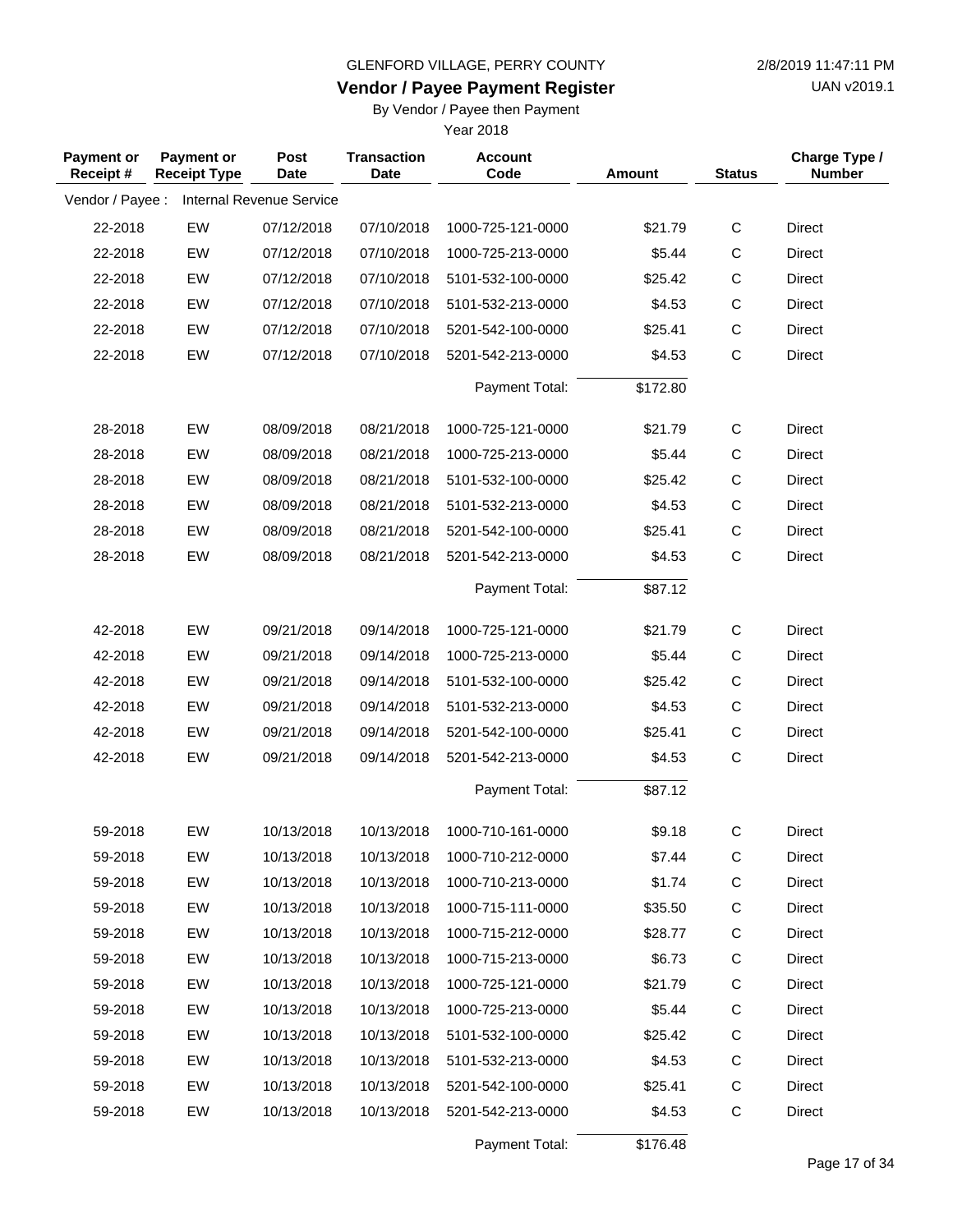## **Vendor / Payee Payment Register**

UAN v2019.1

By Vendor / Payee then Payment

| Payment or<br>Receipt# | Payment or<br><b>Receipt Type</b> | Post<br><b>Date</b>                  | <b>Transaction</b><br><b>Date</b> | <b>Account</b><br>Code | <b>Amount</b> | <b>Status</b> | Charge Type /<br><b>Number</b> |
|------------------------|-----------------------------------|--------------------------------------|-----------------------------------|------------------------|---------------|---------------|--------------------------------|
|                        |                                   |                                      |                                   |                        |               |               |                                |
| 64-2018                | EW                                | 11/20/2018                           | 11/20/2018                        | 1000-725-121-0000      | \$21.79       | $\mathsf{C}$  | <b>Direct</b>                  |
| 64-2018                | EW                                | 11/20/2018                           | 11/20/2018                        | 1000-725-213-0000      | \$5.44        | $\mathsf C$   | Direct                         |
| 64-2018                | EW                                | 11/20/2018                           | 11/20/2018                        | 5101-532-100-0000      | \$25.42       | $\mathsf{C}$  | <b>Direct</b>                  |
| 64-2018                | EW                                | 11/20/2018                           | 11/20/2018                        | 5101-532-213-0000      | \$4.53        | $\mathsf C$   | <b>Direct</b>                  |
| 64-2018                | EW                                | 11/20/2018                           | 11/20/2018                        | 5201-542-100-0000      | \$25.41       | $\mathsf C$   | <b>Direct</b>                  |
| 64-2018                | EW                                | 11/20/2018                           | 11/20/2018                        | 5201-542-213-0000      | \$4.53        | $\mathsf{C}$  | <b>Direct</b>                  |
|                        |                                   |                                      |                                   | Payment Total:         | \$87.12       |               |                                |
| 68-2018                | EW                                | 12/04/2018                           | 12/04/2018                        | 1000-725-121-0000      | \$21.79       | $\mathsf{C}$  | <b>Direct</b>                  |
| 68-2018                | EW                                | 12/04/2018                           | 12/04/2018                        | 1000-725-213-0000      | \$5.44        | $\mathsf{C}$  | <b>Direct</b>                  |
| 68-2018                | EW                                | 12/04/2018                           | 12/04/2018                        | 5101-532-100-0000      | \$25.42       | $\mathsf C$   | <b>Direct</b>                  |
| 68-2018                | EW                                | 12/04/2018                           | 12/04/2018                        | 5101-532-213-0000      | \$4.53        | $\mathsf C$   | Direct                         |
| 68-2018                | EW                                | 12/04/2018                           | 12/04/2018                        | 5201-542-100-0000      | \$25.41       | $\mathsf C$   | <b>Direct</b>                  |
| 68-2018                | EW                                | 12/04/2018                           | 12/04/2018                        | 5201-542-213-0000      | \$4.53        | $\mathsf{C}$  | <b>Direct</b>                  |
|                        |                                   |                                      |                                   | Payment Total:         | \$87.12       |               |                                |
|                        |                                   |                                      |                                   | Vendor Total:          | \$1,204.28    |               |                                |
| Vendor / Payee :       |                                   | Isacc Wiles Burkholder & Teetor, LLC |                                   |                        |               |               |                                |
| Invoice #:             | Ck# 1051-1                        |                                      |                                   |                        |               |               |                                |
| 48-2018                | <b>CH</b>                         | 10/02/2018                           | 10/02/2018                        | 1000-750-300-0000      | \$169.00      | C             | PO 224-2018                    |
|                        |                                   |                                      |                                   | Payment Total:         | \$169.00      |               |                                |
| Invoice #:             | 54525                             |                                      |                                   |                        |               |               |                                |
| 1108                   | AW                                | 02/06/2018                           | 02/06/2018                        | 1000-750-300-0000      | \$84.50       | $\mathsf{C}$  | PO 21-2018                     |
|                        |                                   |                                      |                                   | Payment Total:         | \$84.50       |               |                                |
| 1147                   | AW                                | 04/03/2018                           | 04/03/2018                        | 1000-750-300-0000      | \$40.50       | $\mathbf C$   | PO 70-2018                     |
|                        |                                   |                                      |                                   | Payment Total:         | \$40.50       |               |                                |
| 1211                   | AW                                | 07/10/2018                           | 07/10/2018                        | 1000-750-300-0000      | \$540.00      | $\mathsf C$   | PO 151-2018                    |
|                        |                                   |                                      |                                   | Payment Total:         | \$540.00      |               |                                |
| 1239                   | AW                                | 08/07/2018                           | 08/07/2018                        | 1000-750-300-0000      | \$159.00      | $\mathbf C$   | PO 182-2018                    |
|                        |                                   |                                      |                                   | Payment Total:         | \$159.00      |               |                                |
| 1289                   | AW                                | 12/04/2018                           | 12/04/2018                        | 1000-750-300-0000      | \$503.00      | C             | PO 273-2018                    |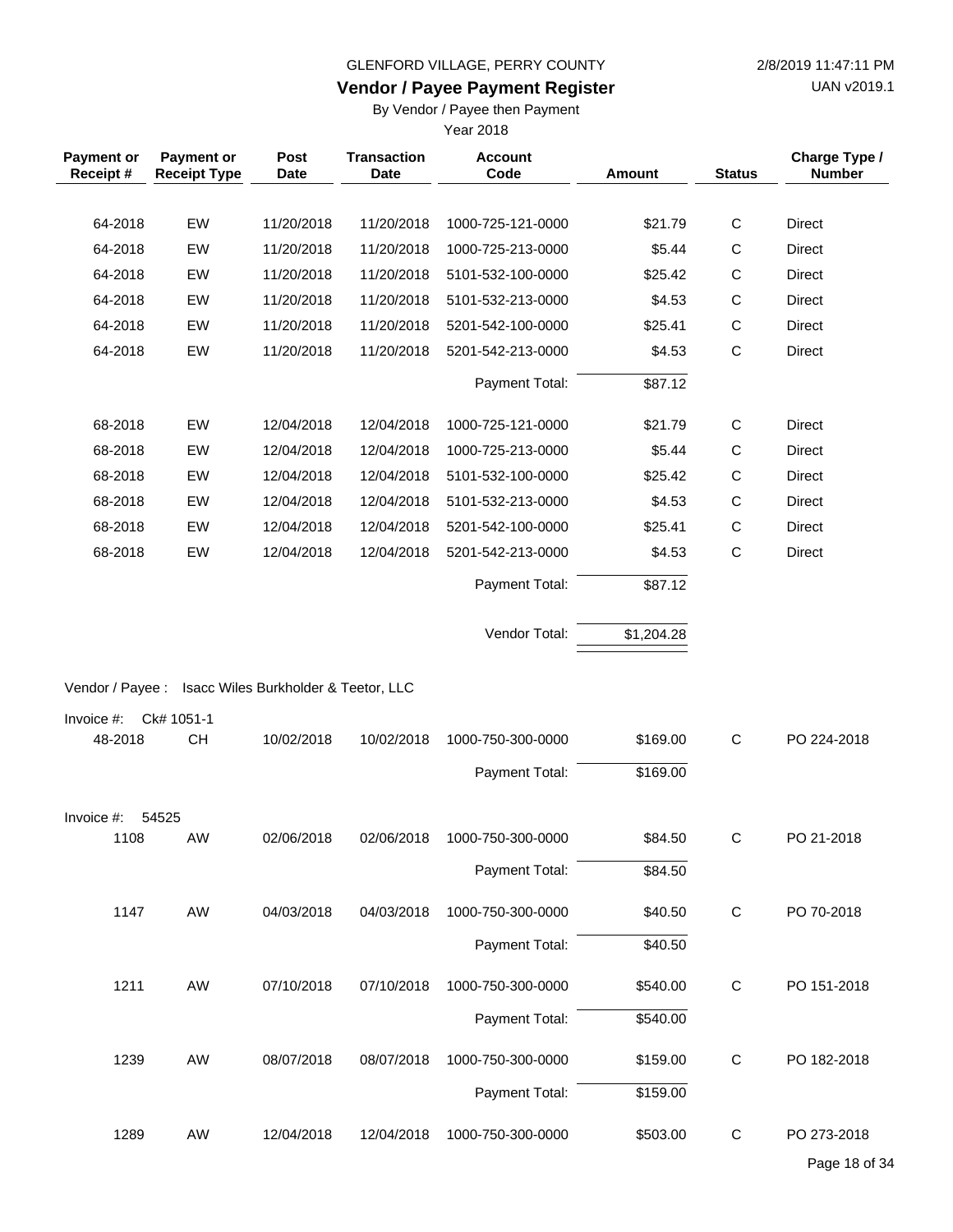UAN v2019.1

## **Vendor / Payee Payment Register**

By Vendor / Payee then Payment

| <b>Payment or</b><br>Receipt# | Payment or<br><b>Receipt Type</b> | Post<br><b>Date</b> | <b>Transaction</b><br><b>Date</b> | <b>Account</b><br>Code | <b>Amount</b> | <b>Status</b> | Charge Type /<br><b>Number</b> |
|-------------------------------|-----------------------------------|---------------------|-----------------------------------|------------------------|---------------|---------------|--------------------------------|
|                               |                                   |                     |                                   | Payment Total:         | \$503.00      |               |                                |
|                               |                                   |                     |                                   | Vendor Total:          | \$1,496.00    |               |                                |
|                               |                                   |                     |                                   |                        |               |               |                                |
| Vendor / Payee :              | Jeff's Auto Repair                |                     |                                   |                        |               |               |                                |
| 35-2018                       | <b>CH</b>                         | 09/07/2018          | 09/07/2018                        | 2011-620-400-0000      | \$12.00       | $\mathsf{C}$  | PO 203-2018                    |
| 35-2018                       | <b>CH</b>                         | 09/07/2018          | 09/07/2018                        | 2011-620-400-0000      | \$131.00      | $\mathsf{C}$  | PO 187-2018                    |
|                               |                                   |                     |                                   | Payment Total:         | \$143.00      |               |                                |
| 1119                          | AW                                | 02/20/2018          | 02/20/2018                        | 5101-535-430-0000      | \$487.00      | $\mathsf C$   | PO 28-2018                     |
|                               |                                   |                     |                                   | Payment Total:         | \$487.00      |               |                                |
| 1212                          | AW                                | 07/10/2018          | 07/10/2018                        | 2011-620-400-0000      | \$58.00       | $\mathsf C$   | PO 132-2018                    |
|                               |                                   |                     |                                   | Payment Total:         | \$58.00       |               |                                |
|                               |                                   |                     |                                   | Vendor Total:          | \$688.00      |               |                                |
| Vendor / Payee :              | John Clouse                       |                     |                                   |                        |               |               |                                |
| 1232                          | AW                                | 07/31/2018          | 07/31/2018                        | 2011-730-420-0000      | \$80.01       | $\mathsf{C}$  | PO 166-2018                    |
|                               |                                   |                     |                                   | Payment Total:         | \$80.01       |               |                                |
|                               |                                   |                     |                                   | Vendor Total:          | \$80.01       |               |                                |
| Vendor / Payee :              | Leonard Sheppard                  |                     |                                   |                        |               |               |                                |
| 1194                          | AW                                | 06/05/2018          | 06/05/2018                        | 1000-790-400-0000      | \$6.20        | $\mathsf{C}$  | PO 114-2018                    |
| 1194                          | AW                                | 06/05/2018          | 06/05/2018                        | 5101-532-322-0000      | \$0.59        | $\mathsf{C}$  | PO 120-2018                    |
|                               |                                   |                     |                                   | Payment Total:         | \$6.79        |               |                                |
|                               |                                   |                     |                                   | Vendor Total:          | \$6.79        |               |                                |
| Vendor / Payee :              | Linda Nicodemus                   |                     |                                   |                        |               |               |                                |
| 1149                          | AW                                | 04/03/2018          | 04/03/2018                        | 1000-725-252-0000      | \$76.54       | $\mathsf{C}$  | PO 73-2018                     |
|                               |                                   |                     |                                   | Payment Total:         | \$76.54       |               |                                |
|                               |                                   |                     |                                   |                        |               |               |                                |
|                               |                                   |                     |                                   | Vendor Total:          | \$76.54       |               |                                |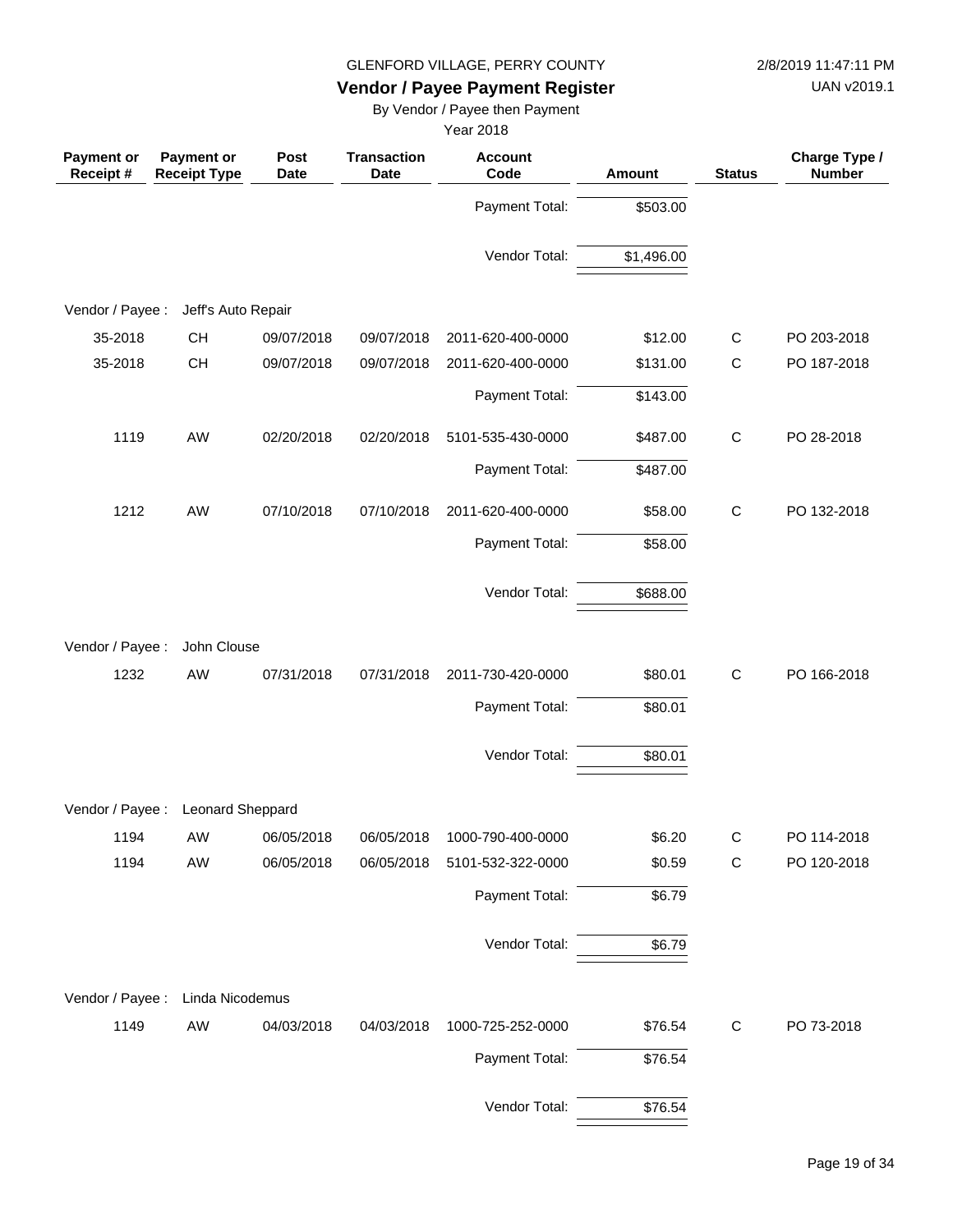UAN v2019.1

#### **Vendor / Payee Payment Register**

By Vendor / Payee then Payment

Year 2018

| <b>Payment or</b><br>Receipt# | <b>Payment or</b><br><b>Receipt Type</b> | Post<br><b>Date</b>                | <b>Transaction</b><br><b>Date</b> | <b>Account</b><br>Code                                                         | <b>Amount</b> | <b>Status</b> | Charge Type /<br><b>Number</b> |
|-------------------------------|------------------------------------------|------------------------------------|-----------------------------------|--------------------------------------------------------------------------------|---------------|---------------|--------------------------------|
| Vendor / Payee :              | Lloyd Thompson                           |                                    |                                   |                                                                                |               |               |                                |
| 1245                          | AW                                       | 08/07/2018                         | 08/07/2018                        | 5101-535-300-0000                                                              | \$450.00      | V             | PO 176-2018                    |
| 1245                          | AW                                       | 08/24/2018                         | 08/24/2018                        | 5101-535-300-0000                                                              | $-$450.00$    | V             | PO 176-2018                    |
|                               |                                          |                                    |                                   | Payment Total:                                                                 | \$0.00        |               |                                |
| 1250                          | AW                                       | 08/24/2018                         | 08/24/2018                        | 5101-535-300-0000                                                              | \$450.00      | $\mathsf C$   | PO 176-2018                    |
|                               |                                          |                                    |                                   | Payment Total:                                                                 | \$450.00      |               |                                |
|                               |                                          |                                    |                                   | Vendor Total:                                                                  | \$450.00      |               |                                |
| Vendor / Payee :              |                                          | <b>MASI Environmental Services</b> |                                   |                                                                                |               |               |                                |
| 37-2018                       | <b>CH</b>                                | 09/07/2018                         | 09/07/2018                        | 5101-534-300-0000                                                              | \$40.84       | $\mathsf C$   | PO 184-2018                    |
| 37-2018                       | <b>CH</b>                                | 09/07/2018                         | 09/07/2018                        | 5201-543-300-0000                                                              | \$37.54       | С             | PO 189-2018                    |
| 37-2018                       | CH                                       | 09/07/2018                         | 09/07/2018                        | 5201-543-300-0000                                                              | \$55.49       | $\mathsf C$   | PO 195-2018                    |
| 37-2018                       | CH                                       | 09/07/2018                         | 09/07/2018                        | 5201-549-300-0000                                                              | \$128.97      | C             | PO 184-2018                    |
|                               |                                          |                                    |                                   | Payment Total:                                                                 | \$262.84      |               |                                |
| 47-2018                       | CH                                       | 10/02/2018                         | 10/02/2018                        | 5201-549-300-0000                                                              | \$45.29       | $\mathsf C$   | PO 211-2018                    |
|                               |                                          |                                    |                                   | Payment Total:                                                                 | \$45.29       |               |                                |
| Invoice $#$ :                 | 1077-1                                   |                                    |                                   |                                                                                |               |               |                                |
| 61-2018                       | <b>CH</b>                                | 10/05/2018                         | 10/13/2018                        | 5101-534-300-0000                                                              | \$231.01      | C             | PO 225-2018                    |
| 61-2018                       | CH                                       | 10/05/2018                         | 10/13/2018                        | 5201-543-300-0000                                                              | \$37.54       | $\mathsf C$   | PO 225-2018                    |
|                               |                                          |                                    |                                   | Payment Total:                                                                 | \$268.55      |               |                                |
| Invoice #:                    | 0000365960-IN, 0000366153-IN             |                                    |                                   |                                                                                |               |               |                                |
| 1075                          | AW                                       | 01/02/2018                         | 01/02/2018                        | 5101-534-300-0000                                                              | \$20.42       | C             | PO 256-2017                    |
| 1075                          | AW                                       | 01/02/2018                         | 01/02/2018                        | 5201-549-300-0000                                                              | \$44.29       | $\mathsf C$   | PO 256-2017                    |
|                               |                                          |                                    |                                   | Payment Total:                                                                 | \$64.71       |               |                                |
| Invoice #:                    |                                          |                                    |                                   | 0000366735-IN, 0000367129-IN, 0000367556 +368040, 0000367398-IN, 0000368570-IN |               |               |                                |
| 1109                          | AW                                       | 02/06/2018                         | 02/06/2018                        | 5101-534-300-0000                                                              | \$20.42       | C             | PO 12-2018                     |
| 1109                          | AW                                       | 02/06/2018                         | 02/06/2018                        | 5201-543-300-0000                                                              | \$130.78      | C             | PO 12-2018                     |
| 1109                          | AW                                       | 02/06/2018                         | 02/06/2018                        | 5201-549-300-0000                                                              | \$44.29       | C             | PO 22-2018                     |
| 1109                          | AW                                       | 02/06/2018                         | 02/06/2018                        | 5201-549-300-0000                                                              | \$88.58       | $\mathsf C$   | PO 9-2018                      |
|                               |                                          |                                    |                                   | Payment Total:                                                                 | \$284.07      |               |                                |

Invoice #: 0000369130-IN, 0000369604-IN, 0000369914-IN, 0000370108-IN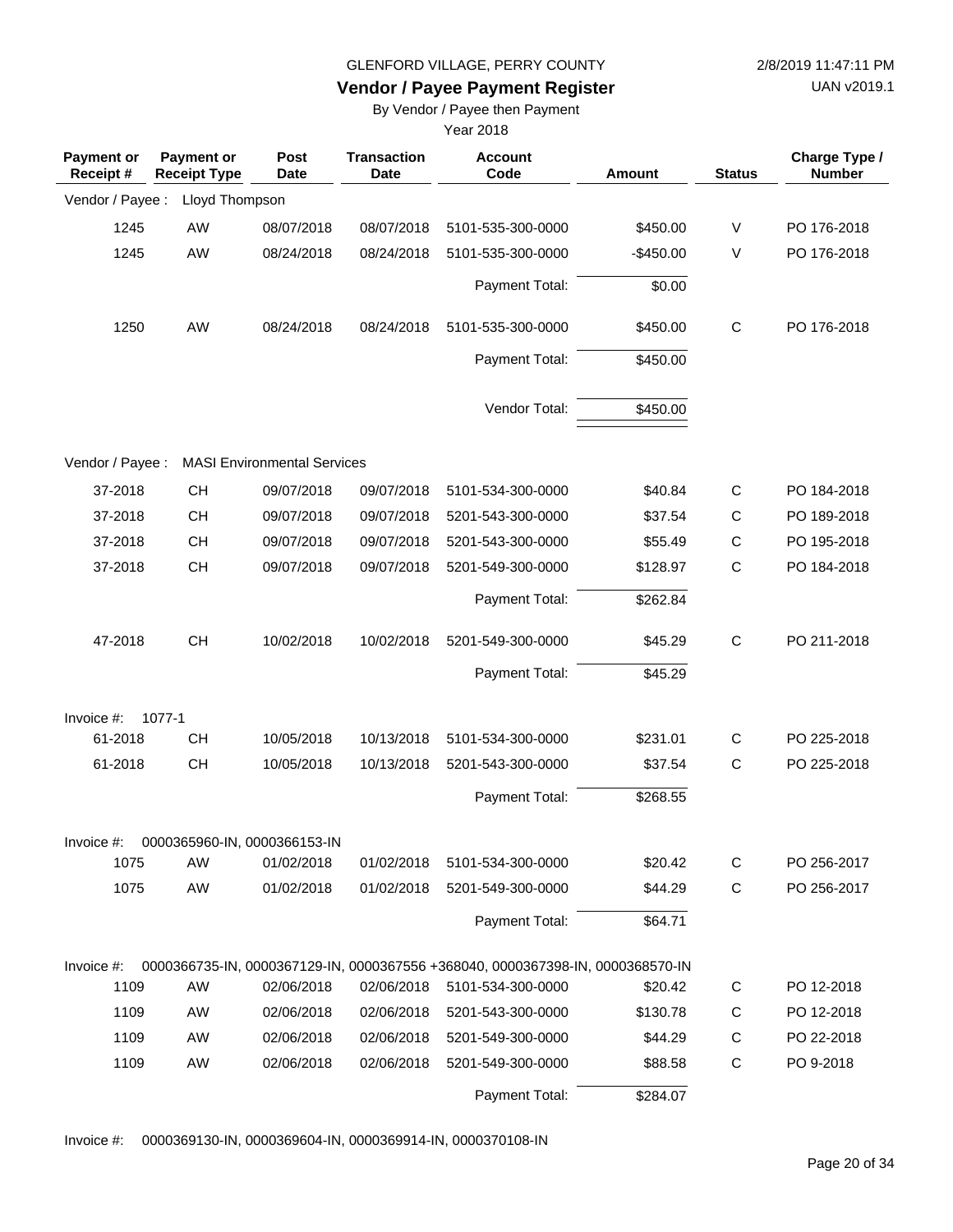**Vendor / Payee Payment Register**

UAN v2019.1

# By Vendor / Payee then Payment

| <b>Payment or</b><br>Receipt# | <b>Payment or</b><br><b>Receipt Type</b> | <b>Post</b><br>Date                | <b>Transaction</b><br><b>Date</b> | <b>Account</b><br>Code                                                    | <b>Amount</b> | <b>Status</b> | Charge Type /<br><b>Number</b> |
|-------------------------------|------------------------------------------|------------------------------------|-----------------------------------|---------------------------------------------------------------------------|---------------|---------------|--------------------------------|
| Vendor / Payee :              |                                          | <b>MASI Environmental Services</b> |                                   |                                                                           |               |               |                                |
| 1131                          | AW                                       | 03/06/2018                         | 03/06/2018                        | 5101-534-300-0000                                                         | \$20.42       | $\mathsf C$   | PO 43-2018                     |
| 1131                          | AW                                       | 03/06/2018                         | 03/06/2018                        | 5201-543-300-0000                                                         | \$88.58       | $\mathsf C$   | PO 30-2018                     |
| 1131                          | AW                                       | 03/06/2018                         | 03/06/2018                        | 5201-549-300-0000                                                         | \$44.29       | $\mathsf{C}$  | PO 43-2018                     |
| 1131                          | AW                                       | 03/06/2018                         | 03/06/2018                        | 5201-549-300-0000                                                         | \$44.39       | $\mathsf{C}$  | PO 34-2018                     |
|                               |                                          |                                    |                                   | Payment Total:                                                            | \$197.68      |               |                                |
| Invoice $#$ :                 |                                          |                                    |                                   | 0000370468-IN, 0000370653-IN, 0000371113-IN, 0000371566-IN                |               |               |                                |
| 1148                          | AW                                       | 04/03/2018                         | 04/03/2018                        | 5101-534-300-0000                                                         | \$20.42       | C             | PO 53-2018                     |
| 1148                          | AW                                       | 04/03/2018                         | 04/03/2018                        | 5201-543-300-0000                                                         | \$44.29       | $\mathsf{C}$  | PO 57-2018                     |
| 1148                          | AW                                       | 04/03/2018                         | 04/03/2018                        | 5201-543-300-0000                                                         | \$44.29       | $\mathsf{C}$  | PO 62-2018                     |
| 1148                          | AW                                       | 04/03/2018                         | 04/03/2018                        | 5201-543-300-0000                                                         | \$117.28      | $\mathsf{C}$  | PO 53-2018                     |
|                               |                                          |                                    |                                   | Payment Total:                                                            | \$226.28      |               |                                |
| Invoice #:                    | 0000372030-IN                            |                                    |                                   |                                                                           |               |               |                                |
| 1166                          | AW                                       | 04/11/2018                         | 04/11/2018                        | 5201-543-300-0000                                                         | \$44.29       | $\mathsf{C}$  | PO 76-2018                     |
|                               |                                          |                                    |                                   | Payment Total:                                                            | \$44.29       |               |                                |
| 1178                          | AW                                       | 05/01/2018                         | 05/01/2018                        | 5101-534-300-0000                                                         | \$20.42       | C             | PO 83-2018                     |
| 1178                          | AW                                       | 05/01/2018                         | 05/01/2018                        | 5201-549-300-0000                                                         | \$44.29       | $\mathsf{C}$  | PO 85-2018                     |
| 1178                          | AW                                       | 05/01/2018                         | 05/01/2018                        | 5201-549-300-0000                                                         | \$74.95       | $\mathsf{C}$  | PO 83-2018                     |
|                               |                                          |                                    |                                   | Payment Total:                                                            | \$139.66      |               |                                |
| Invoice #:                    |                                          |                                    |                                   | 0000373987-IN, 0000374451-IN, 0000374927-IN, 0000374755-IN, 0000375426-IN |               |               |                                |
| 1195                          | AW                                       | 06/05/2018                         | 06/05/2018                        | 5101-534-300-0000                                                         | \$20.42       | C             | PO 103-2018                    |
| 1195                          | AW                                       | 06/05/2018                         | 06/05/2018                        | 5201-543-300-0000                                                         | \$44.29       | C             | PO 96-2018                     |
| 1195                          | AW                                       | 06/05/2018                         | 06/05/2018                        | 5201-543-300-0000                                                         | \$44.29       | C             | PO 98-2018                     |
| 1195                          | AW                                       | 06/05/2018                         | 06/05/2018                        | 5201-543-300-0000                                                         | \$83.81       | C             | PO 103-2018                    |
| 1195                          | AW                                       | 06/05/2018                         | 06/05/2018                        | 5201-549-300-0000                                                         | \$44.29       | $\mathsf C$   | PO 109-2018                    |
|                               |                                          |                                    |                                   | Payment Total:                                                            | \$237.10      |               |                                |
| 1213                          | AW                                       | 07/10/2018                         | 07/10/2018                        | 5101-534-300-0000                                                         | \$20.12       | C             | PO 131-2018                    |
| 1213                          | AW                                       | 07/10/2018                         | 07/10/2018                        | 5201-549-300-0000                                                         | \$44.29       | C             | PO 134-2018                    |
| 1213                          | AW                                       | 07/10/2018                         | 07/10/2018                        | 5201-549-300-0000                                                         | \$44.29       | C             | PO 138-2018                    |
| 1213                          | AW                                       | 07/10/2018                         | 07/10/2018                        | 5201-549-300-0000                                                         | \$44.29       | C             | PO 146-2018                    |
|                               |                                          |                                    |                                   | Payment Total:                                                            | \$152.99      |               |                                |
| 1241                          | AW                                       | 08/07/2018                         | 08/07/2018                        | 5101-534-300-0000                                                         | \$20.42       | C             | PO 162-2018                    |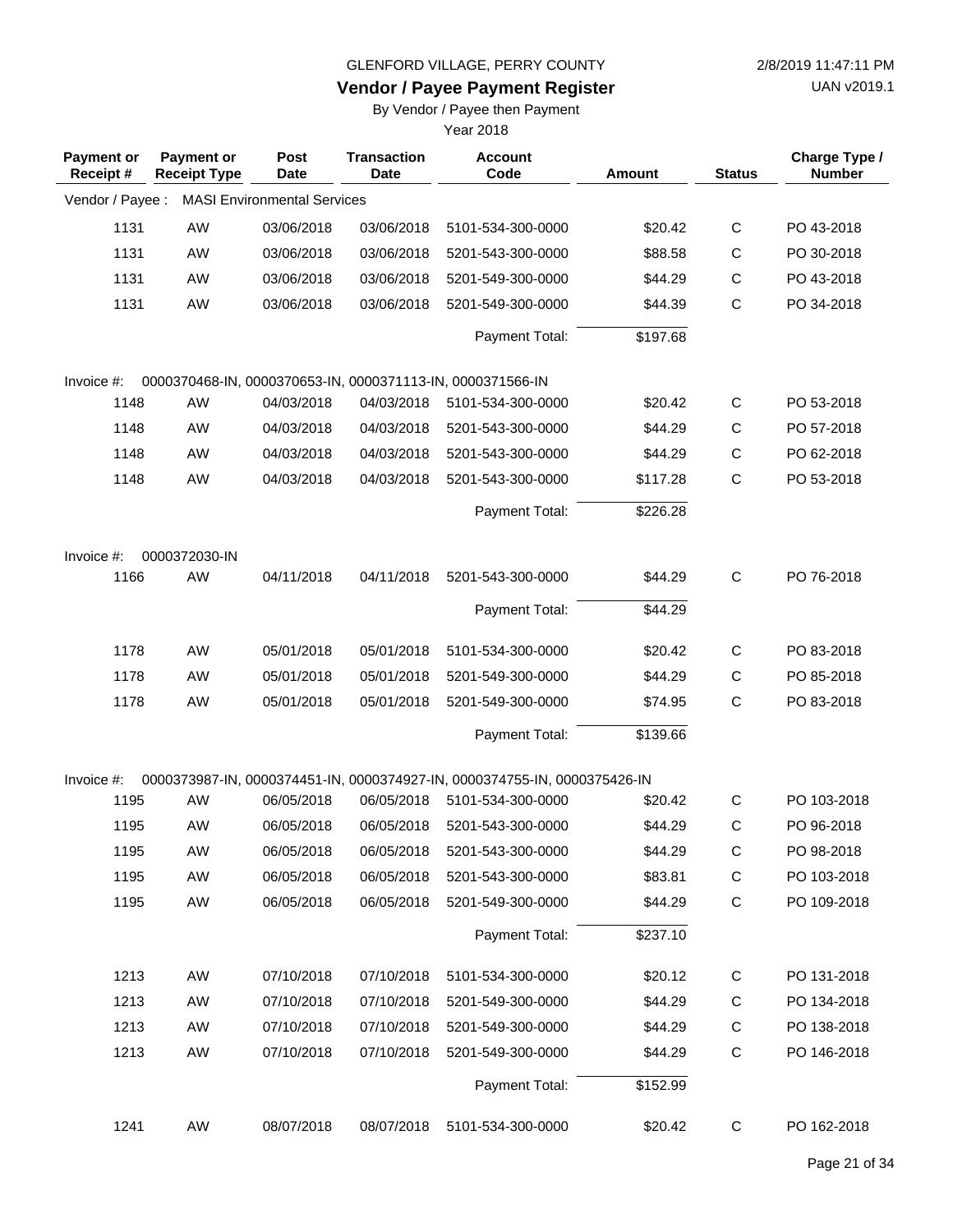**Vendor / Payee Payment Register**

UAN v2019.1

### By Vendor / Payee then Payment

| <b>Payment or</b><br>Receipt # | <b>Payment or</b><br><b>Receipt Type</b> | Post<br><b>Date</b>                | <b>Transaction</b><br><b>Date</b> | <b>Account</b><br>Code | Amount     | <b>Status</b> | Charge Type /<br><b>Number</b> |
|--------------------------------|------------------------------------------|------------------------------------|-----------------------------------|------------------------|------------|---------------|--------------------------------|
| Vendor / Payee :               |                                          | <b>MASI Environmental Services</b> |                                   |                        |            |               |                                |
| 1241                           | AW                                       | 08/07/2018                         | 08/07/2018                        | 5201-543-300-0000      | \$44.29    | $\mathsf C$   | PO 173-2018                    |
| 1241                           | AW                                       | 08/07/2018                         | 08/07/2018                        | 5201-543-300-0000      | \$62.24    | $\mathsf C$   | PO 162-2018                    |
| 1241                           | AW                                       | 08/07/2018                         | 08/07/2018                        | 5201-543-300-0000      | \$86.28    | $\mathsf C$   | PO 160-2018                    |
| 1241                           | AW                                       | 08/07/2018                         | 08/07/2018                        | 5201-543-300-0000      | \$110.02   | $\mathsf{C}$  | PO 168-2018                    |
|                                |                                          |                                    |                                   | Payment Total:         | \$323.25   |               |                                |
| 1274                           | AW                                       | 11/09/2018                         | 11/09/2018                        | 5101-534-300-0000      | \$20.42    | $\mathsf C$   | PO 250-2018                    |
| 1274                           | AW                                       | 11/09/2018                         | 11/09/2018                        | 5201-543-300-0000      | \$45.29    | $\mathsf C$   | PO 234-2018                    |
| 1274                           | AW                                       | 11/09/2018                         | 11/09/2018                        | 5201-543-300-0000      | \$55.53    | $\mathsf C$   | PO 240-2018                    |
| 1274                           | AW                                       | 11/09/2018                         | 11/09/2018                        | 5201-543-300-0000      | \$97.48    | $\mathsf C$   | PO 228-2018                    |
| 1274                           | AW                                       | 11/09/2018                         | 11/09/2018                        | 5201-549-300-0000      | \$45.29    | $\mathsf C$   | PO 239-2018                    |
| 1274                           | AW                                       | 11/09/2018                         | 11/09/2018                        | 5201-549-300-0000      | \$82.83    | $\mathsf{C}$  | PO 250-2018                    |
|                                |                                          |                                    |                                   | Payment Total:         | \$346.84   |               |                                |
| Invoice #:                     | 0000386728-IN                            |                                    |                                   |                        |            |               |                                |
| 1290                           | AW                                       | 12/04/2018                         | 12/04/2018                        | 5201-543-300-0000      | \$63.24    | $\mathsf{C}$  | PO 256-2018                    |
|                                |                                          |                                    |                                   | Payment Total:         | \$63.24    |               |                                |
|                                |                                          |                                    |                                   | Vendor Total:          | \$2,656.79 |               |                                |
| Vendor / Payee :               | Microcomm Inc.                           |                                    |                                   |                        |            |               |                                |
| 1230                           | AW                                       | 07/24/2018                         | 07/24/2018                        | 5101-535-400-0000      | \$464.93   | $\mathsf{C}$  | PO 143-2018                    |
|                                |                                          |                                    |                                   | Payment Total:         | \$464.93   |               |                                |
|                                |                                          |                                    |                                   | Vendor Total:          | \$464.93   |               |                                |
| Vendor / Payee :               |                                          | Niagara Scientific Products        |                                   |                        |            |               |                                |
| 1110                           | AW                                       | 02/06/2018                         | 02/06/2018                        | 5201-549-400-0000      | \$38.03    | C             | PO 25-2018                     |
| 1110                           | AW                                       | 02/06/2018                         | 02/06/2018                        | 5201-549-400-0000      | \$214.90   | $\mathbf C$   | PO 254-2017                    |
|                                |                                          |                                    |                                   | Payment Total:         | \$252.93   |               |                                |
|                                |                                          |                                    |                                   | Vendor Total:          | \$252.93   |               |                                |
| Vendor / Payee :               |                                          | Northern Perry County Water        |                                   |                        |            |               |                                |
| 38-2018                        | CH                                       | 09/07/2018                         | 09/07/2018                        | 5101-533-300-0000      | \$2,650.86 | C             | PO 197-2018                    |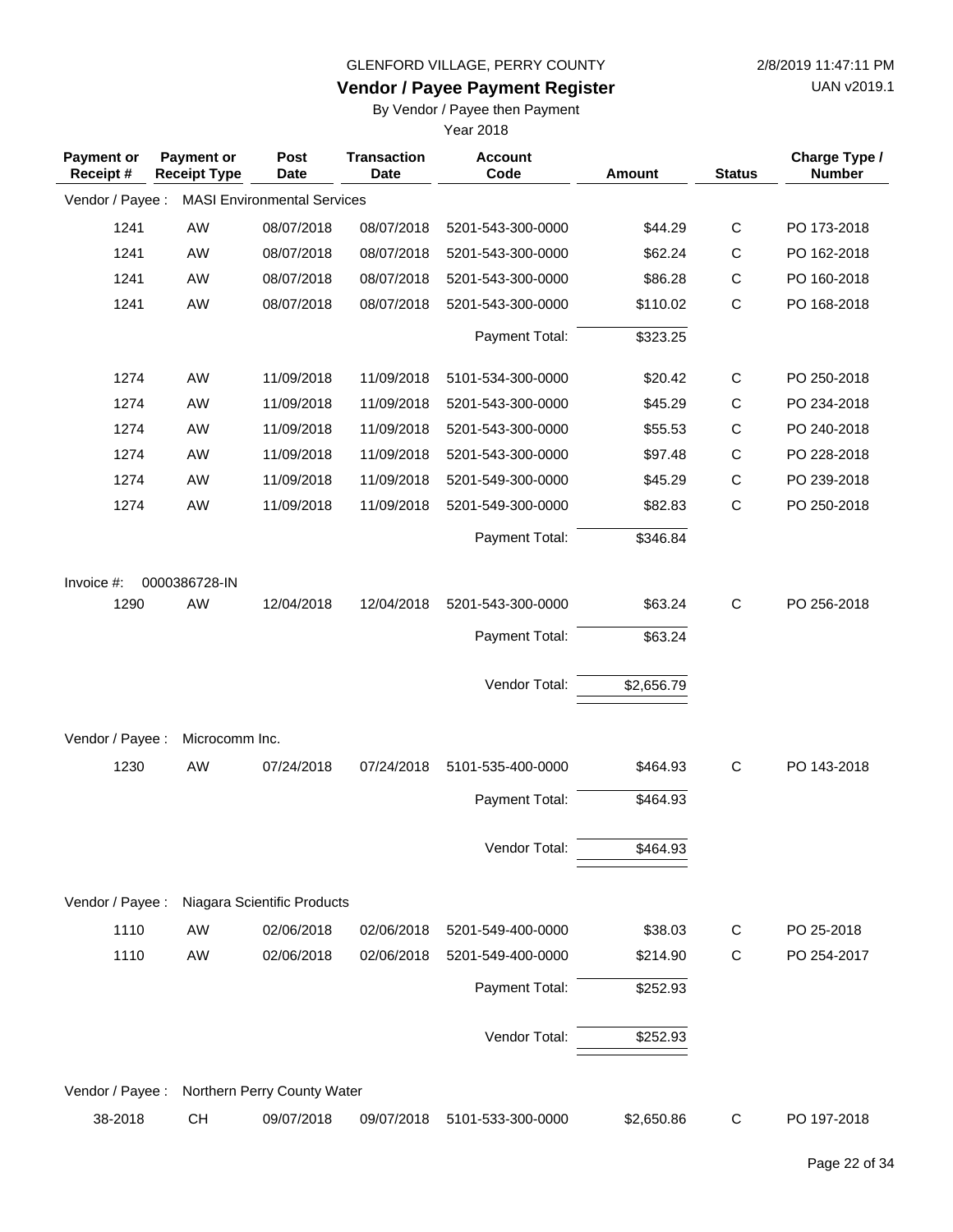UAN v2019.1

# **Vendor / Payee Payment Register**

### By Vendor / Payee then Payment

| <b>Payment or</b><br>Receipt# | <b>Payment or</b><br><b>Receipt Type</b> | Post<br><b>Date</b> | <b>Transaction</b><br><b>Date</b> | <b>Account</b><br>Code | <b>Amount</b> | <b>Status</b> | Charge Type /<br><b>Number</b> |
|-------------------------------|------------------------------------------|---------------------|-----------------------------------|------------------------|---------------|---------------|--------------------------------|
|                               |                                          |                     |                                   | Payment Total:         | \$2,650.86    |               |                                |
| Invoice #:                    | Ck # 1076-1                              |                     |                                   |                        |               |               |                                |
| 56-2018                       | CH                                       | 10/02/2018          | 10/02/2018                        | 5101-533-300-0000      | \$2,727.23    | $\mathsf{C}$  | PO 221-2018                    |
|                               |                                          |                     |                                   | Payment Total:         | \$2,727.23    |               |                                |
| Invoice #:                    | 00-001                                   |                     |                                   |                        |               |               |                                |
| 1090                          | <b>AW</b>                                | 01/16/2018          | 01/16/2018                        | 5101-533-300-0000      | \$2,482.30    | V             | PO 262-2017                    |
| 1090                          | <b>AW</b>                                | 01/16/2018          | 01/16/2018                        | 5101-533-300-0000      | $-$2,482.30$  | $\vee$        | PO 262-2017                    |
|                               |                                          |                     |                                   | Payment Total:         | \$0.00        |               |                                |
| Invoice #:                    | 00-001                                   |                     |                                   |                        |               |               |                                |
| 1094                          | <b>AW</b>                                | 01/16/2018          | 01/16/2018                        | 5101-533-300-0000      | \$2,482.30    | V             | PO 262-2017                    |
| 1094                          | <b>AW</b>                                | 01/16/2018          | 01/16/2018                        | 5101-533-300-0000      | $-$2,482.30$  | $\vee$        | PO 262-2017                    |
|                               |                                          |                     |                                   | Payment Total:         | \$0.00        |               |                                |
| Invoice #:                    | 00-001                                   |                     |                                   |                        |               |               |                                |
| 1098                          | <b>AW</b>                                | 01/16/2018          | 01/16/2018                        | 5101-533-300-0000      | \$2,482.30    | $\mathsf{C}$  | PO 262-2017                    |
|                               |                                          |                     |                                   | Payment Total:         | \$2,482.30    |               |                                |
| 1111                          | <b>AW</b>                                | 02/06/2018          | 02/06/2018                        | 5101-533-300-0000      | \$3,062.63    | $\mathsf{C}$  | PO 20-2018                     |
|                               |                                          |                     |                                   | Payment Total:         | \$3,062.63    |               |                                |
| Invoice #:                    | 00-001                                   |                     |                                   |                        |               |               |                                |
| 1132                          | <b>AW</b>                                | 03/06/2018          | 03/06/2018                        | 5101-533-300-0000      | \$2,553.86    | C             | PO 41-2018                     |
|                               |                                          |                     |                                   | Payment Total:         | \$2,553.86    |               |                                |
| 1150                          | AW                                       | 04/03/2018          | 04/03/2018                        | 5101-533-300-0000      | \$2,334.04    | $\mathsf{C}$  | PO 66-2018                     |
|                               |                                          |                     |                                   | Payment Total:         | \$2,334.04    |               |                                |
| 1179                          | AW                                       | 05/01/2018          | 05/01/2018                        | 5101-533-300-0000      | \$2,462.01    | $\mathbf C$   | PO 89-2018                     |
|                               |                                          |                     |                                   | Payment Total:         | \$2,462.01    |               |                                |
| 1197                          | AW                                       | 06/05/2018          | 06/05/2018                        | 5101-533-300-0000      | \$3,688.37    | $\mathbf C$   | PO 125-2018                    |
|                               |                                          |                     |                                   | Payment Total:         | \$3,688.37    |               |                                |
| 1214                          | AW                                       | 07/10/2018          | 07/10/2018                        | 5101-533-300-0000      | \$2,744.78    | $\mathsf C$   | PO 144-2018                    |
|                               |                                          |                     |                                   | Payment Total:         | \$2,744.78    |               |                                |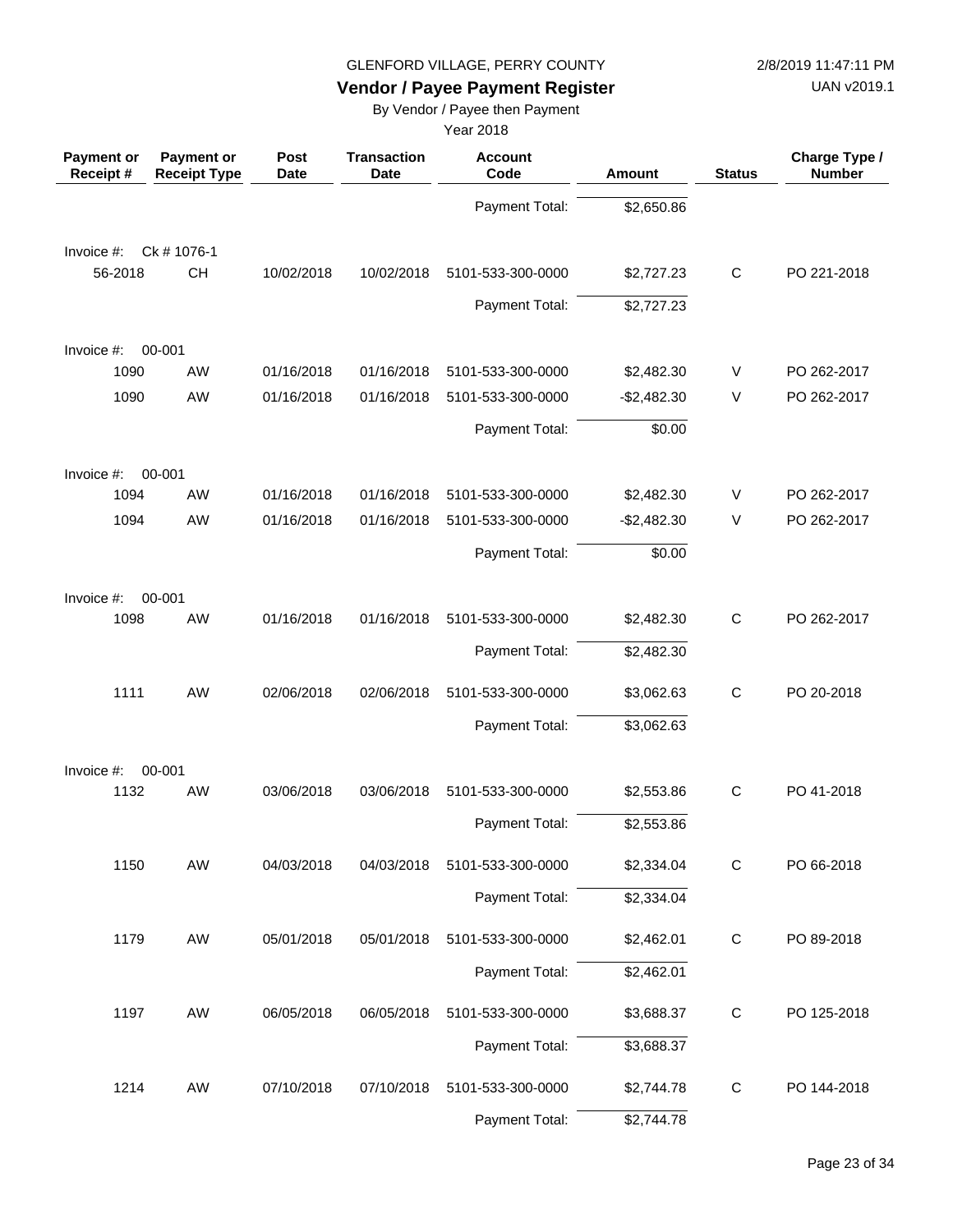**Vendor / Payee Payment Register**

UAN v2019.1

### By Vendor / Payee then Payment

| <b>Payment or</b><br>Receipt# | <b>Payment or</b><br><b>Receipt Type</b> | Post<br><b>Date</b>                 | <b>Transaction</b><br><b>Date</b> | <b>Account</b><br>Code | Amount      | <b>Status</b> | Charge Type /<br><b>Number</b> |
|-------------------------------|------------------------------------------|-------------------------------------|-----------------------------------|------------------------|-------------|---------------|--------------------------------|
| Vendor / Payee :              |                                          | Northern Perry County Water         |                                   |                        |             |               |                                |
| 1242                          | AW                                       | 08/07/2018                          | 08/07/2018                        | 5101-533-300-0000      | \$2,925.38  | $\mathbf C$   | PO 170-2018                    |
|                               |                                          |                                     |                                   | Payment Total:         | \$2,925.38  |               |                                |
| 1277                          | AW                                       | 11/09/2018                          | 11/09/2018                        | 5101-533-300-0000      | \$2,352.27  | $\mathbf C$   | PO 246-2018                    |
|                               |                                          |                                     |                                   | Payment Total:         | \$2,352.27  |               |                                |
| 1291                          | AW                                       | 12/04/2018                          | 12/04/2018                        | 5101-533-300-0000      | \$3,057.13  | $\mathbf C$   | PO 268-2018                    |
|                               |                                          |                                     |                                   | Payment Total:         | \$3,057.13  |               |                                |
|                               |                                          |                                     |                                   | Vendor Total:          | \$33,040.86 |               |                                |
| Vendor / Payee :              |                                          | Ohio Bureau of Workers Compensation |                                   |                        |             |               |                                |
| Invoice #:                    | 1000434136, Tune-up                      |                                     |                                   |                        |             |               |                                |
| 1112                          | AW                                       | 02/06/2018                          | 02/06/2018                        | 1000-725-225-0000      | \$141.00    | $\mathsf C$   | PO 19-2018                     |
|                               |                                          |                                     |                                   | Payment Total:         | \$141.00    |               |                                |
| 1133                          | AW                                       | 03/06/2018                          | 03/06/2018                        | 1000-725-225-0000      | \$7.57      | $\mathsf{C}$  | PO 44-2018                     |
|                               |                                          |                                     |                                   | Payment Total:         | \$7.57      |               |                                |
| Invoice #:                    | 1004578082                               |                                     |                                   |                        |             |               |                                |
| 1292                          | AW                                       | 12/04/2018                          | 12/04/2018                        | 1000-725-225-0000      | \$51.43     | C             | PO 274-2018                    |
| 1292                          | AW                                       | 12/04/2018                          | 12/04/2018                        | 5101-532-225-0000      | \$43.79     | C             | PO 274-2018                    |
| 1292                          | AW                                       | 12/04/2018                          | 12/04/2018                        | 5201-542-225-0000      | \$43.78     | $\mathsf{C}$  | PO 274-2018                    |
|                               |                                          |                                     |                                   | Payment Total:         | \$139.00    |               |                                |
|                               |                                          |                                     |                                   | Vendor Total:          | \$287.57    |               |                                |
| Vendor / Payee :              |                                          | Ohio Department of Taxation         |                                   |                        |             |               |                                |
| 2-2018                        | EW                                       | 01/16/2018                          | 02/02/2018                        | 1000-715-111-0000      | \$1.95      | С             | Direct                         |
| 2-2018                        | EW                                       | 01/16/2018                          | 02/02/2018                        | 1000-725-121-0000      | \$7.59      | $\mathsf{C}$  | Direct                         |
| 2-2018                        | EW                                       | 01/16/2018                          | 02/02/2018                        | 5101-532-100-0000      | \$8.85      | C             | <b>Direct</b>                  |
| 2-2018                        | EW                                       | 01/16/2018                          | 02/02/2018                        | 5201-542-100-0000      | \$8.85      | $\mathsf C$   | Direct                         |
|                               |                                          |                                     |                                   | Payment Total:         | \$27.24     |               |                                |
| 13-2018                       | EW                                       | 04/11/2018                          | 04/11/2018                        | 1000-715-111-0000      | \$1.35      | C             | Direct                         |
| 13-2018                       | EW                                       | 04/11/2018                          | 04/11/2018                        | 1000-725-121-0000      | \$7.59      | C             | Direct                         |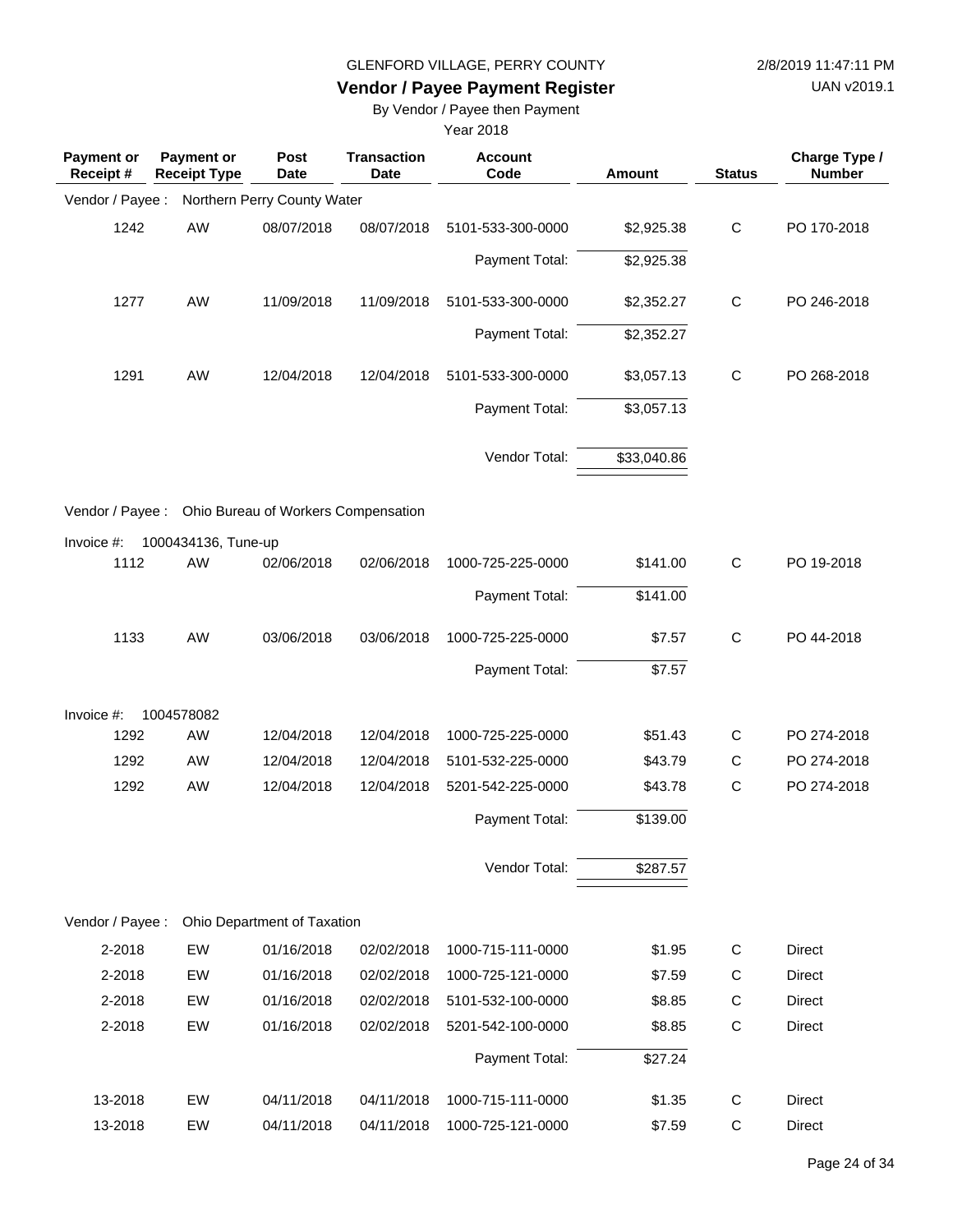**Vendor / Payee Payment Register**

UAN v2019.1

### By Vendor / Payee then Payment

| <b>Payment or</b><br>Receipt# | Payment or<br><b>Receipt Type</b> | Post<br><b>Date</b>                      | <b>Transaction</b><br>Date | <b>Account</b><br>Code | Amount     | <b>Status</b> | Charge Type /<br><b>Number</b> |
|-------------------------------|-----------------------------------|------------------------------------------|----------------------------|------------------------|------------|---------------|--------------------------------|
| Vendor / Payee:               |                                   | Ohio Department of Taxation              |                            |                        |            |               |                                |
| 13-2018                       | EW                                | 04/11/2018                               | 04/11/2018                 | 5101-532-100-0000      | \$8.85     | $\mathsf C$   | <b>Direct</b>                  |
| 13-2018                       | EW                                | 04/11/2018                               | 04/11/2018                 | 5201-542-100-0000      | \$8.85     | $\mathsf C$   | <b>Direct</b>                  |
|                               |                                   |                                          |                            | Payment Total:         | \$26.64    |               |                                |
| 23-2018                       | EW                                | 07/10/2018                               | 07/10/2018                 | 1000-715-111-0000      | \$2.12     | C             | Direct                         |
| 23-2018                       | EW                                | 07/10/2018                               | 07/10/2018                 | 1000-725-121-0000      | \$7.59     | C             | <b>Direct</b>                  |
| 23-2018                       | EW                                | 07/10/2018                               | 07/10/2018                 | 5101-532-100-0000      | \$8.85     | $\mathsf{C}$  | Direct                         |
| 23-2018                       | EW                                | 07/10/2018                               | 07/10/2018                 | 5201-542-100-0000      | \$8.85     | $\mathsf C$   | Direct                         |
|                               |                                   |                                          |                            | Payment Total:         | \$27.41    |               |                                |
| 58-2018                       | EW                                | 10/13/2018                               | 10/13/2018                 | 1000-715-111-0000      | \$1.08     | C             | Direct                         |
| 58-2018                       | EW                                | 10/13/2018                               | 10/13/2018                 | 1000-725-121-0000      | \$7.59     | $\mathsf C$   | <b>Direct</b>                  |
| 58-2018                       | EW                                | 10/13/2018                               | 10/13/2018                 | 5101-532-100-0000      | \$8.85     | $\mathsf{C}$  | <b>Direct</b>                  |
| 58-2018                       | EW                                | 10/13/2018                               | 10/13/2018                 | 5201-542-100-0000      | \$8.85     | $\mathsf{C}$  | <b>Direct</b>                  |
|                               |                                   |                                          |                            | Payment Total:         | \$26.37    |               |                                |
|                               |                                   |                                          |                            | Vendor Total:          | \$107.66   |               |                                |
| Vendor / Payee :              |                                   | Ohio Municipal Joint Self-Insurance Pool |                            |                        |            |               |                                |
| 1151                          | AW                                | 04/03/2018                               | 04/03/2018                 | 1000-725-351-0000      | \$600.00   | $\mathsf{C}$  | PO 60-2018                     |
| 1151                          | AW                                | 04/03/2018                               | 04/03/2018                 | 2011-730-352-0000      | \$600.00   | $\mathsf{C}$  | PO 60-2018                     |
| 1151                          | AW                                | 04/03/2018                               | 04/03/2018                 | 5101-539-351-0000      | \$1,499.00 | $\mathsf{C}$  | PO 60-2018                     |
| 1151                          | AW                                | 04/03/2018                               | 04/03/2018                 | 5201-543-350-0000      | \$1,000.00 | $\mathsf{C}$  | PO 60-2018                     |
|                               |                                   |                                          |                            | Payment Total:         | \$3,699.00 |               |                                |
|                               |                                   |                                          |                            | Vendor Total:          | \$3,699.00 |               |                                |
| Vendor / Payee :              |                                   | Ohio Municipal League                    |                            |                        |            |               |                                |
| 1293                          | AW                                | 12/04/2018                               | 12/04/2018                 | 1000-715-391-0000      | \$235.00   | C             | PO 258-2018                    |
|                               |                                   |                                          |                            | Payment Total:         | \$235.00   |               |                                |
|                               |                                   |                                          |                            | Vendor Total:          | \$235.00   |               |                                |
| Vendor / Payee :              |                                   | Ohio Public Employees Retirement System  |                            |                        |            |               |                                |
| 6-2018                        | EW                                | 03/09/2018                               | 03/16/2018                 | 1000-725-121-0000      | \$30.00    | C             | Direct                         |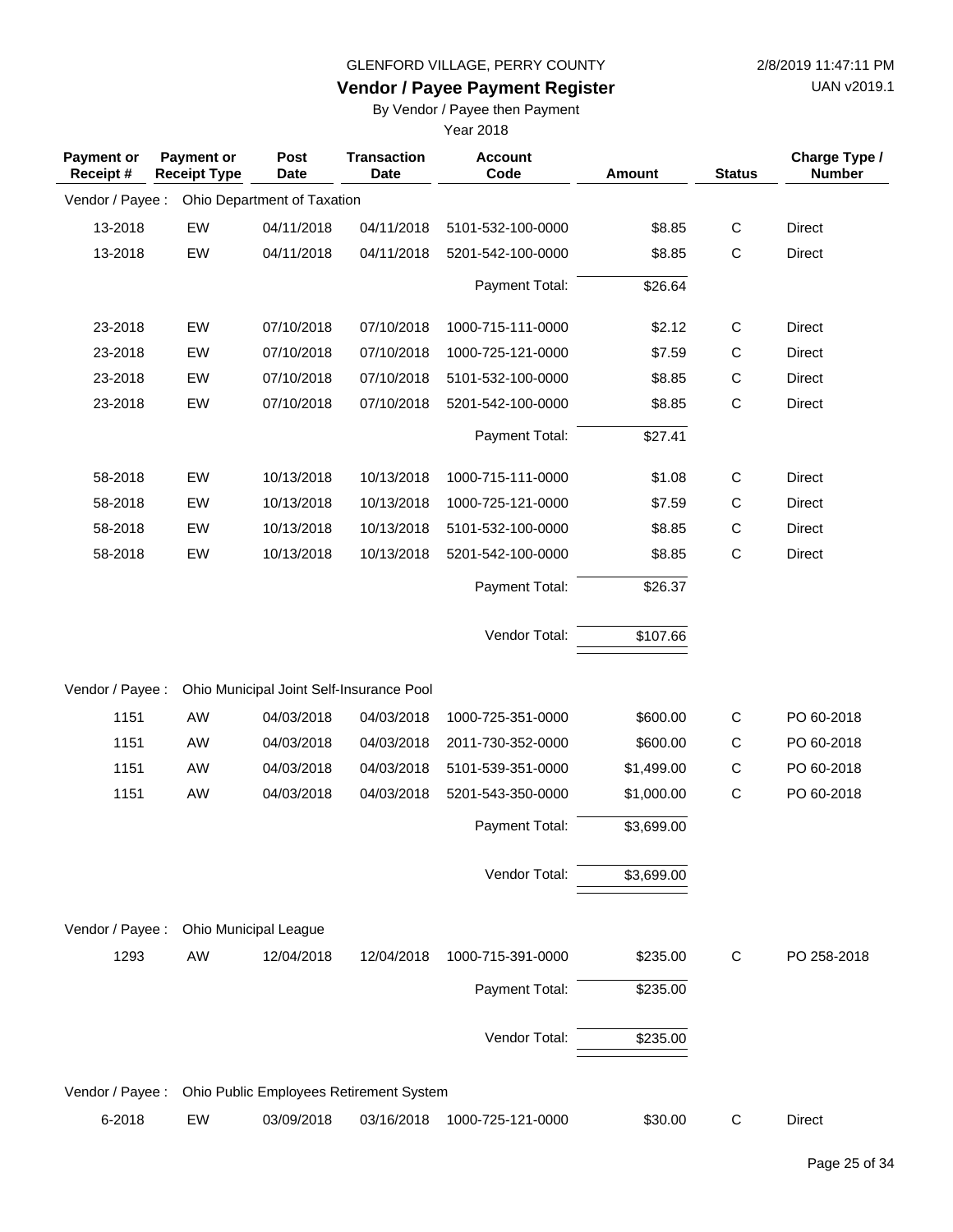**Vendor / Payee Payment Register**

UAN v2019.1

### By Vendor / Payee then Payment

| <b>Payment or</b><br>Receipt# | <b>Payment or</b><br><b>Receipt Type</b> | Post<br>Date | <b>Transaction</b><br>Date              | <b>Account</b><br>Code | <b>Amount</b> | <b>Status</b> | Charge Type /<br><b>Number</b> |
|-------------------------------|------------------------------------------|--------------|-----------------------------------------|------------------------|---------------|---------------|--------------------------------|
| Vendor / Payee :              |                                          |              | Ohio Public Employees Retirement System |                        |               |               |                                |
| 6-2018                        | EW                                       | 03/09/2018   | 03/16/2018                              | 1000-725-211-0000      | \$46.66       | $\mathbf C$   | <b>Direct</b>                  |
| 6-2018                        | EW                                       | 03/09/2018   | 03/16/2018                              | 5101-532-100-0000      | \$35.00       | C             | Direct                         |
| 6-2018                        | EW                                       | 03/09/2018   | 03/16/2018                              | 5101-532-211-0000      | \$46.67       | $\mathsf C$   | <b>Direct</b>                  |
| 6-2018                        | EW                                       | 03/09/2018   | 03/16/2018                              | 5201-542-100-0000      | \$35.00       | $\mathsf C$   | <b>Direct</b>                  |
| 6-2018                        | EW                                       | 03/09/2018   | 03/16/2018                              | 5201-542-211-0000      | \$46.67       | $\mathsf{C}$  | Direct                         |
|                               |                                          |              |                                         | Payment Total:         | \$240.00      |               |                                |
| 7-2018                        | EW                                       | 03/12/2018   | 03/16/2018                              | 1000-725-121-0000      | \$30.00       | $\mathbf C$   | <b>Direct</b>                  |
| 7-2018                        | EW                                       | 03/12/2018   | 03/16/2018                              | 1000-725-211-0000      | \$46.66       | C             | Direct                         |
| 7-2018                        | EW                                       | 03/12/2018   | 03/16/2018                              | 5101-532-100-0000      | \$35.00       | $\mathsf C$   | <b>Direct</b>                  |
| 7-2018                        | EW                                       | 03/12/2018   | 03/16/2018                              | 5101-532-211-0000      | \$46.67       | $\mathsf C$   | Direct                         |
| 7-2018                        | EW                                       | 03/12/2018   | 03/16/2018                              | 5201-542-100-0000      | \$35.00       | $\mathsf C$   | <b>Direct</b>                  |
| 7-2018                        | EW                                       | 03/12/2018   | 03/16/2018                              | 5201-542-211-0000      | \$46.67       | $\mathsf{C}$  | Direct                         |
|                               |                                          |              |                                         | Payment Total:         | \$240.00      |               |                                |
| 11-2018                       | EW                                       | 04/07/2018   | 04/06/2018                              | 1000-725-121-0000      | \$30.00       | $\mathbf C$   | Direct                         |
| 11-2018                       | EW                                       | 04/07/2018   | 04/06/2018                              | 1000-725-211-0000      | \$46.66       | $\mathsf C$   | Direct                         |
| 11-2018                       | EW                                       | 04/07/2018   | 04/06/2018                              | 5101-532-100-0000      | \$35.00       | $\mathsf C$   | Direct                         |
| 11-2018                       | EW                                       | 04/07/2018   | 04/06/2018                              | 5101-532-211-0000      | \$46.67       | C             | Direct                         |
| 11-2018                       | EW                                       | 04/07/2018   | 04/06/2018                              | 5201-542-100-0000      | \$35.00       | $\mathsf C$   | Direct                         |
| 11-2018                       | EW                                       | 04/07/2018   | 04/06/2018                              | 5201-542-211-0000      | \$46.67       | $\mathsf{C}$  | Direct                         |
|                               |                                          |              |                                         | Payment Total:         | \$240.00      |               |                                |
| 16-2018                       | EW                                       | 05/04/2018   | 05/18/2018                              | 1000-725-121-0000      | \$30.00       | C             | Direct                         |
| 16-2018                       | EW                                       | 05/04/2018   | 05/18/2018                              | 1000-725-211-0000      | \$46.66       | $\mathsf{C}$  | <b>Direct</b>                  |
| 16-2018                       | EW                                       | 05/04/2018   | 05/18/2018                              | 5101-532-100-0000      | \$35.00       | C             | Direct                         |
| 16-2018                       | EW                                       | 05/04/2018   | 05/18/2018                              | 5101-532-211-0000      | \$46.67       | C             | Direct                         |
| 16-2018                       | EW                                       | 05/04/2018   | 05/18/2018                              | 5201-542-100-0000      | \$35.00       | $\mathsf{C}$  | Direct                         |
| 16-2018                       | EW                                       | 05/04/2018   | 05/18/2018                              | 5201-542-211-0000      | \$46.67       | C             | Direct                         |
|                               |                                          |              |                                         | Payment Total:         | \$240.00      |               |                                |
| 20-2018                       | <b>CH</b>                                | 06/26/2018   | 06/26/2018                              | 1000-725-121-0000      | \$44.00       | C             | Direct                         |
| 20-2018                       | <b>CH</b>                                | 06/26/2018   | 06/26/2018                              | 1000-725-211-0000      | \$33.66       | C             | Direct                         |
| 20-2018                       | CH                                       | 06/26/2018   | 06/26/2018                              | 5101-532-100-0000      | \$35.00       | C             | Direct                         |
| 20-2018                       | <b>CH</b>                                | 06/26/2018   | 06/26/2018                              | 5101-532-211-0000      | \$46.67       | C             | Direct                         |
| 20-2018                       | <b>CH</b>                                | 06/26/2018   | 06/26/2018                              | 5201-542-100-0000      | \$35.00       | C             | Direct                         |
| 20-2018                       | <b>CH</b>                                | 06/26/2018   | 06/26/2018                              | 5201-542-211-0000      | \$46.67       | C             | Direct                         |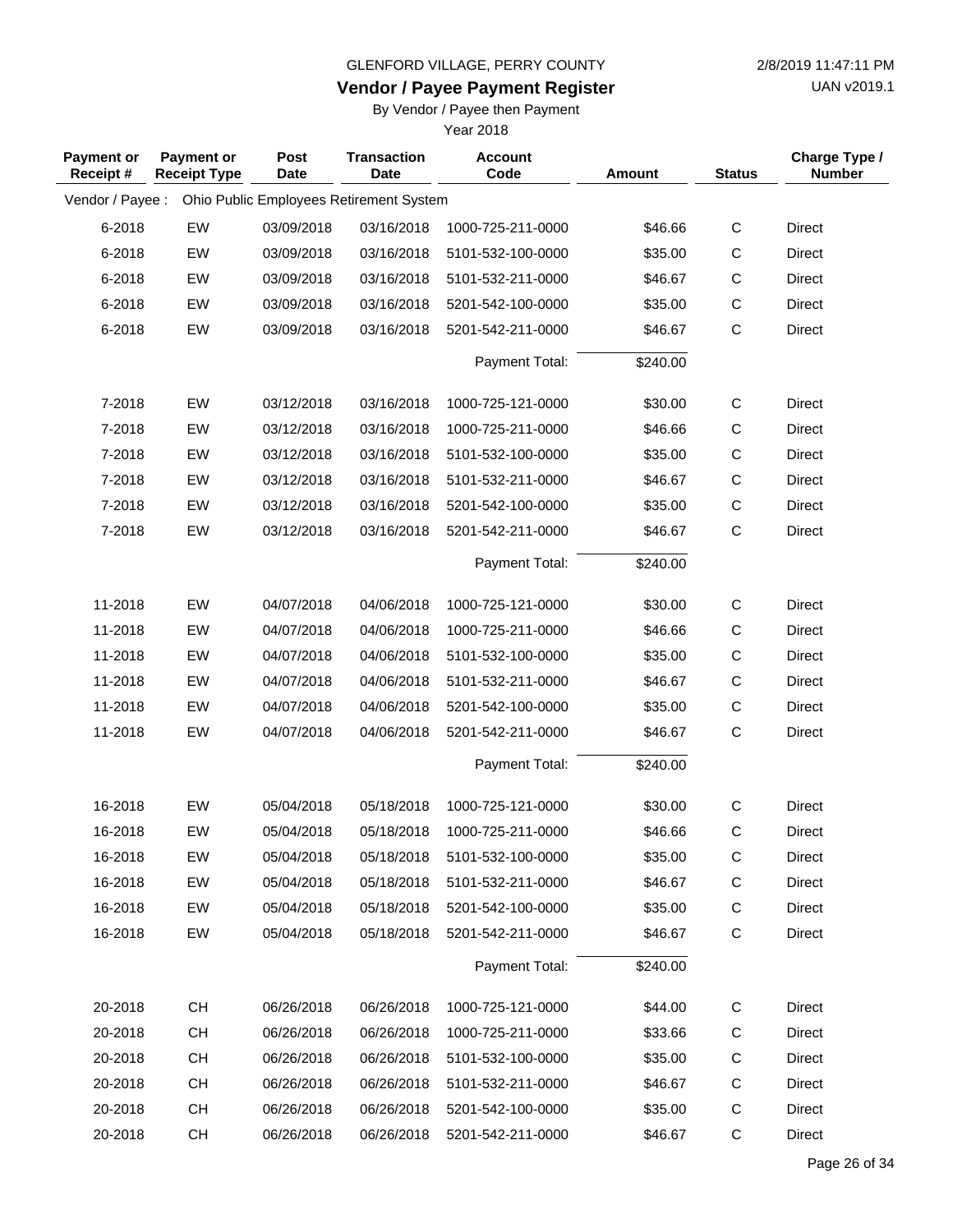**Vendor / Payee Payment Register**

UAN v2019.1

### By Vendor / Payee then Payment

| <b>Payment or</b><br>Receipt# | Payment or<br><b>Receipt Type</b> | Post<br>Date | <b>Transaction</b><br><b>Date</b> | <b>Account</b><br>Code | <b>Amount</b> | <b>Status</b> | Charge Type /<br><b>Number</b> |
|-------------------------------|-----------------------------------|--------------|-----------------------------------|------------------------|---------------|---------------|--------------------------------|
|                               |                                   |              |                                   | Payment Total:         | \$241.00      |               |                                |
| 24-2018                       | EW                                | 07/10/2018   | 07/10/2018                        | 1000-725-121-0000      | \$30.00       | $\mathsf C$   | <b>Direct</b>                  |
| 24-2018                       | EW                                | 07/10/2018   | 07/10/2018                        | 1000-725-211-0000      | \$46.66       | $\mathsf C$   | <b>Direct</b>                  |
| 24-2018                       | EW                                | 07/10/2018   | 07/10/2018                        | 5101-532-100-0000      | \$35.00       | $\mathsf{C}$  | Direct                         |
| 24-2018                       | EW                                | 07/10/2018   | 07/10/2018                        | 5101-532-211-0000      | \$46.67       | C             | <b>Direct</b>                  |
| 24-2018                       | EW                                | 07/10/2018   | 07/10/2018                        | 5201-542-100-0000      | \$35.00       | $\mathsf C$   | <b>Direct</b>                  |
| 24-2018                       | EW                                | 07/10/2018   | 07/10/2018                        | 5201-542-211-0000      | \$46.67       | $\mathsf{C}$  | <b>Direct</b>                  |
|                               |                                   |              |                                   | Payment Total:         | \$240.00      |               |                                |
| 27-2018                       | EW                                | 08/09/2018   | 08/21/2018                        | 1000-725-121-0000      | \$30.00       | $\mathsf C$   | Direct                         |
| 27-2018                       | EW                                | 08/09/2018   | 08/21/2018                        | 1000-725-211-0000      | \$46.66       | $\mathsf{C}$  | <b>Direct</b>                  |
| 27-2018                       | EW                                | 08/09/2018   | 08/21/2018                        | 5101-532-100-0000      | \$35.00       | $\mathsf C$   | Direct                         |
| 27-2018                       | EW                                | 08/09/2018   | 08/21/2018                        | 5101-532-211-0000      | \$46.67       | $\mathsf{C}$  | <b>Direct</b>                  |
| 27-2018                       | EW                                | 08/09/2018   | 08/21/2018                        | 5201-542-100-0000      | \$35.00       | C             | Direct                         |
| 27-2018                       | EW                                | 08/09/2018   | 08/21/2018                        | 5201-542-211-0000      | \$46.67       | $\mathsf{C}$  | <b>Direct</b>                  |
|                               |                                   |              |                                   | Payment Total:         | \$240.00      |               |                                |
| 43-2018                       | EW                                | 09/14/2018   | 09/14/2018                        | 1000-725-121-0000      | \$30.00       | $\mathsf{C}$  | <b>Direct</b>                  |
| 43-2018                       | EW                                | 09/14/2018   | 09/14/2018                        | 1000-725-211-0000      | \$46.66       | $\mathsf{C}$  | Direct                         |
| 43-2018                       | EW                                | 09/14/2018   | 09/14/2018                        | 5101-532-100-0000      | \$35.00       | C             | Direct                         |
| 43-2018                       | EW                                | 09/14/2018   | 09/14/2018                        | 5101-532-211-0000      | \$46.67       | $\mathsf C$   | <b>Direct</b>                  |
| 43-2018                       | EW                                | 09/14/2018   | 09/14/2018                        | 5201-542-100-0000      | \$35.00       | C             | Direct                         |
| 43-2018                       | EW                                | 09/14/2018   | 09/14/2018                        | 5201-542-211-0000      | \$46.67       | $\mathsf{C}$  | Direct                         |
|                               |                                   |              |                                   | Payment Total:         | \$240.00      |               |                                |
| 60-2018                       | EW                                | 10/13/2018   | 10/13/2018                        | 1000-725-121-0000      | \$30.00       | $\mathsf{C}$  | Direct                         |
| 60-2018                       | EW                                | 10/13/2018   | 10/13/2018                        | 1000-725-211-0000      | \$46.66       | С             | Direct                         |
| 60-2018                       | EW                                | 10/13/2018   | 10/13/2018                        | 5101-532-100-0000      | \$35.00       | $\mathsf C$   | Direct                         |
| 60-2018                       | EW                                | 10/13/2018   | 10/13/2018                        | 5101-532-211-0000      | \$46.67       | $\mathsf C$   | Direct                         |
| 60-2018                       | EW                                | 10/13/2018   | 10/13/2018                        | 5201-542-100-0000      | \$35.00       | $\mathsf C$   | Direct                         |
| 60-2018                       | EW                                | 10/13/2018   | 10/13/2018                        | 5201-542-211-0000      | \$46.67       | $\mathsf C$   | Direct                         |
|                               |                                   |              |                                   | Payment Total:         | \$240.00      |               |                                |
| 65-2018                       | EW                                | 11/20/2018   | 11/20/2018                        | 1000-725-121-0000      | \$30.00       | C             | Direct                         |
| 65-2018                       | EW                                | 11/20/2018   | 11/20/2018                        | 1000-725-211-0000      | \$46.66       | С             | Direct                         |
| 65-2018                       | EW                                | 11/20/2018   | 11/20/2018                        | 5101-532-100-0000      | \$35.00       | $\mathsf{C}$  | Direct                         |
| 65-2018                       | EW                                | 11/20/2018   | 11/20/2018                        | 5101-532-211-0000      | \$46.67       | $\mathsf C$   | Direct                         |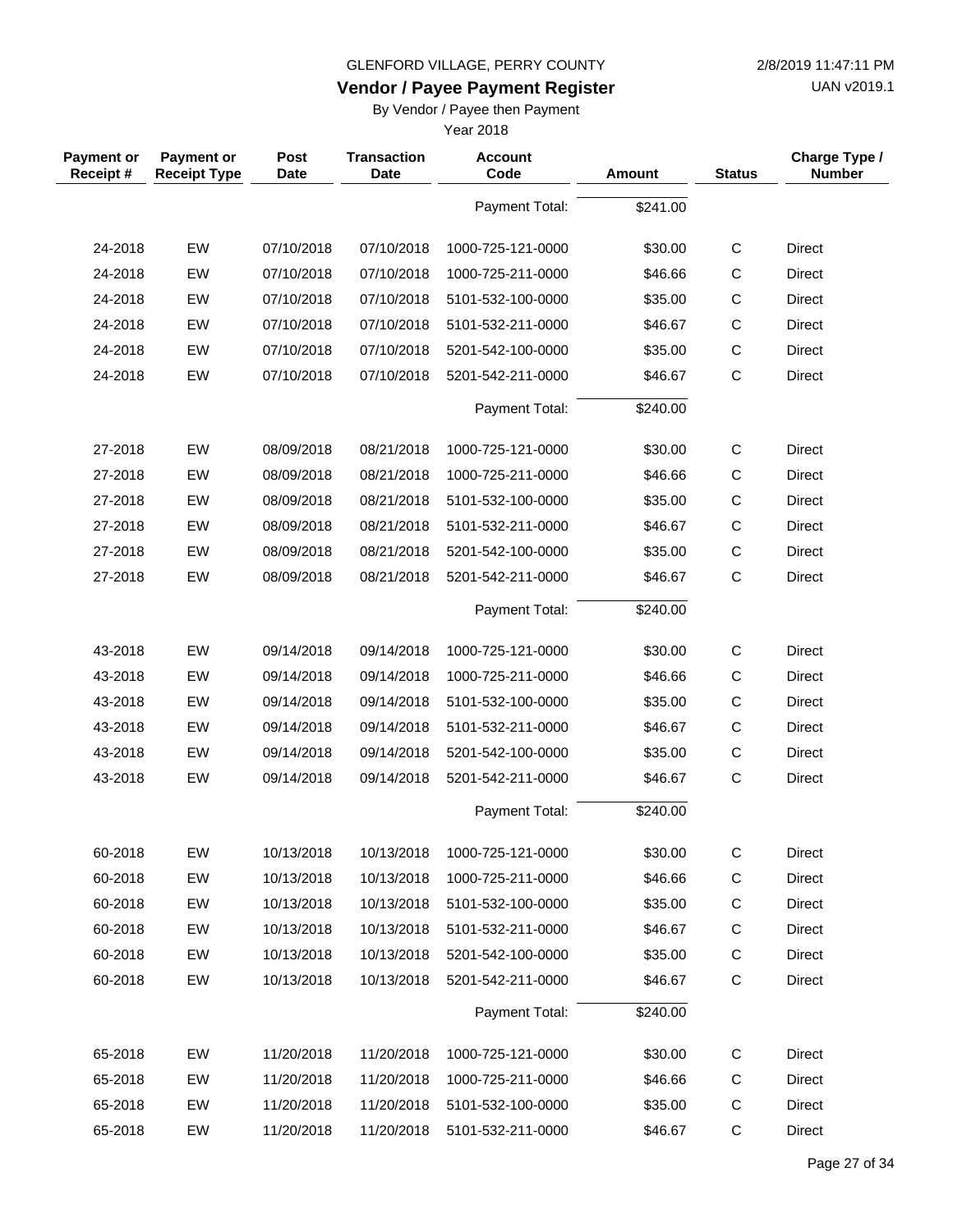UAN v2019.1

### **Vendor / Payee Payment Register**

By Vendor / Payee then Payment

| <b>Payment or</b><br>Receipt# | <b>Payment or</b><br><b>Receipt Type</b> | Post<br><b>Date</b>              | <b>Transaction</b><br><b>Date</b>       | <b>Account</b><br>Code | Amount     | <b>Status</b> | Charge Type /<br><b>Number</b> |
|-------------------------------|------------------------------------------|----------------------------------|-----------------------------------------|------------------------|------------|---------------|--------------------------------|
| Vendor / Payee :              |                                          |                                  | Ohio Public Employees Retirement System |                        |            |               |                                |
| 65-2018                       | EW                                       | 11/20/2018                       | 11/20/2018                              | 5201-542-100-0000      | \$35.00    | $\mathsf C$   | Direct                         |
| 65-2018                       | EW                                       | 11/20/2018                       | 11/20/2018                              | 5201-542-211-0000      | \$46.67    | $\mathsf{C}$  | Direct                         |
|                               |                                          |                                  |                                         | Payment Total:         | \$240.00   |               |                                |
| 69-2018                       | EW                                       | 12/04/2018                       | 12/04/2018                              | 1000-725-121-0000      | \$30.00    | $\mathsf C$   | Direct                         |
| 69-2018                       | EW                                       | 12/04/2018                       | 12/04/2018                              | 1000-725-211-0000      | \$46.66    | $\mathsf C$   | Direct                         |
| 69-2018                       | EW                                       | 12/04/2018                       | 12/04/2018                              | 5101-532-100-0000      | \$35.00    | $\mathsf C$   | Direct                         |
| 69-2018                       | EW                                       | 12/04/2018                       | 12/04/2018                              | 5101-532-211-0000      | \$46.67    | $\mathsf{C}$  | Direct                         |
| 69-2018                       | EW                                       | 12/04/2018                       | 12/04/2018                              | 5201-542-100-0000      | \$35.00    | $\mathsf C$   | Direct                         |
| 69-2018                       | EW                                       | 12/04/2018                       | 12/04/2018                              | 5201-542-211-0000      | \$46.67    | $\mathsf{C}$  | Direct                         |
|                               |                                          |                                  |                                         | Payment Total:         | \$240.00   |               |                                |
| 1086                          | WH                                       | 01/02/2018                       | 01/02/2018                              | 1000-725-121-0000      | \$30.00    | $\mathsf C$   | Direct                         |
| 1086                          | WH                                       | 01/02/2018                       | 01/02/2018                              | 1000-725-211-0000      | \$46.66    | C             | Direct                         |
| 1086                          | WH                                       | 01/02/2018                       | 01/02/2018                              | 5101-532-100-0000      | \$35.00    | $\mathsf C$   | Direct                         |
| 1086                          | WH                                       | 01/02/2018                       | 01/02/2018                              | 5101-532-211-0000      | \$46.67    | $\mathsf{C}$  | Direct                         |
| 1086                          | WH                                       | 01/02/2018                       | 01/02/2018                              | 5201-542-100-0000      | \$35.00    | $\mathsf C$   | Direct                         |
| 1086                          | WH                                       | 01/02/2018                       | 01/02/2018                              | 5201-542-211-0000      | \$46.67    | $\mathsf{C}$  | Direct                         |
|                               |                                          |                                  |                                         | Payment Total:         | \$240.00   |               |                                |
|                               |                                          |                                  |                                         | Vendor Total:          | \$2,881.00 |               |                                |
| Vendor / Payee :              |                                          | Ohio Water Development Authority |                                         |                        |            |               |                                |
| 1202                          | <b>AW</b>                                | 06/19/2018                       | 06/19/2018                              | 5201-850-710-0000      | \$830.12   | C             | PO 104-2018                    |
|                               |                                          |                                  |                                         | Payment Total:         | \$830.12   |               |                                |
| 1294                          | AW                                       | 12/04/2018                       | 12/04/2018                              | 5201-850-710-0000      | \$830.12   | $\mathsf{C}$  | PO 259-2018                    |
|                               |                                          |                                  |                                         | Payment Total:         | \$830.12   |               |                                |
|                               |                                          |                                  |                                         | Vendor Total:          | \$1,660.24 |               |                                |
| Vendor / Payee :              | OmniSite                                 |                                  |                                         |                        |            |               |                                |
| Invoice #:                    | 58996                                    |                                  |                                         |                        |            |               |                                |
| 1078                          | AW                                       | 01/02/2018                       | 01/02/2018                              | 5201-549-300-0000      | \$144.00   | C             | PO 1-2018                      |
|                               |                                          |                                  |                                         | Payment Total:         | \$144.00   |               |                                |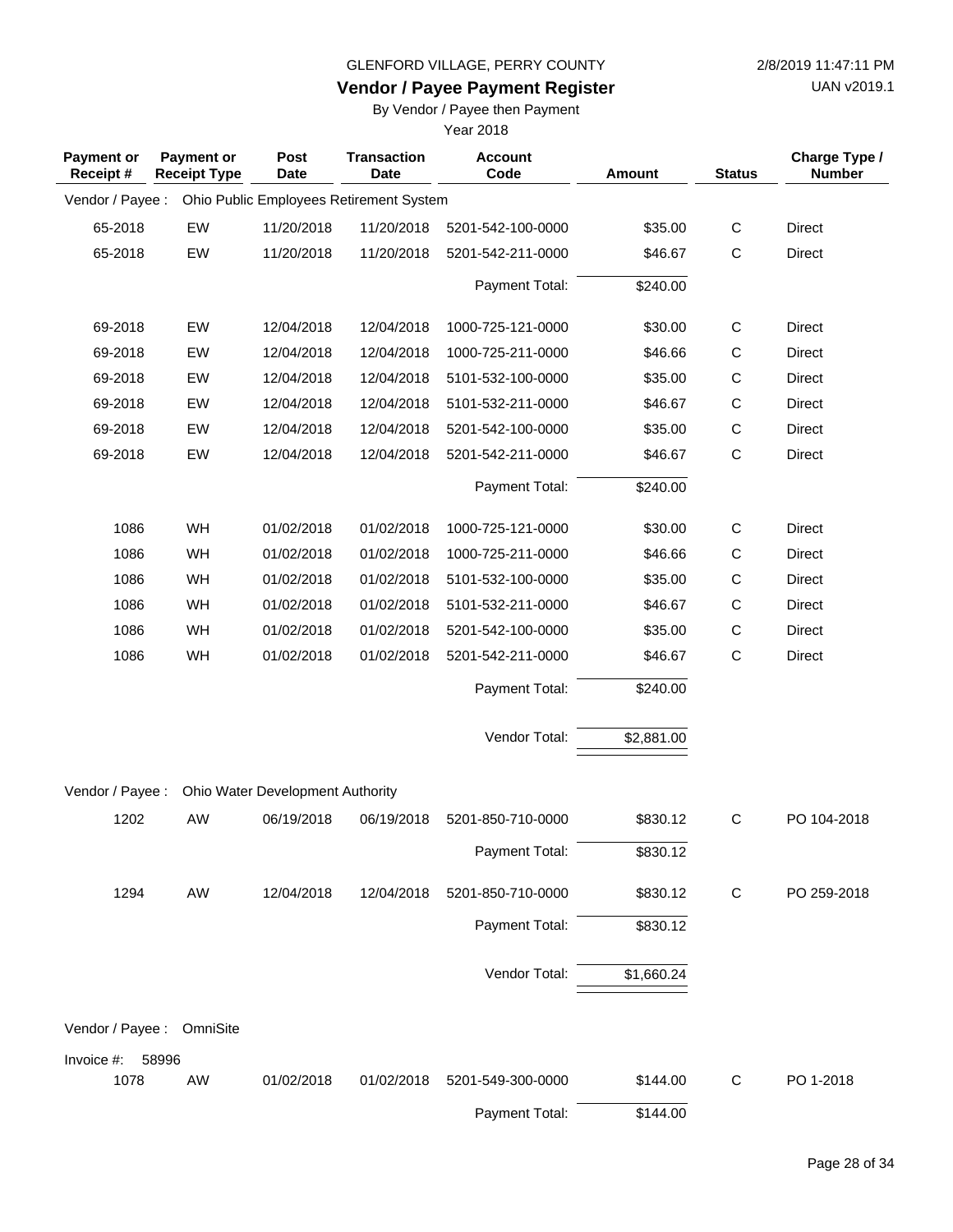UAN v2019.1

## **Vendor / Payee Payment Register**

By Vendor / Payee then Payment

| <b>Payment or</b><br>Receipt# | <b>Payment or</b><br><b>Receipt Type</b> | Post<br><b>Date</b>            | <b>Transaction</b><br><b>Date</b> | <b>Account</b><br>Code | Amount   | <b>Status</b> | Charge Type /<br><b>Number</b> |
|-------------------------------|------------------------------------------|--------------------------------|-----------------------------------|------------------------|----------|---------------|--------------------------------|
|                               |                                          |                                |                                   | Vendor Total:          | \$144.00 |               |                                |
| Vendor / Payee :              | Perry County Auditor                     |                                |                                   |                        |          |               |                                |
| 14-2018                       | <b>CH</b>                                | 04/27/2018                     | 04/27/2018                        | 1000-725-344-0000      | \$192.44 | C             | PO 88-2018                     |
| 14-2018                       | <b>CH</b>                                | 04/27/2018                     | 04/27/2018                        | 2011-620-344-0000      | \$26.31  | C             | PO 88-2018                     |
|                               |                                          |                                |                                   |                        |          |               |                                |
|                               |                                          |                                |                                   | Payment Total:         | \$218.75 |               |                                |
| 26-2018                       | <b>CH</b>                                | 08/21/2018                     | 08/21/2018                        | 1000-725-344-0000      | \$143.10 | C             | PO 188-2018                    |
| 26-2018                       | <b>CH</b>                                | 08/21/2018                     | 08/21/2018                        | 1000-745-341-0000      | \$315.25 | C             | PO 188-2018                    |
| 26-2018                       | <b>CH</b>                                | 08/21/2018                     | 08/21/2018                        | 2011-620-344-0000      | \$19.62  | $\mathsf C$   | PO 188-2018                    |
|                               |                                          |                                |                                   | Payment Total:         | \$477.97 |               |                                |
|                               |                                          |                                |                                   | Vendor Total:          | \$696.72 |               |                                |
|                               |                                          |                                |                                   |                        |          |               |                                |
| Vendor / Payee :              |                                          | Perry County Engineer's Office |                                   |                        |          |               |                                |
| 1152                          | AW                                       | 04/03/2018                     | 04/03/2018                        | 2011-620-400-0000      | \$112.50 | $\mathsf C$   | PO 48-2018                     |
|                               |                                          |                                |                                   | Payment Total:         | \$112.50 |               |                                |
| 1264                          | AW                                       | 10/19/2018                     | 10/19/2018                        | 2011-620-400-0000      | \$120.00 | $\circ$       | PO 227-2018                    |
|                               |                                          |                                |                                   | Payment Total:         | \$120.00 |               |                                |
|                               |                                          |                                |                                   | Vendor Total:          | \$232.50 |               |                                |
|                               |                                          |                                |                                   |                        |          |               |                                |
| Vendor / Payee:               |                                          | Ridgeview Lumber & Supply      |                                   |                        |          |               |                                |
| 1243                          | AW                                       | 08/07/2018                     | 08/07/2018                        | 2041-730-400-0000      | \$20.94  | C             | PO 159-2018                    |
|                               |                                          |                                |                                   | Payment Total:         | \$20.94  |               |                                |
|                               |                                          |                                |                                   | Vendor Total:          | \$20.94  |               |                                |
|                               |                                          |                                |                                   |                        |          |               |                                |
| Vendor / Payee :              | <b>Shriner Plumbing</b>                  |                                |                                   |                        |          |               |                                |
| 1171                          | AW                                       | 04/27/2018                     | 04/27/2018                        | 2041-730-430-0000      | \$229.19 | C             | PO 81-2018                     |
|                               |                                          |                                |                                   | Payment Total:         | \$229.19 |               |                                |
| 1275                          | AW                                       | 11/09/2018                     | 11/09/2018                        | 2041-730-300-0000      | \$92.00  | C             | PO 251-2018                    |
|                               |                                          |                                |                                   | Payment Total:         | \$92.00  |               |                                |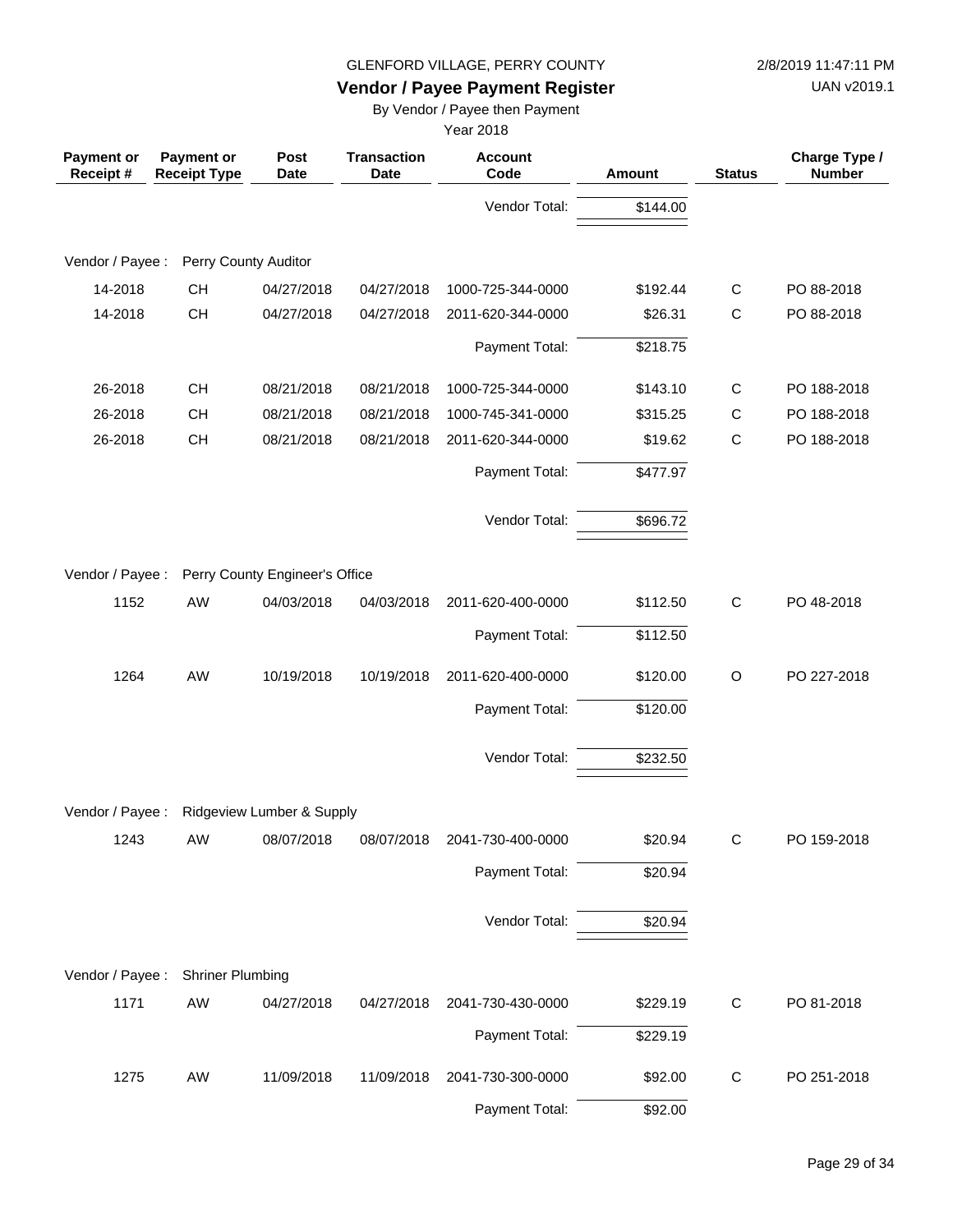UAN v2019.1

## **Vendor / Payee Payment Register**

By Vendor / Payee then Payment

| Payment or<br>Receipt# | Payment or<br><b>Receipt Type</b> | Post<br><b>Date</b> | <b>Transaction</b><br><b>Date</b> | <b>Account</b><br>Code | Amount     | <b>Status</b> | Charge Type /<br><b>Number</b> |
|------------------------|-----------------------------------|---------------------|-----------------------------------|------------------------|------------|---------------|--------------------------------|
|                        |                                   |                     |                                   | Vendor Total:          | \$321.19   |               |                                |
|                        |                                   |                     |                                   |                        |            |               |                                |
| Vendor / Payee :       | <b>Staples Credit Plan</b>        |                     |                                   |                        |            |               |                                |
| Invoice #:             | 60111001590165                    |                     |                                   |                        |            |               |                                |
| 1134                   | AW                                | 03/06/2018          | 03/06/2018                        | 1000-790-400-0000      | \$98.99    | $\mathsf{C}$  | PO 11-2018                     |
| 1134                   | AW                                | 03/06/2018          | 03/06/2018                        | 5101-532-400-0000      | \$98.99    | $\mathsf C$   | PO 11-2018                     |
|                        |                                   |                     |                                   | Payment Total:         | \$197.98   |               |                                |
| 1153                   | AW                                | 04/03/2018          | 04/03/2018                        | 5101-532-400-0000      | \$300.46   | $\mathsf{C}$  | PO 39-2018                     |
|                        |                                   |                     |                                   | Payment Total:         | \$300.46   |               |                                |
| 1215                   | AW                                | 07/10/2018          | 07/10/2018                        | 1000-790-400-0000      | \$92.85    | $\mathsf{C}$  | PO 112-2018                    |
|                        |                                   |                     |                                   | Payment Total:         | \$92.85    |               |                                |
|                        |                                   |                     |                                   |                        |            |               |                                |
|                        |                                   |                     |                                   | Vendor Total:          | \$591.29   |               |                                |
| Vendor / Payee :       | Thomas J. Coleman                 |                     |                                   |                        |            |               |                                |
| 36-2018                | CH                                | 09/07/2018          | 09/07/2018                        | 5201-541-300-0000      | \$1,000.00 | $\mathsf C$   | PO 200-2018                    |
|                        |                                   |                     |                                   | Payment Total:         | \$1,000.00 |               |                                |
| Invoice #:             | Ck # 1055-1                       |                     |                                   |                        |            |               |                                |
| 52-2018                | <b>CH</b>                         | 10/02/2018          | 10/02/2018                        | 5201-541-300-0000      | \$1,000.00 | $\mathsf{C}$  | PO 222-2018                    |
|                        |                                   |                     |                                   | Payment Total:         | \$1,000.00 |               |                                |
| 1073                   | AW                                | 01/02/2018          | 01/02/2018                        | 5201-541-300-0000      | \$1,000.00 | C             | PO 4-2018                      |
|                        |                                   |                     |                                   | Payment Total:         | \$1,000.00 |               |                                |
| 1113                   | AW                                | 02/06/2018          | 02/06/2018                        | 5201-541-300-0000      | \$1,000.00 | $\mathsf C$   | PO 24-2018                     |
|                        |                                   |                     |                                   | Payment Total:         | \$1,000.00 |               |                                |
| 1127                   | AW                                | 03/06/2018          | 03/06/2018                        | 5201-541-300-0000      | \$1,000.00 | $\mathsf C$   | PO 46-2018                     |
|                        |                                   |                     |                                   | Payment Total:         | \$1,000.00 |               |                                |
| 1144                   | AW                                | 04/03/2018          | 04/03/2018                        | 5201-541-300-0000      | \$1,000.00 | $\mathsf C$   | PO 68-2018                     |
|                        |                                   |                     |                                   | Payment Total:         | \$1,000.00 |               |                                |
| 1176                   | AW                                | 05/01/2018          | 05/01/2018                        | 5201-541-300-0000      | \$1,000.00 | $\mathbf C$   | PO 93-2018                     |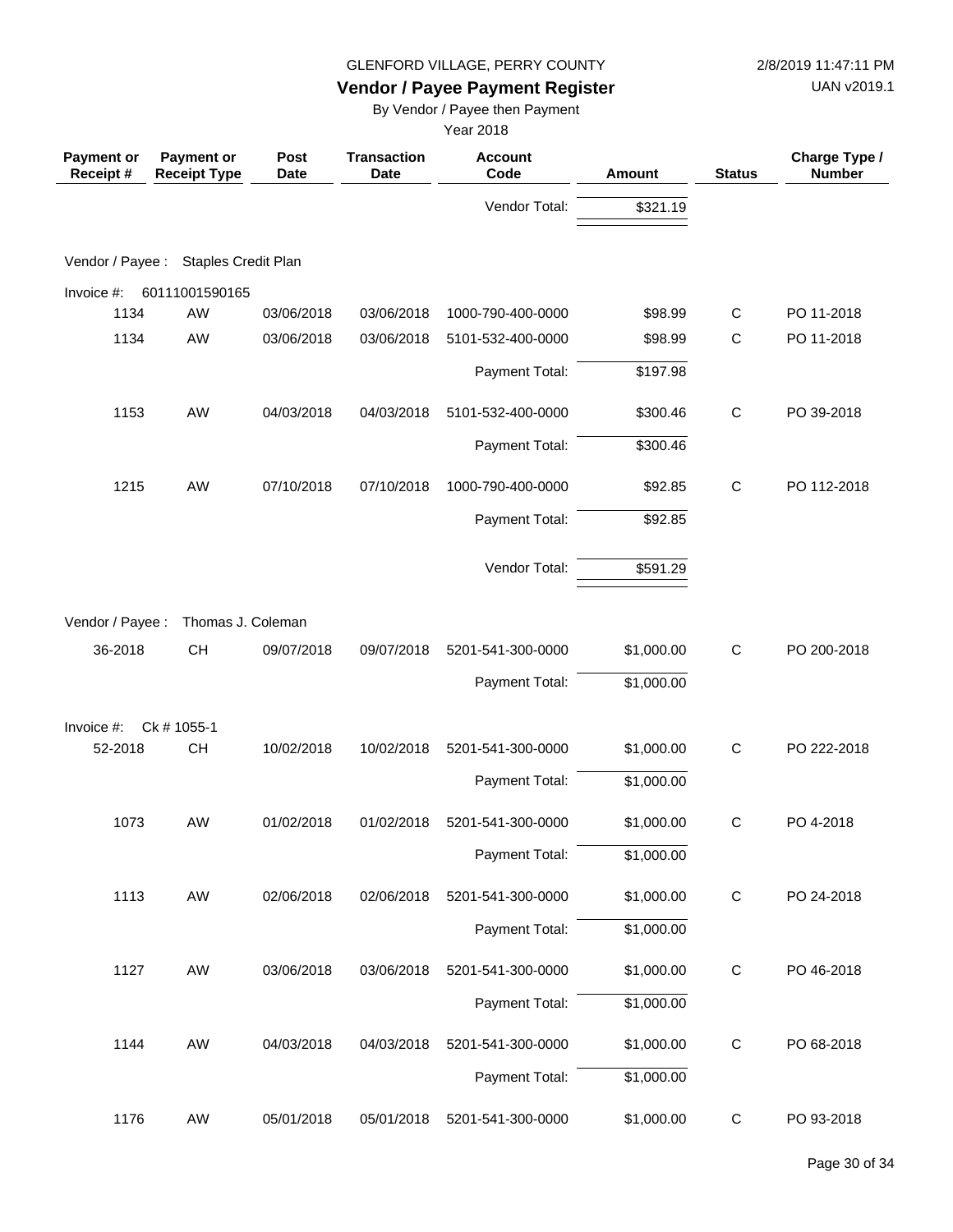UAN v2019.1

## **Vendor / Payee Payment Register**

By Vendor / Payee then Payment

| <b>Payment or</b><br>Receipt # | Payment or<br><b>Receipt Type</b>   | Post<br><b>Date</b> | <b>Transaction</b><br><b>Date</b> | <b>Account</b><br>Code | Amount      | <b>Status</b> | Charge Type /<br><b>Number</b> |
|--------------------------------|-------------------------------------|---------------------|-----------------------------------|------------------------|-------------|---------------|--------------------------------|
|                                |                                     |                     |                                   | Payment Total:         | \$1,000.00  |               |                                |
| 1190                           | AW                                  | 06/05/2018          | 06/05/2018                        | 5201-541-300-0000      | \$1,000.00  | $\mathsf C$   | PO 124-2018                    |
|                                |                                     |                     |                                   | Payment Total:         | \$1,000.00  |               |                                |
| 1208                           | AW                                  | 07/10/2018          | 07/10/2018                        | 5201-541-300-0000      | \$1,000.00  | $\mathsf C$   | PO 150-2018                    |
|                                |                                     |                     |                                   | Payment Total:         | \$1,000.00  |               |                                |
| 1235                           | AW                                  | 08/07/2018          | 08/07/2018                        | 5201-541-300-0000      | \$1,000.00  | $\mathsf C$   | PO 180-2018                    |
|                                |                                     |                     |                                   | Payment Total:         | \$1,000.00  |               |                                |
| 1269                           | AW                                  | 11/09/2018          | 11/09/2018                        | 5201-541-300-0000      | \$1,000.00  | $\mathsf{C}$  | PO 247-2018                    |
|                                |                                     |                     |                                   | Payment Total:         | \$1,000.00  |               |                                |
| 1285                           | AW                                  | 12/04/2018          | 12/04/2018                        | 5201-541-300-0000      | \$1,000.00  | $\mathsf{C}$  | PO 266-2018                    |
|                                |                                     |                     |                                   | Payment Total:         | \$1,000.00  |               |                                |
|                                |                                     |                     |                                   | Vendor Total:          | \$12,000.00 |               |                                |
| Vendor / Payee :               | Tony A. Limato                      |                     |                                   |                        |             |               |                                |
| 1240                           | AW                                  | 08/07/2018          | 08/07/2018                        | 2041-730-430-0000      | \$250.00    | $\mathsf{C}$  | PO 172-2018                    |
|                                |                                     |                     |                                   | Payment Total:         | \$250.00    |               |                                |
|                                |                                     |                     |                                   | Vendor Total:          | \$250.00    |               |                                |
|                                | Vendor / Payee : Treasurer Of State |                     |                                   |                        |             |               |                                |
| 41-2018                        | CH                                  | 09/04/2018          | 09/07/2018                        | 1000-745-343-0000      | \$144.00    | $\mathsf C$   | PO 202-2018                    |
|                                |                                     |                     |                                   | Payment Total:         | \$144.00    |               |                                |
| 66-2018                        | CH                                  | 12/04/2018          | 12/04/2018                        | 1000-745-343-0000      | \$294.00    | $\mathsf C$   | PO 272-2018                    |
|                                |                                     |                     |                                   | Payment Total:         | \$294.00    |               |                                |
| Invoice #:                     | 105865, 105865                      |                     |                                   |                        |             |               |                                |
| 1076                           | AW                                  | 01/02/2018          | 01/02/2018                        | 5101-850-710-0000      | \$4,853.79  | $\mathsf C$   | PO 3-2018                      |
| 1076                           | AW                                  | 01/02/2018          | 01/02/2018                        | 5101-850-720-0000      | \$73.01     | $\mathsf C$   | PO 3-2018                      |
| 1076                           | AW                                  | 01/02/2018          | 01/02/2018                        | 5201-850-710-0000      | \$15,000.00 | $\mathsf C$   | PO 3-2018                      |
|                                |                                     |                     |                                   | Payment Total:         | \$19,926.80 |               |                                |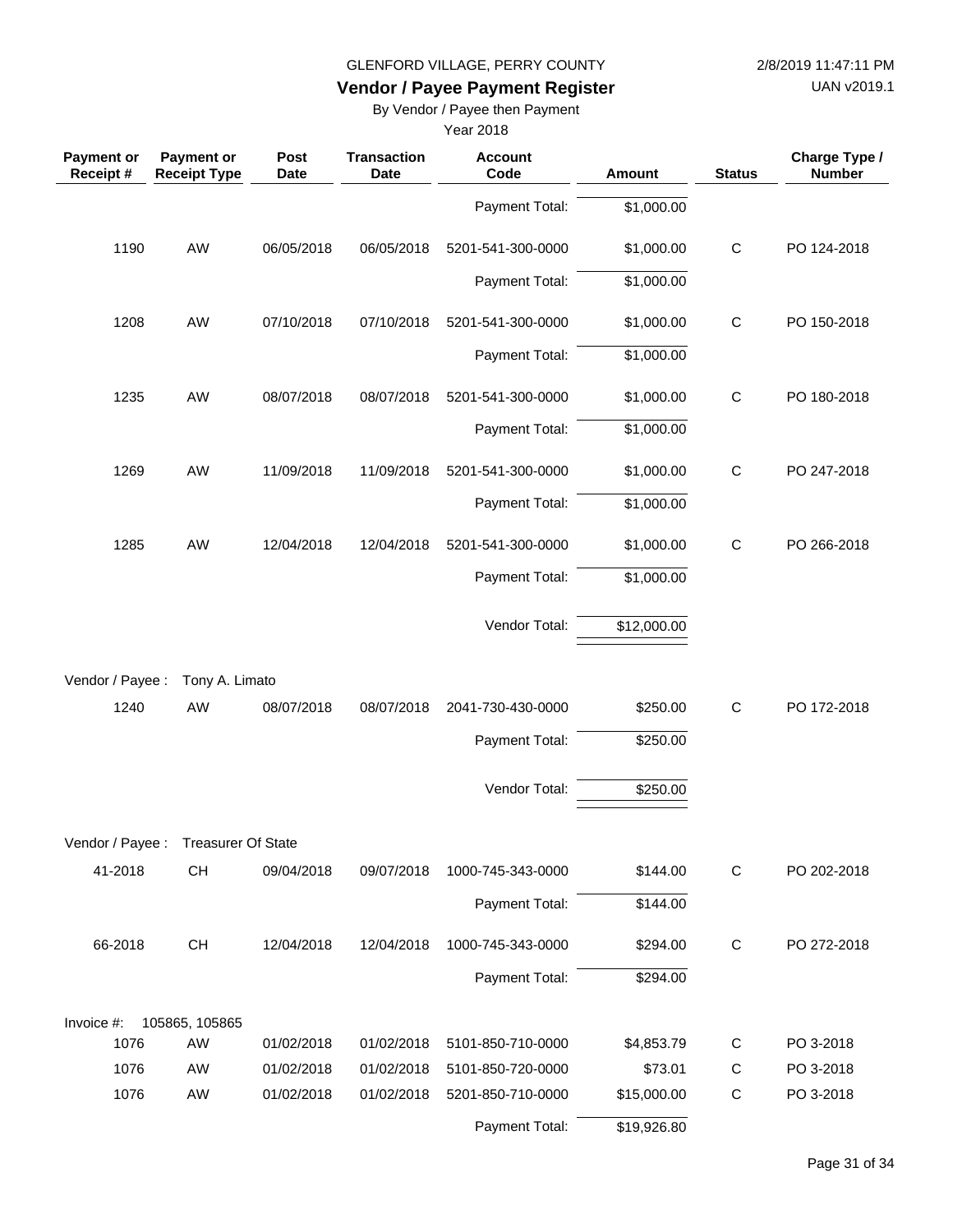UAN v2019.1

## **Vendor / Payee Payment Register**

By Vendor / Payee then Payment

| <b>Payment or</b><br>Receipt # | <b>Payment or</b><br><b>Receipt Type</b>        | Post<br>Date | <b>Transaction</b><br><b>Date</b> | <b>Account</b><br>Code | Amount      | <b>Status</b> | Charge Type /<br><b>Number</b> |
|--------------------------------|-------------------------------------------------|--------------|-----------------------------------|------------------------|-------------|---------------|--------------------------------|
| Invoice #:                     | OPA00107                                        |              |                                   |                        |             |               |                                |
| 1077                           | AW                                              | 01/02/2018   | 01/02/2018                        | 5201-549-300-0000      | \$200.00    | $\mathsf{C}$  | PO 2-2018                      |
|                                |                                                 |              |                                   | Payment Total:         | \$200.00    |               |                                |
| 1121                           | AW                                              | 02/20/2018   | 02/20/2018                        | 5201-542-391-0000      | \$100.00    | $\mathsf{C}$  | PO 29-2018                     |
|                                |                                                 |              |                                   | Payment Total:         | \$100.00    |               |                                |
| 1154                           | <b>AW</b>                                       | 04/03/2018   | 04/03/2018                        | 1000-745-343-0000      | \$144.00    | $\mathsf{C}$  | PO 71-2018                     |
|                                |                                                 |              |                                   | Payment Total:         | \$144.00    |               |                                |
| Invoice #:                     | 950959                                          |              |                                   |                        |             |               |                                |
| 1168                           | AW                                              | 04/11/2018   | 04/11/2018                        | 5201-542-391-0000      | \$110.00    | $\mathsf{C}$  | PO 74-2018                     |
|                                |                                                 |              |                                   | Payment Total:         | \$110.00    |               |                                |
| 1170                           | AW                                              | 04/27/2018   | 04/27/2018                        | 1000-745-343-0000      | \$144.00    | $\mathsf{C}$  | PO 80-2018                     |
|                                |                                                 |              |                                   | Payment Total:         | \$144.00    |               |                                |
| Invoice #:                     | 106805                                          |              |                                   |                        |             |               |                                |
| 1203                           | <b>AW</b>                                       | 06/19/2018   | 06/19/2018                        | 5201-850-710-0000      | \$15,000.00 | $\mathsf C$   | PO 100-2018                    |
|                                |                                                 |              |                                   | Payment Total:         | \$15,000.00 |               |                                |
| Invoice #:                     | 1259856                                         |              |                                   |                        |             |               |                                |
| 1295                           | <b>AW</b>                                       | 12/04/2018   | 12/04/2018                        | 5101-745-341-0000      | \$241.92    | $\mathsf{C}$  | PO 271-2018                    |
|                                |                                                 |              |                                   | Payment Total:         | \$241.92    |               |                                |
|                                |                                                 |              |                                   | Vendor Total:          | \$36,304.72 |               |                                |
|                                |                                                 |              |                                   |                        |             |               |                                |
|                                | Vendor / Payee : Tri-County Plumbing & Hardware |              |                                   |                        |             |               |                                |
| Invoice #:                     | 32791                                           |              |                                   |                        |             |               |                                |
| 39-2018                        | CH                                              | 09/07/2018   | 09/07/2018                        | 2041-730-400-0000      | \$9.58      | $\mathsf{C}$  | PO 198-2018                    |
|                                |                                                 |              |                                   | Payment Total:         | \$9.58      |               |                                |
| 1155                           | AW                                              | 04/03/2018   | 04/03/2018                        | 1000-790-400-0000      | \$17.92     | C             | PO 64-2018                     |
| 1155                           | AW                                              | 04/03/2018   | 04/03/2018                        | 2011-620-400-0000      | \$13.50     | $\mathsf{C}$  | PO 64-2018                     |
| 1155                           | AW                                              | 04/03/2018   | 04/03/2018                        | 5101-535-400-0000      | \$10.24     | $\mathsf C$   | PO 64-2018                     |
| 1155                           | AW                                              | 04/03/2018   | 04/03/2018                        | 5201-543-400-0000      | \$10.74     | $\mathsf C$   | PO 64-2018                     |
|                                |                                                 |              |                                   | Payment Total:         | \$52.40     |               |                                |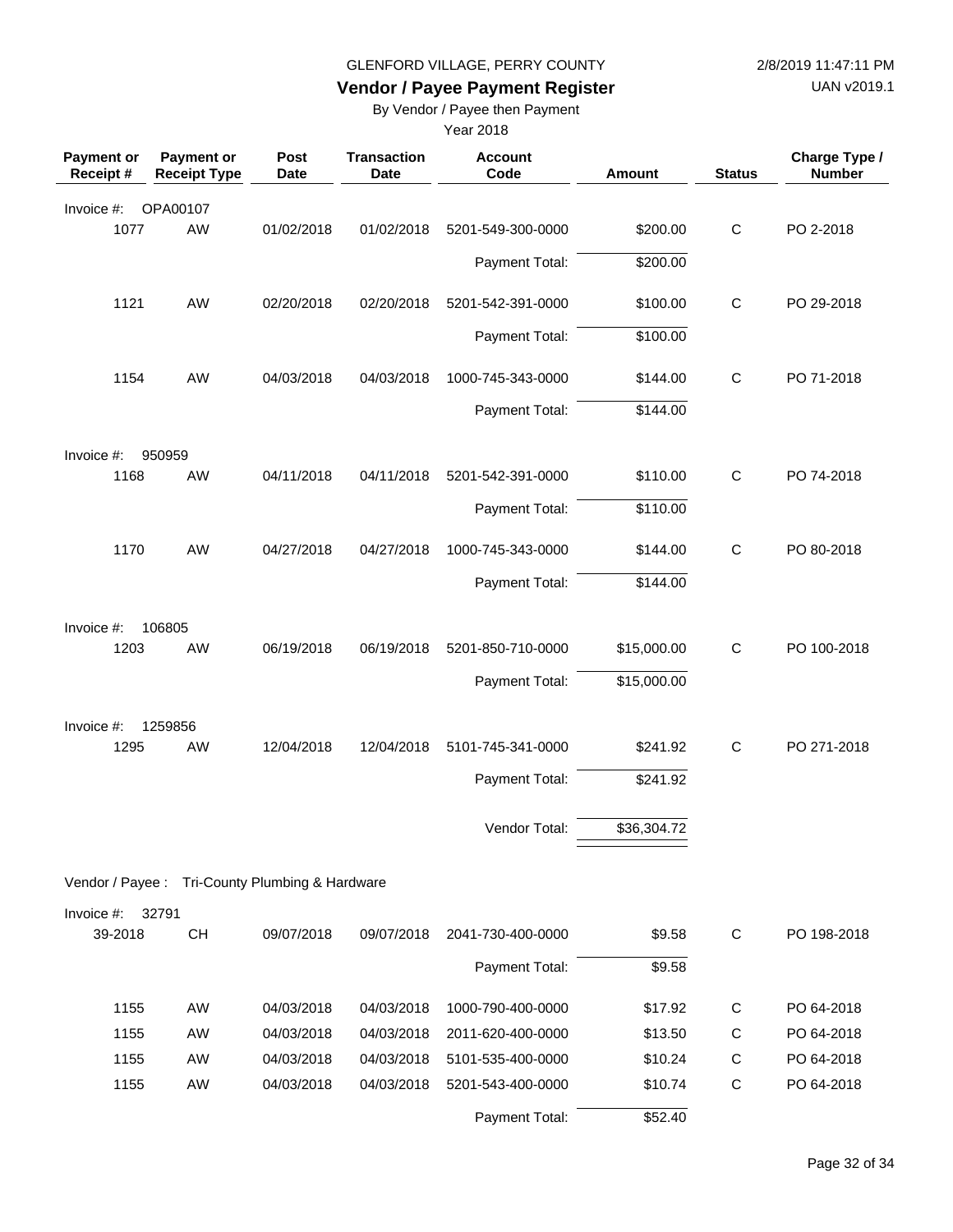UAN v2019.1

## **Vendor / Payee Payment Register**

By Vendor / Payee then Payment

| Payment or<br>Receipt# | <b>Payment or</b><br><b>Receipt Type</b> | <b>Post</b><br>Date            | <b>Transaction</b><br><b>Date</b> | <b>Account</b><br>Code | Amount     | <b>Status</b> | Charge Type /<br><b>Number</b> |
|------------------------|------------------------------------------|--------------------------------|-----------------------------------|------------------------|------------|---------------|--------------------------------|
| Vendor / Payee :       |                                          | Tri-County Plumbing & Hardware |                                   |                        |            |               |                                |
| 1244                   | AW                                       | 08/07/2018                     | 08/07/2018                        | 2041-730-400-0000      | \$19.37    | $\mathsf C$   | PO 174-2018                    |
|                        |                                          |                                |                                   | Payment Total:         | \$19.37    |               |                                |
| Invoice #:             | 32925                                    |                                |                                   |                        |            |               |                                |
| 1296                   | AW                                       | 12/04/2018                     | 12/04/2018                        | 1000-790-400-0000      | \$31.80    | C             | PO 269-2018                    |
|                        |                                          |                                |                                   | Payment Total:         | \$31.80    |               |                                |
|                        |                                          |                                |                                   | Vendor Total:          | \$113.15   |               |                                |
| Vendor / Payee :       |                                          | Ultimate Enterprises Inc.      |                                   |                        |            |               |                                |
| 1216                   | AW                                       | 07/10/2018                     | 07/10/2018                        | 2011-620-300-0000      | \$2,000.00 | $\mathsf C$   | PO 137-2018                    |
|                        |                                          |                                |                                   | Payment Total:         | \$2,000.00 |               |                                |
|                        |                                          |                                |                                   | Vendor Total:          | \$2,000.00 |               |                                |
| Vendor / Payee :       | Underwood's Inc.                         |                                |                                   |                        |            |               |                                |
| 40-2018                | <b>CH</b>                                | 09/07/2018                     | 09/07/2018                        | 2041-730-400-0000      | \$95.25    | $\mathsf C$   | PO 204-2018                    |
|                        |                                          |                                |                                   | Payment Total:         | \$95.25    |               |                                |
| 1167                   | AW                                       | 04/11/2018                     | 04/11/2018                        | 2011-730-420-0000      | \$0.35     | $\mathsf C$   | PO 75-2018                     |
| 1167                   | AW                                       | 04/11/2018                     | 04/11/2018                        | 2041-730-400-0000      | \$6.49     | $\mathsf{C}$  | PO 75-2018                     |
| 1167                   | AW                                       | 04/11/2018                     | 04/11/2018                        | 5101-535-400-0000      | \$11.78    | $\mathsf{C}$  | PO 75-2018                     |
| 1167                   | AW                                       | 04/11/2018                     | 04/11/2018                        | 5201-543-400-0000      | \$10.14    | $\mathsf C$   | PO 75-2018                     |
|                        |                                          |                                |                                   | Payment Total:         | \$28.76    |               |                                |
| 1217                   | AW                                       | 07/10/2018                     | 07/10/2018                        | 2011-730-420-0000      | \$106.65   | C             | PO 147-2018                    |
|                        |                                          |                                |                                   | Payment Total:         | \$106.65   |               |                                |
| 1246                   | AW                                       | 08/07/2018                     | 08/07/2018                        | 2041-730-400-0000      | \$3.96     | $\mathsf{C}$  | PO 178-2018                    |
| 1246                   | AW                                       | 08/07/2018                     | 08/07/2018                        | 5101-535-400-0000      | \$28.11    | $\mathsf C$   | PO 178-2018                    |
|                        |                                          |                                |                                   | Payment Total:         | \$32.07    |               |                                |
| 1265                   | AW                                       | 10/19/2018                     | 10/19/2018                        | 5101-535-300-0000      | \$39.32    | $\mathsf{C}$  | PO 229-2018                    |
|                        |                                          |                                |                                   | Payment Total:         | \$39.32    |               |                                |
| 1276                   | AW                                       | 11/09/2018                     | 11/09/2018                        | 2041-730-400-0000      | \$37.91    | C             | PO 249-2018                    |